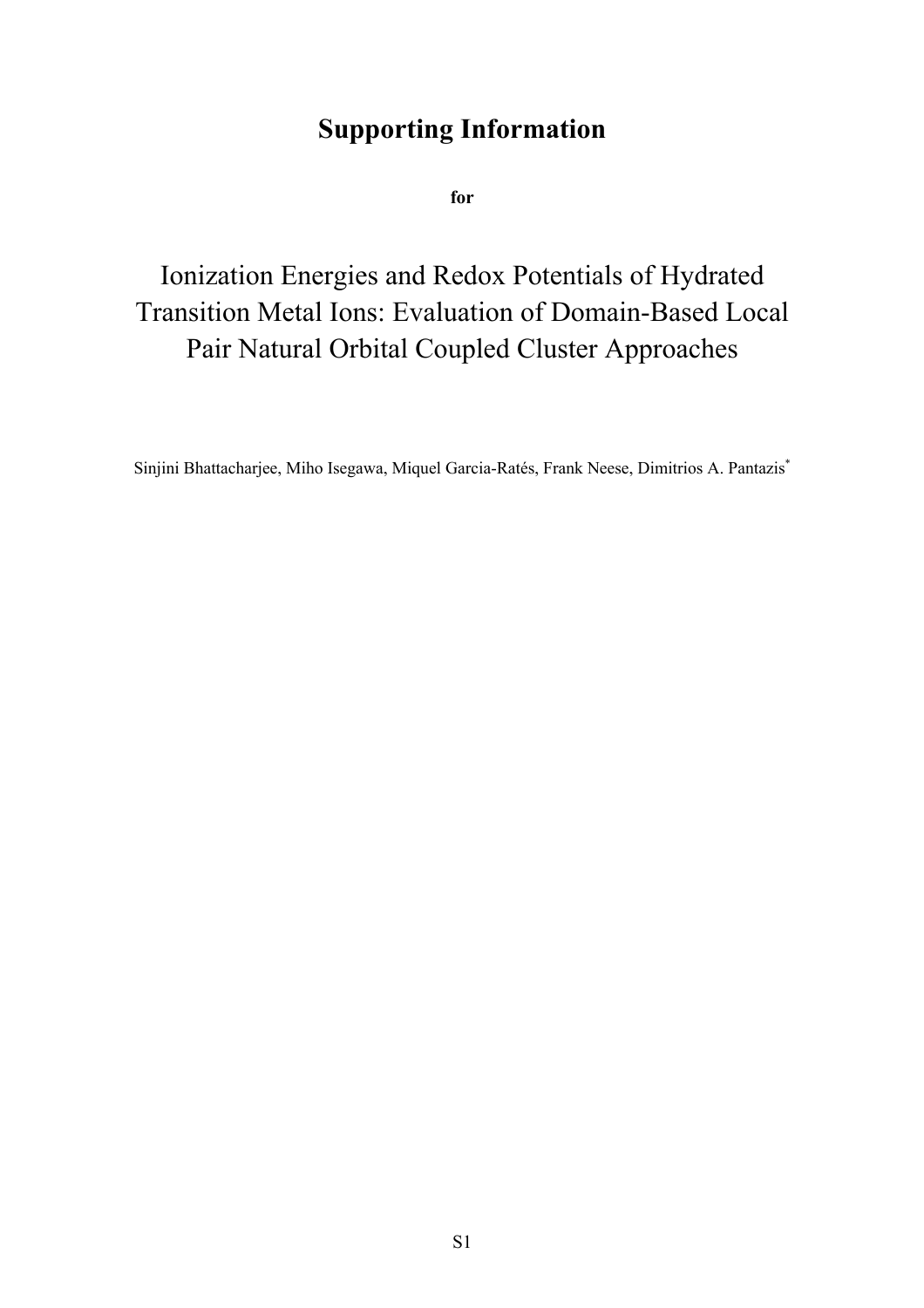Table S1. Energies (in Hartrees) at the DLPNO-CCSD(T<sub>1</sub>), DLPNO-CCSD(T<sub>0</sub>), and DLPNO-CCSD levels for the **M-W6** clusters. All values were computed using the cc-pwCVTZ-DK and cc-PVTZ-DK basis sets on the metal and the water ligands respectively. Default TightPNO thresholds were used throughout.

| Ion                           | <b>DLPNO-CCSD</b> | $DLPNO-CCSD(T0)$ | $DLPNO-CCSD(T1)$ |
|-------------------------------|-------------------|------------------|------------------|
|                               |                   |                  |                  |
| $Ti2+$                        | -1311.338234      | -1311.403477     | -1311.405776     |
| $Ti3+$                        | -1310.802977      | -1310.874430     | -1310.877354     |
| $\overline{\mathbf{V}^{2+}}$  | -1406.785533      | -1406.852080     | -1406.854330     |
| $\overline{\mathbf{V}^{3+}}$  | -1406.200746      | -1406.274812     | -1406.277792     |
| $Cr^{2+}$                     | -1508.154268      | $-1508.220251$   | -1508.222443     |
| $Cr^{3+}$                     | -1507.580543      | -1507.655448     | -1507.658355     |
| $Mn^{2+}$                     | -1615.912777      | -1615.977394     | -1615.979488     |
| $Mn^{3+}$                     | $-1615.250218$    | -1615.325943     | -1615.328857     |
| $Fe2+$                        | -1729.939295      | -1730.006253     | -1730.009330     |
| $Fe3+$                        | -1729.335346      | -1729.408822     | -1729.411616     |
| $Co2+$                        | -1850.525304      | -1850.594256     | -1850.598057     |
| $Co3+$                        | -1849.821357      | -1849.914064     | -1849.927872     |
| $Ni2+$                        | -1977.808246      | -1977.879799     | -1977.884867     |
| $Ni3+$                        | -1977.069058      | -1977.161913     | -1977.169433     |
| $\overline{\mathrm{Cu}^{2+}}$ | $-2111.904444$    | -2111.977705     | -2111.983668     |
| $\overline{\mathrm{Cu}^{3+}}$ | -2111.178517      | $-2111.264481$   | -2111.270592     |

**Table S2**. DLPNO-CCSD(T1) ionization energies (in eV) for the M-W18 and M-W6 clusters computed with TightPNO and NormalPNO settings.

|                                                | <b>TightPNO</b> |        | <b>NormalPNO</b> |
|------------------------------------------------|-----------------|--------|------------------|
| <b>Redox Pair</b>                              | <b>M-W18</b>    | $M-W6$ | $M-W18$          |
| $Ti^{2+} / Ti^{3+}$                            | 10.07           | 14.38  | 9.97             |
| $V^{2+} / V^{3+}$                              | 10.86           | 15.69  | 10.83            |
| $Cr^{2+}/Cr^{3+}$                              | 10.63           | 15.35  | 10.64            |
| $Mn^{2+} / Mn^{3+}$                            | 12.88           | 17.70  | 12.86            |
| $\overline{\text{Fe}^{2+}}$ / $\text{Fe}^{3+}$ | 11.83           | 16.26  | 11.73            |
| $Co^{2+}/Co^{3+}$                              | 13.36           | 18.40  | 13.37            |
| $\overline{Ni^{2+}/Ni^{3+}(LS)}$               | 14.29           | 19.47  | 14.19            |
| $\overline{Ni^{2+}/Ni^{3+}}$ (HS)              | 14.41           | 19.66  | 14.28            |
| $Cu^{2+}/Cu^{3+}$                              | 14.46           | 19.40  | 14.30            |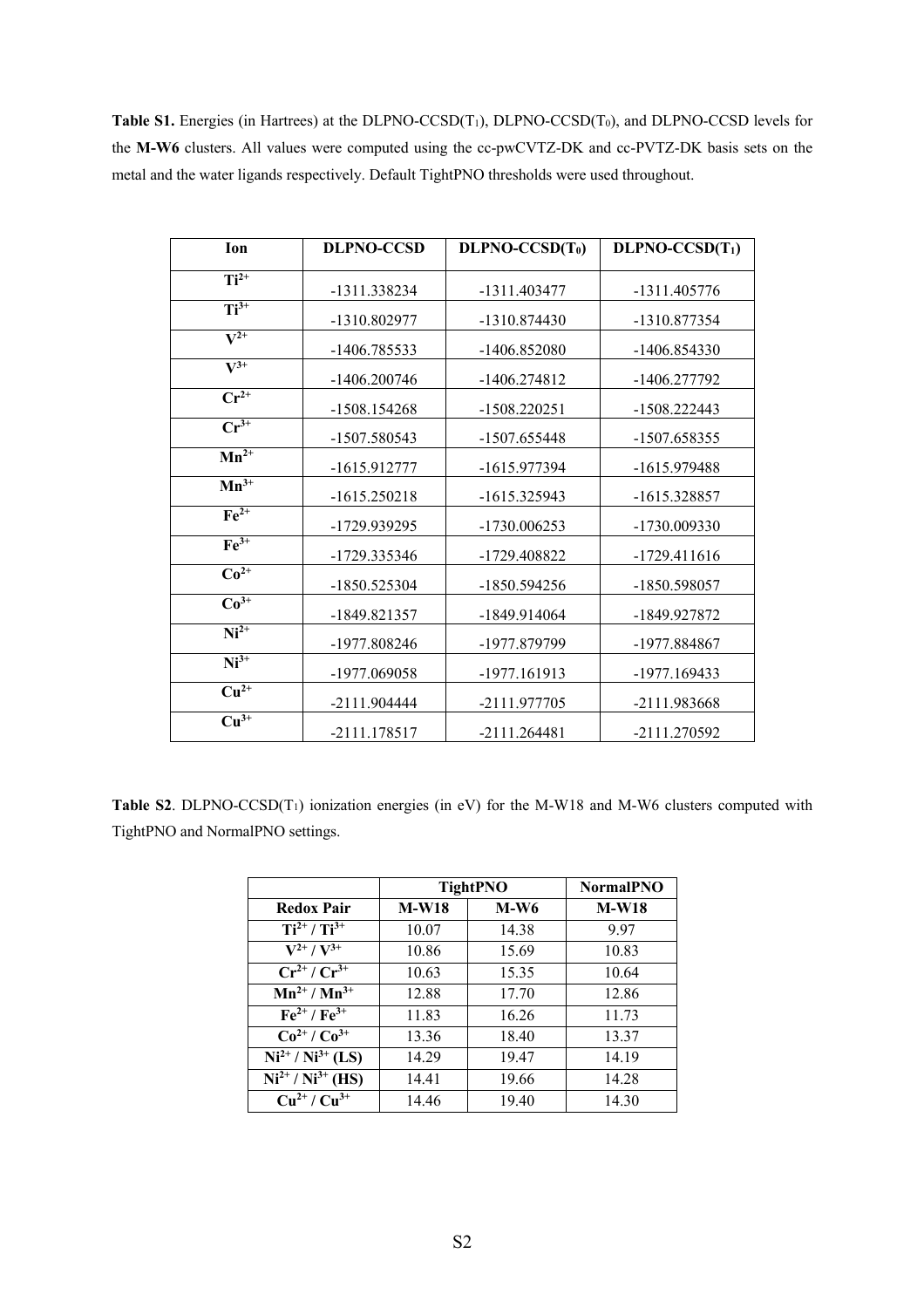**Table S3.** Ionization energies (in eV) and computation times for DLPNO-CCSD(T1) calculations with TightPNO settings on the Fe clusters, varying the *T*<sub>CutPNO</sub> threshold. All calculations were performed on 8 cores with 24GB of memory available per core (%maxcore 24000, in ORCA nomenclature).

| $[Fe(H2O)6]n+$      |                 |                 |       |                 | $[Fe(H2O)18]n+$ |       |
|---------------------|-----------------|-----------------|-------|-----------------|-----------------|-------|
|                     | Fe(II)          | Fe(III)         |       | Fe(II)          | Fe(III)         |       |
| $T_{\text{CutPNO}}$ | Time<br>(hh:mm) | Time<br>(hh:mm) | TE.   | Time<br>(hh:mm) | Time<br>(hh:mm) | IE    |
| $10^{-5}$           | 01:02           | 01:18           | 15.74 | 06:52           | 11:43           | 11.25 |
| $10^{-6}$           | 01:44           | 02:12           | 16.15 | 21:35           | 37:01           | 11.67 |
| $10^{-7}$           | 03:30           | 04:14           | 16.26 | 31:25           | 55:12           | 11.83 |
| $10^{-8}$           | 06:57           | 08:06           | 16.31 |                 |                 |       |

**Figure S1.** Extrapolation to the PNO space limit. The numbers in the horizontal axis denote the exponent in  $T_{\text{CutPNO}} = 10^{-x}$ .

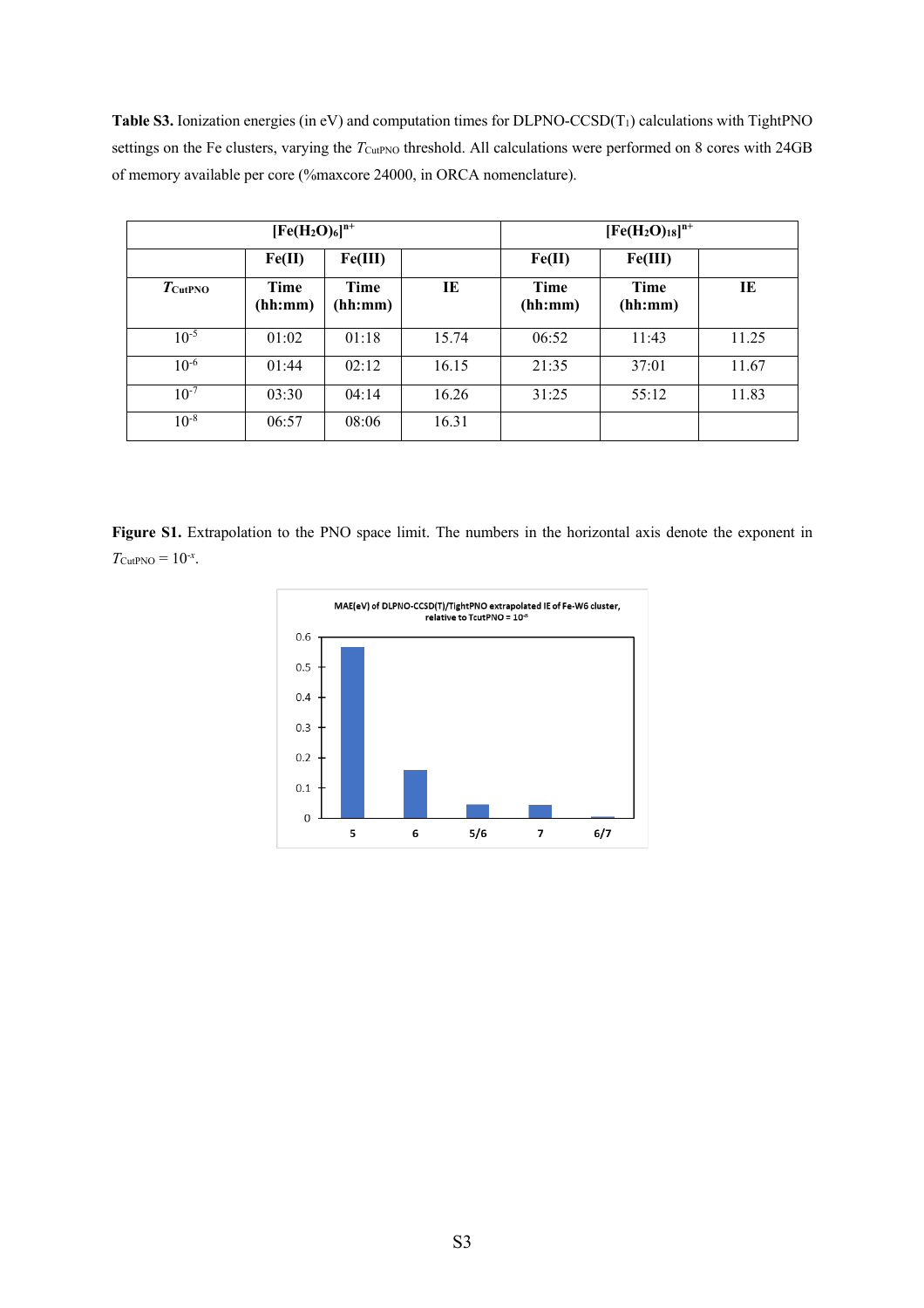**Table S4.** Decomposition of DLPNO-CCSD(T1) intra-fragment and inter-fragment interaction energies using the open-shell local energy decomposition (LED) approach, shown here for the  $[Fe(H_2O)_6]$  and  $[Fe(H_2O)_{18}]$ clusters. All values are reported in Hartrees.

|                                     |               | $M-W18$      |                               |                             | $M-W6$       |                                     |                                                         |                                                         |
|-------------------------------------|---------------|--------------|-------------------------------|-----------------------------|--------------|-------------------------------------|---------------------------------------------------------|---------------------------------------------------------|
|                                     | $\rm Fe^{3+}$ | $Fe2+$       | $\Delta E$<br>$(Fe3+ - Fe2+)$ | $\rm Fe^{3+}$               | $Fe2+$       | $\Delta E$<br>$(Fe^{3+} - Fe^{2+})$ | $\Delta E$<br>$[Fe(H2O)18]^{3+}$ -<br>$[Fe(H2O)6]^{3+}$ | $\Delta E$<br>$[Fe(H2O)18]^{2+}$ -<br>$[Fe(H2O)6]^{2+}$ |
|                                     |               |              |                               | <b>Intra-fragment terms</b> |              |                                     |                                                         |                                                         |
| 6W                                  | $-447.6343$   | -453.3414    | 5.7071                        | $-448.1687$                 | -453.9766    | 5.8080                              | 0.5343                                                  | 0.6353                                                  |
| 12W                                 | -911.3893     | -911.9813    | 0.5920                        |                             |              |                                     |                                                         |                                                         |
| Metal                               | $-1253.2775$  | $-1256.2922$ | 3.0146                        | $-1253.3711$                | $-1256.3781$ | 3.0070                              | 0.0936                                                  | 0.0860                                                  |
|                                     |               |              |                               | <b>Inter-fragment terms</b> |              |                                     |                                                         |                                                         |
| $6W+12W$                            |               |              |                               |                             |              |                                     |                                                         |                                                         |
| <b>Electrostatics</b><br>(REF.)     | $-1.1828$     | $-0.8019$    | $-0.3809$                     |                             |              |                                     |                                                         |                                                         |
| <b>Exchange</b><br>(REF.)           | $-0.2376$     | $-0.1629$    | $-0.0747$                     |                             |              |                                     |                                                         |                                                         |
| <b>Dispersion</b><br>(strong pairs) | $-0.0396$     | $-0.0346$    | $-0.0050$                     |                             |              |                                     |                                                         |                                                         |
| <b>Dispersion</b><br>(weak pairs)   | $-0.0042$     | $-0.0035$    | $-0.0008$                     |                             |              |                                     |                                                         |                                                         |
| $M+6W$                              |               |              |                               |                             |              |                                     |                                                         |                                                         |
| <b>Electrostatics</b><br>(REF.)     | $-10.5449$    | $-3.5861$    | $-6.9589$                     | $-10.6421$                  | $-3.3617$    | $-7.2804$                           | 0.0972                                                  | $-0.2243$                                               |
| <b>Exchange</b><br>(REF.)           | $-1.3132$     | $-0.4714$    | $-0.8418$                     | $-1.3472$                   | $-0.4385$    | $-0.9087$                           | 0.0340                                                  | $-0.0329$                                               |
| <b>Dispersion</b><br>(strong pairs) | $-0.0251$     | $-0.0213$    | $-0.0038$                     | $-0.0227$                   | $-0.0199$    | $-0.0027$                           | $-0.0024$                                               | $-0.0013$                                               |
| <b>Dispersion</b><br>(weak pairs)   | $-0.0109$     | $-0.0062$    | $-0.0047$                     | $-0.0110$                   | $-0.0061$    | $-0.0049$                           | 0.0001                                                  | $-0.0002$                                               |
| $M+12W$                             |               |              |                               |                             |              |                                     |                                                         |                                                         |
| <b>Electrostatics</b><br>(REF.)     | $-0.8414$     | $-0.2914$    | $-0.5499$                     |                             |              |                                     |                                                         |                                                         |
| <b>Exchange</b><br>(REF.)           | $-0.0495$     | $-0.0068$    | $-0.0427$                     |                             |              |                                     |                                                         |                                                         |
| <b>Dispersion</b><br>(strong pairs) | $-0.0005$     | 0.0000       | $-0.0005$                     |                             |              |                                     |                                                         |                                                         |
| <b>Dispersion</b><br>(weak pairs)   | $-0.0027$     | $-0.0015$    | $-0.0012$                     |                             |              |                                     |                                                         |                                                         |
| Non dispersion<br>(strong pairs)    | $-5.8454$     | $-5.8345$    | $-0.0108$                     | $-2.3242$                   | $-2.3174$    | $-0.0069$                           | $-3.5211$                                               | $-3.5171$                                               |
| Non dispersion<br>(weak pairs)      | $-0.0107$     | $-0.0201$    | 0.0094                        | $-0.0078$                   | $-0.0073$    | $-0.0005$                           | $-0.0029$                                               | $-0.0128$                                               |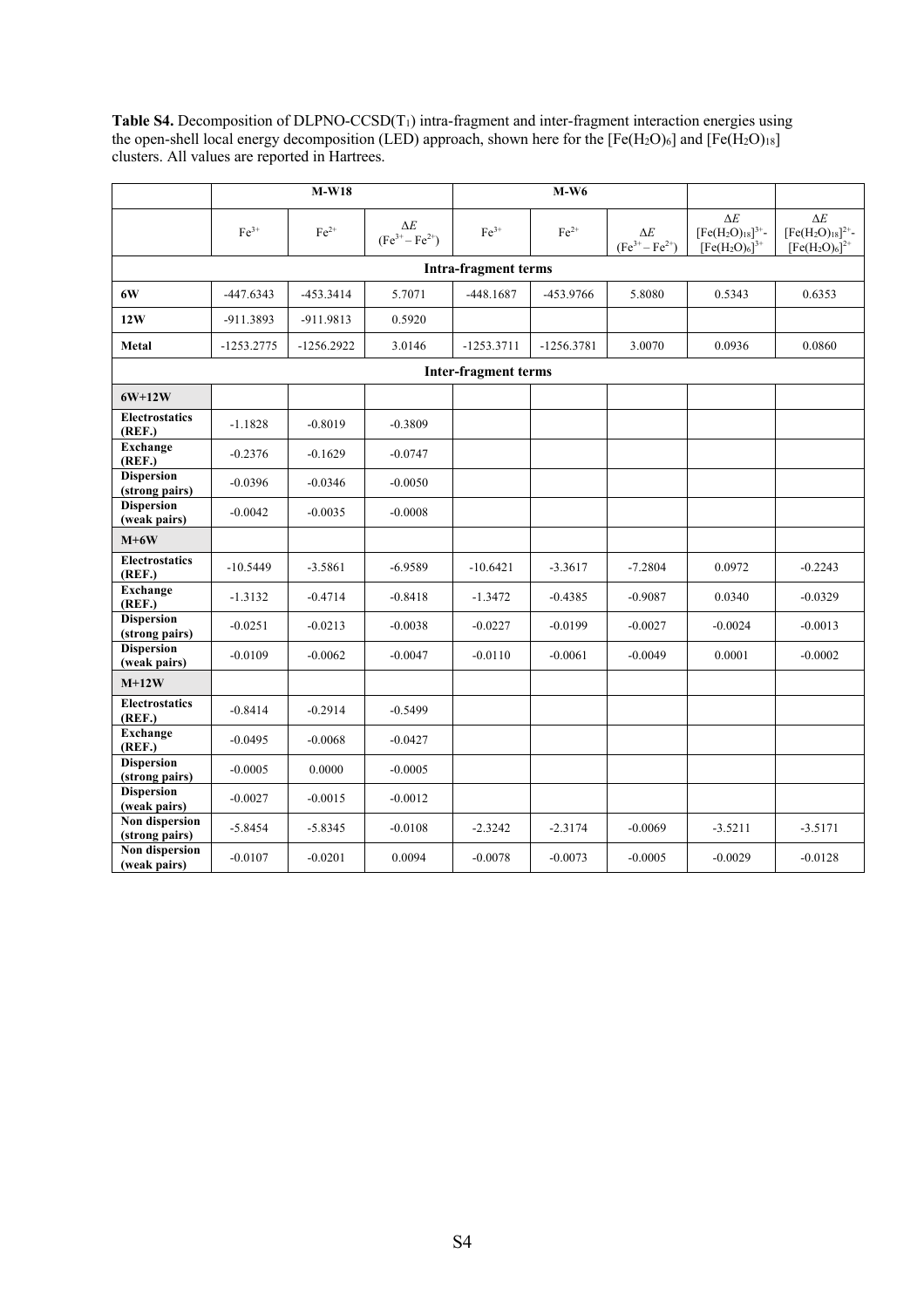**Table S5.** Total energies (in Hartrees) from DLPNO-CCSD(T<sub>1</sub>) on the M-W18 clusters using different default PNO cutoffs, compared with the two-layer PNO approach.

| <b>Ion</b>         | <b>TightPNO</b> | <b>NormalPNO</b> | <b>TightPNO</b> (inner<br>layer) + NormalPNO<br>(outer layer) |
|--------------------|-----------------|------------------|---------------------------------------------------------------|
| $Ti^{2+}$          | -2228.564718    | -2228.565478     | $-2228.563701$                                                |
| $Ti^{3+}$          | $-2228.194641$  | -2228.199129     | -2228.195298                                                  |
| $\mathbf{V}^{2+}$  | -2324.008072    | -2324.010292     | -2324.006970                                                  |
| $V^{3+}$           | -2323.608894    | -2323.612245     | -2323.608322                                                  |
| $Cr^{2+}$          | -2425.374684    | -2425.377324     | -2425.373775                                                  |
| $Cr^{3+}$          | -2424.983895    | -2424.986487     | -2424.983352                                                  |
| $Mn^{2+}$          | -2533.127992    | -2533.131467     | $-2533.126940$                                                |
| $Mn^{3+}$          | -2532.654837    | -2532.659040     | -2532.653925                                                  |
| $\mathbf{Fe}^{2+}$ | -2647.163857    | $-2647.165166$   | $-2647.162893$                                                |
| $Fe3+$             | -2646.729097    | -2646.734192     | $-2646.728470$                                                |
| $Co2+$             | -2767.756850    | -2767.756659     | -2767.755973                                                  |
| $Co3+$             | $-2767.266013$  | -2767.265195     | -2767.265272                                                  |
| $Ni2+$             | -2895.041104    | -2895.039510     | -2895.040208                                                  |
| $Ni3+$             | -2894.516040    | -2894.517931     | -2894.515547                                                  |
| $Cu2+$             | -3029.141742    | -3029.139148     | $-3029.140923$                                                |
| $Cu3+$             | $-3028.610171$  | -3028.613615     | -3028.609825                                                  |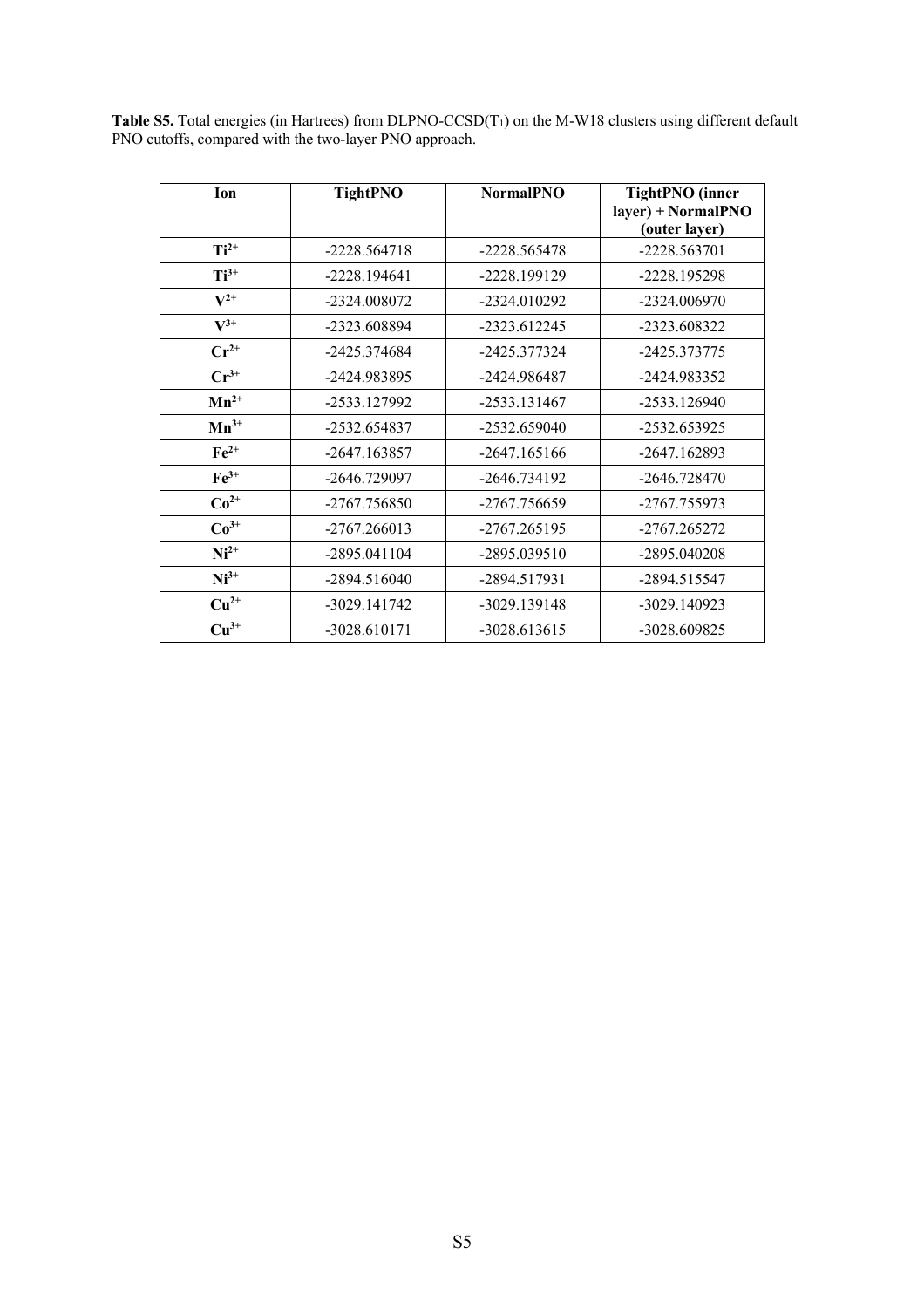| Ion                | DLPNO-CCSD(T <sub>1</sub> )+MP2 | $DLPNO-CCSD(T_1)+HF$ |
|--------------------|---------------------------------|----------------------|
| $Ti^{2+}$          | -2229.240336                    | -2224.823384         |
| $Ti^{3+}$          | -2228.873772                    | $-2224.466803$       |
| $V^{2+}$           | -2324.673349                    | $-2320.255126$       |
| $\mathbf{V}^{3+}$  | -2324.275227                    | -2319.867793         |
| $Cr^{2+}$          | $-2426.156425$                  | -2421.738762         |
| $\mathbf{Cr}^{3+}$ | -2425.763743                    | -2421.356332         |
| $Mn^{2+}$          | -2533.907371                    | -2529.489929         |
| $Mn^{3+}$          | -2533.434484                    | -2529.027833         |
| $Fe2+$             | $-2647.945096$                  | $-2643.527586$       |
| $Fe3+$             | $-2647.508414$                  | $-2643.103861$       |
| $Co2+$             | -2768.537875                    | $-2764.120750$       |
| $Co3+$             | -2768.044457                    | $-2763.636080$       |
| $Ni2+$             | -2895.822069                    | -2891.405122         |
| $Ni3+$             | -2895.295458                    | -2890.887895         |
| $Cu2+$             | -3029.923507                    | -3025.506839         |
| $Cu3+$             | -3029.388947                    | -3024.986225         |

**Table S6.** Total energies (in Hartrees) for the M-W18 clusters using the multi-layer approach where the inner layer is computed by DLPNO-CCSD(T1) and the outer layer by MP2 or HF.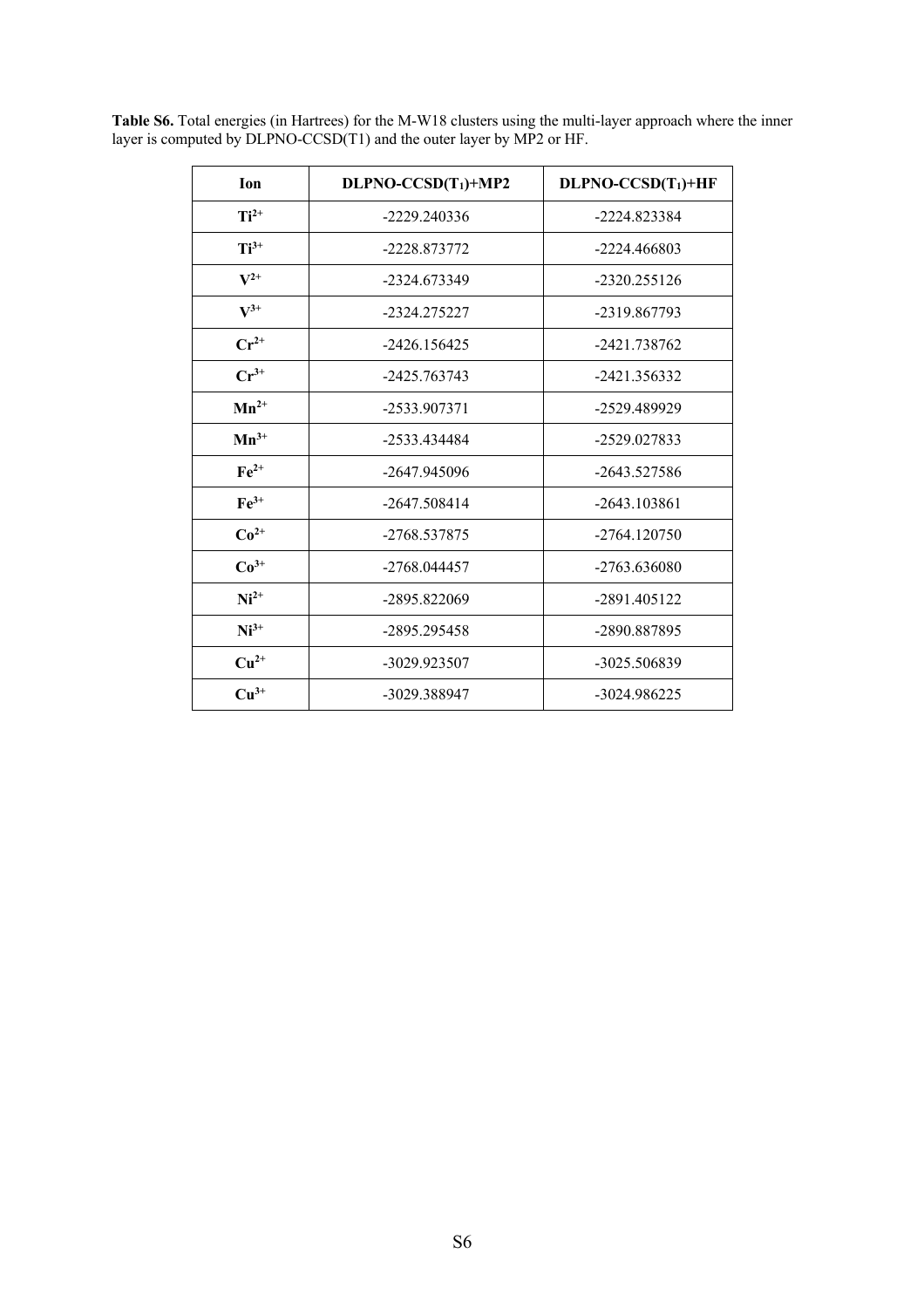**Table S7.** Total energies (in Hartrees) for the M-W18 and M-W6 cluster models using DLPNO-CCSD(T<sub>1</sub>) with the PTE(S) approach and DFT TPSSh with CPCM for water as solvent.

| Ion                           | $M-W18$      | $M-W6$         | $TPSSh + CPCM$ |
|-------------------------------|--------------|----------------|----------------|
| $Ti2+$                        | -2228.796322 | -1311.703762   | -2231.230348   |
| $Ti3+$                        | -2228.680800 | -1311.557561   | -2231.122027   |
| $\mathbf{V}^{2+}$             | -2324.242776 | $-1407.155310$ | -2326.686546   |
| $\mathbf{V}^{3+}$             | -2324.097335 | -1406.961016   | -2326.556082   |
| $\overline{\mathbf{C}r^{2+}}$ | -2425.607730 | -1508.523447   | -2427.579742   |
| $\overline{\text{Cr}^{3+}}$   | -2425.474815 | -1508.344855   | -2427.461683   |
| $Mn^{2+}$                     | -2533.360460 | $-1616.278550$ | -2535.93578    |
| $Mn^{3+}$                     | -2533.145154 | $-1616.013454$ | -2535.748526   |
| $Fe2+$                        | -2647.398223 | -1730.311205   | $-2650.000105$ |
| $Fe3+$                        | -2647.217780 | -1730.092626   | -2649.820212   |
| $Co2+$                        | -2767.990832 | -1850.902157   | -2770.616977   |
| $Co3+$                        | -2767.761975 | -1850.629018   | -2770.415469   |
| $\overline{\text{Ni}^{2+}}$   | -2895.276261 | -1978.192413   | -2897.917418   |
| $Ni3+(HS)$                    | -2895.003344 | -1977.861423   | -2895.003344   |
| $Ni3+ (LS)$                   | -2895.010271 | -1977.874168   | -2895.010271   |
| $\overline{\mathrm{Cu}^{2+}}$ | -3029.376245 | -2112.292728   | -3029.376245   |
| $Cu^{3+}$                     | -3029.104969 | -2111.971142   | -3029.104969   |

**Table S8.** Standard Redox Potentials (V) for the M-W18 cluster models using TPSSh-D3BJ/DKH-def2-TZVP( f) with CPCM for water as solvent.

| Redox pair                                       | $E^0$ vs SHE | $E^0$ ref |
|--------------------------------------------------|--------------|-----------|
| $Ti^{2+}/Ti^{3+}$                                | $-1.33$      | $-0.90$   |
| $V^{2+}/V^{3+}$                                  | $-0.73$      | $-0.26$   |
| $\overline{\mathrm{Cr}^{2+}}$ $\mathrm{Cr}^{3+}$ | $-1.07$      | $-0.41$   |
| $Mn^{2+}/Mn^{3+}$                                | 0.82         | 1.54      |
| $\overline{\text{Fe}}^{2+}$ / $\text{Fe}^{3+}$   | 0.62         | 0.77      |
| $\overline{\mathrm{Co}^{2+}/\mathrm{Co}^{3+}}$   | 1.20         | 1.92      |
| $Ni2+/Ni3+ (LS)$                                 | 2.16         | 2.30      |
| $\overline{\mathrm{Cu}}^{2+}/\mathrm{Cu}^{3+}$   | 2.09         | 2.40      |
| <b>MAE</b>                                       |              | 0.45      |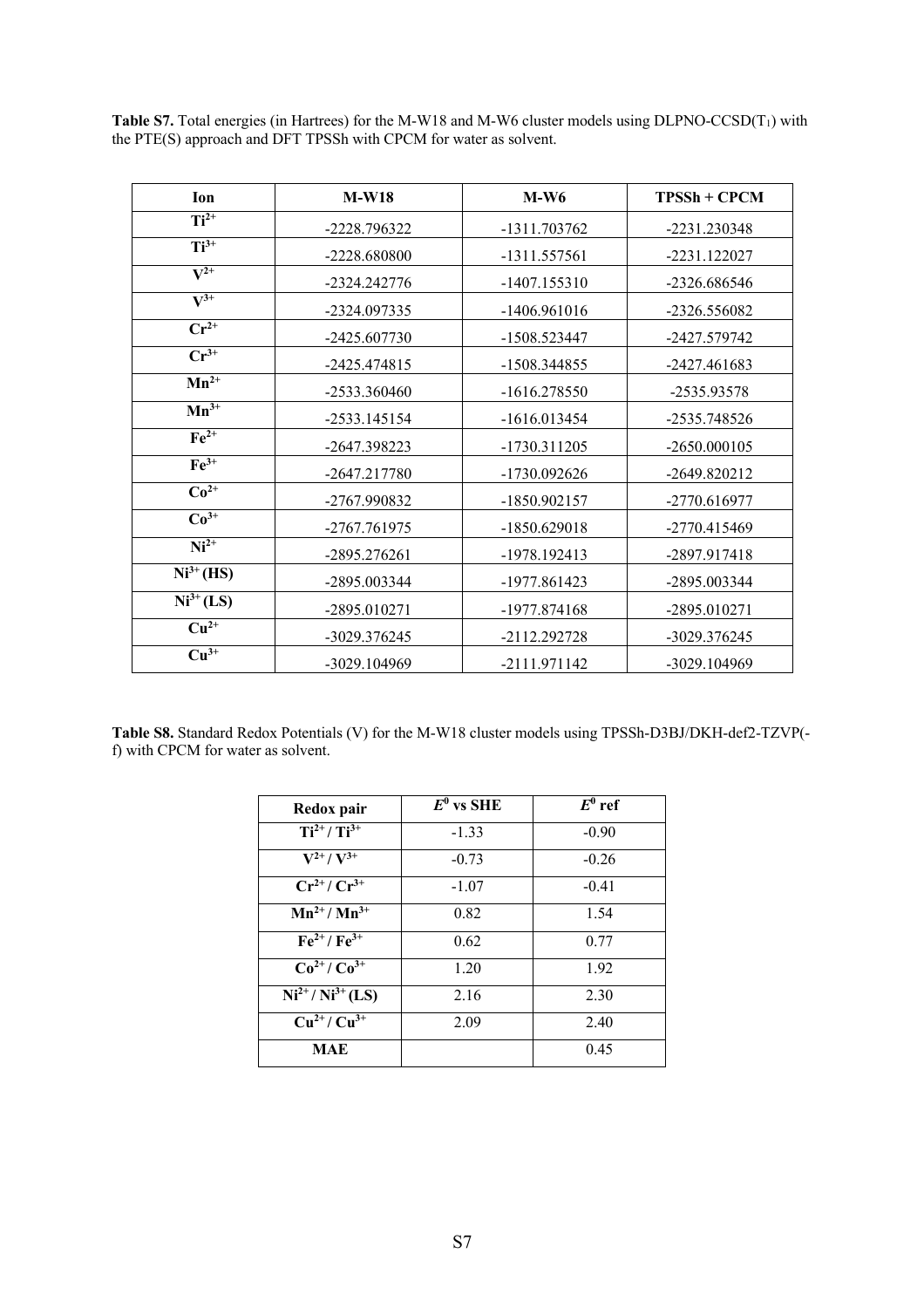# **Sample Inputs:**

```
# DLPNO-CCSD(T1) energy calculation, gas phase
# Use !LED in the keyword line to invoke the local energy decomposition (LED) scheme.
!TPSSh cc-pVTZ-DK DKH2 DLPNO-CCSD(T1) autoaux UNO TightPNO VeryTightSCF 
!DEFGRID2
%maxcore 20000
%pal nprocs 12 end
%mdci
maxiter 100
maxdiis 15
levelshift 0.5
end
%method
frozencore -10
end
%basis
newGTO Cr "cc-pWCVTZ-DK" end
end
*xyzfile 2 5 filename.xyz
```
# **#DLPNO-CCSD(T1) energy calculation using CPCM**

!TPSSh cc-pVTZ-DK DKH2 DLPNO-CCSD(T1) autoaux UNO TightPNO VeryTightSCF !CPCM(Water) DEFGRID2

%cpcm CPCMccm 1 end %maxcore 20000 %pal nprocs 12 end %mdci maxiter 100 maxdiis 15 levelshift 0.5 end %method frozencore -10 end %basis newGTO Cr "cc-pWCVTZ-DK" end end \*xyzfile 2 5 *filename.xyz*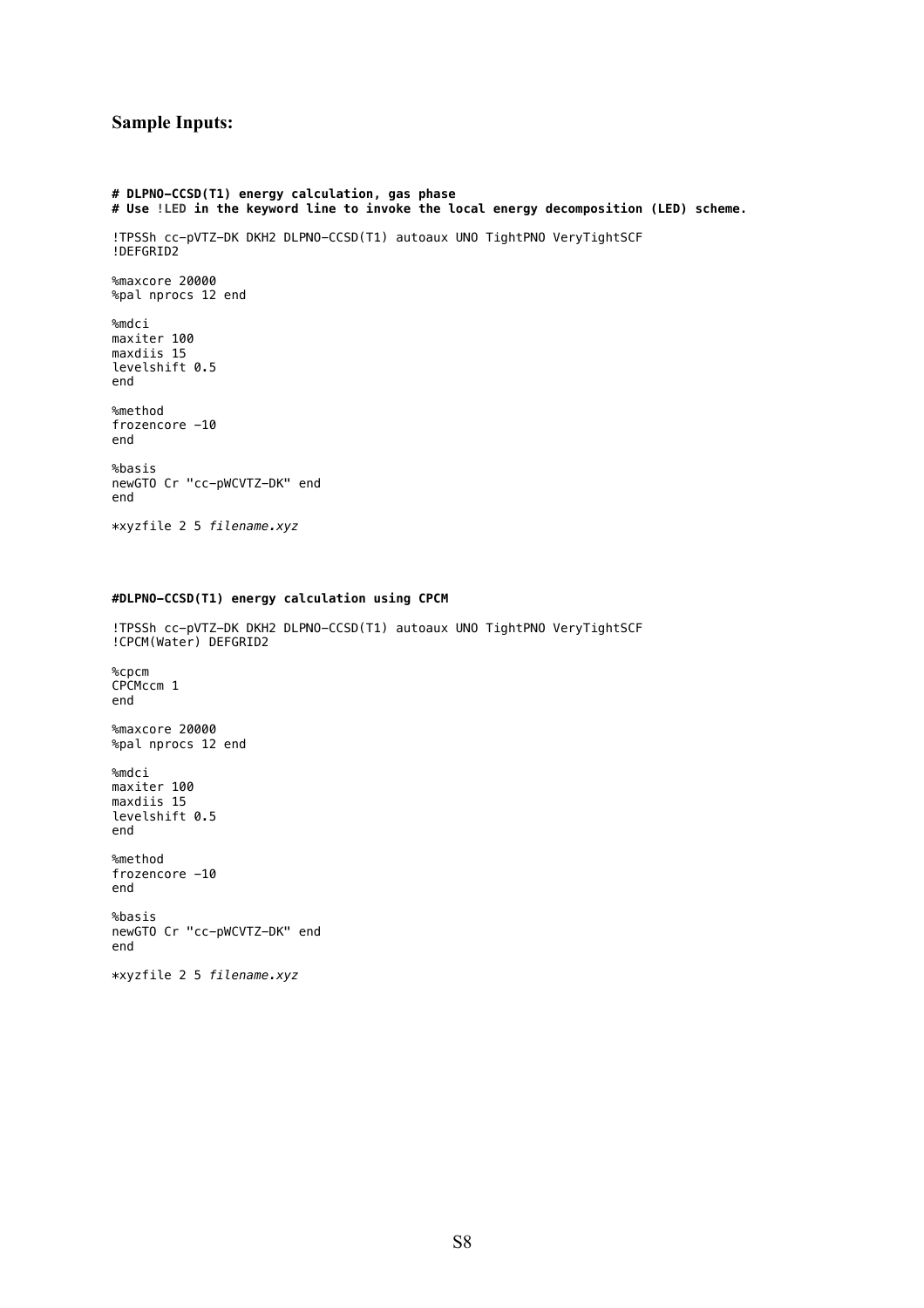```
# Multilayer DLPNO-CCSD(T) energy calculation gas phase with definition of fragments
# Use the HFFragInter or MP2FragInter keywords (instead of NormalPNOFragInter) in the
# %mdci block to compute interaction energies at the HF or MP2 level, respectively
!TPSSh cc-pVTZ-DK DKH2 DLPNO-CCSD(T1) autoaux UNO TightPNO VeryTightSCF DEFGRID2
%maxcore 20000
%pal nprocs 12 end
%mdci
maxiter 100
maxdiis 15
levelshift 0.5
TightPNOFragInter {1 2} {1 1}
NormalPNOFragInter {2 2} 
# HFFragInter {2 2}
# MP2FragInter {2 2}
end
%basis
newGTO Cr "cc-pWCVTZ-DK" end
end
*xyz 2 5<br>Cr(1)
           0.00000005312509 -0.00000758693890 -0.00000217653280
   O(1) -0.47057888260532 -1.25991248352848 1.54906005073606
  0(1) -2.05114140682232 1.19935668251960 0.43675657772371<br>0(1) 1.06660947439925 1.24623496024114 1.23339101656542
  0(1) 1.06660947439925 1.24623496024114 1.23339101656542<br>0(1) -1.06660947439925 1.24623496024114 1.23339101656542
  0(1) -1.06660634273380 -1.24625142258114 -1.23339508231532<br>0(1) 2.05114390169450 -1.19936658706124 -0.43676187688947(0, 1) 2.05114390169450 -1.19936658706124<br>(0, 1) 0.47058022527073 1.25989757269669
   O(1) 0.47058022527073 1.25989757269669 -1.54906300183221
  H(1) -1.40962375315646 -1.35295945448651 1.83450051465420<br>H(1) 0.12647527860741 -1.37414130451592 2.32311140004353
           0.12647527860741 -1.37414130451592 2.32311140004353<br>-2.56208837790882 1.66522286866731 -0.24664292435095
  H(1) -2.56208837790882 1.66522286866731 -0.24664292435095<br>H(1) -2.26018341683385 1.59415853515837 1.30302380603656
   H(1) -2.26018341683385 1.59415853515837 1.30302380603656
   H(1) 2.03975045484076 1.34007095504554 1.10949148257859
           H(1) 0.83369052695863 1.38519658121916 2.17855157098154
   H(1) -2.03974722919243 -1.34008559624118 -1.10949452539550
          H(1) -0.83369114407843 -1.38520035588326<br>2.26018991517233 -1.59415831796752
  H(1) 2.26018991517233 -1.59415831796752 -1.30303257998340<br>H(1) 2.56208830529928 -1.66523951574027 0.24663498225071
  H(1) 2.56208830529928 -1.66523951574027<br>H(1) 1.40962496405028 1.35295816163716
   H(1) 1.40962496405028 1.35295816163716 -1.83449844314290
  H(1) -0.12647531172738 1.37414091846063 -2.32311097693409<br>0(2) -3.13760262313716 -1.14109329248007 2.11542841461742
  0(2) -3.13760262313716 -1.14109329248007<br>0(2) 1.36931292550503 -1.24699440814625 O(2) 1.36931292550503 -1.24699440814625 3.58339767408322
   O(2) -3.54196139713703 1.24389256565592 -1.96846579112163
   O(2) -2.45621142497651 1.27759699643303 3.20222019777118
   O(2) 3.72408560336059 1.17024823316351 0.63058420244848
   O(2) 0.26518377182672 1.21822368928316 3.85667169029597
   O(2) -3.72408047127101 -1.17026459728635 -0.63057521475083
   O(2) -0.26518408707900 -1.21820685982544 -3.85667625980514
   O(2) 2.45621074650864 -1.27757484893220 -3.20223100178656
  0(2) 3.54195153451288 -1.24391135057024<br>0(2) 3.13760764915806 1.14110039861140
   O(2) 3.13760764915806 1.14110039861140 -2.11541829624909
   O(2) -1.36931767121713 1.24700832123940 -3.58339013392702
          -3.59848896080644
  H(2) -3.07438965264340 -0.26869917041723 2.57768093971506<br>H(2) 1.43909036063679 -1.94571868908232 4.24870252681929<br>H(2) 2.22982064534132 -1.24704638590095 3.08310769457125
           1.43909036063679 -1.94571868908232 4.24870252681929<br>2.22982064534132 -1.24704638590095 3.08310769457125
   H(2) 2.22982064534132 -1.24704638590095 3.08310769457125
   H(2) -3.79099313568717 0.38481447349776 -1.55383293408830
  H(2) -4.36765529711140 1.67705933211975 -2.22489557117508<br>H(2) -1.54290480205198 1.26809882152917 3.57064900655176
   H(2) -1.54290480205198 1.26809882152917 3.57064900655176
  H(2) -2.98608778724011 1.83325022799995<br>H(2) 3.65132939348943 1.09384070028024
   H(2) 3.65132939348943 1.09384070028024 -0.35135470715006
   H(2) 4.35251788323253 1.88517952047859 0.80356722654077
   H(2) 0.68488045383538 0.33641775517835 4.01018374826763
   H(2) 0.60971250630114 1.81477718637692 4.53607784385194
                                   -1.88519911238016
   H(2) -3.65132309326350 -1.09385062392980 0.35136299090401
  H(2) -0.60970867598080 -1.81475542296449 -4.53608888452329<br>H(2) -0.68488239763840 -0.33640074859822 -4.01018266324736
   H(2) -0.68488239763840 -0.33640074859822 -4.01018266324736
   H(2) 2.98608520622283 -1.83322244142412 -3.78978591209686
   H(2) 1.54290183637695 -1.26807580823189 -3.57065428850920
   H(2) 4.36764194887830 -1.67708279752318 2.22489897331543
  H(2) 3.79099010808792 -0.38483418844682<br>H(2) 3.07439352129572 0.26871056237169
                                                            -2.57767938166772
  H(2) 3.59849412612458 1.74046416667833 -2.71926953250476
   H(2) -2.22982671668198 1.24704933737080 -3.08310301719446
   H(2) -1.43909888674224 1.94573555469947 -4.24869147241460
```
\*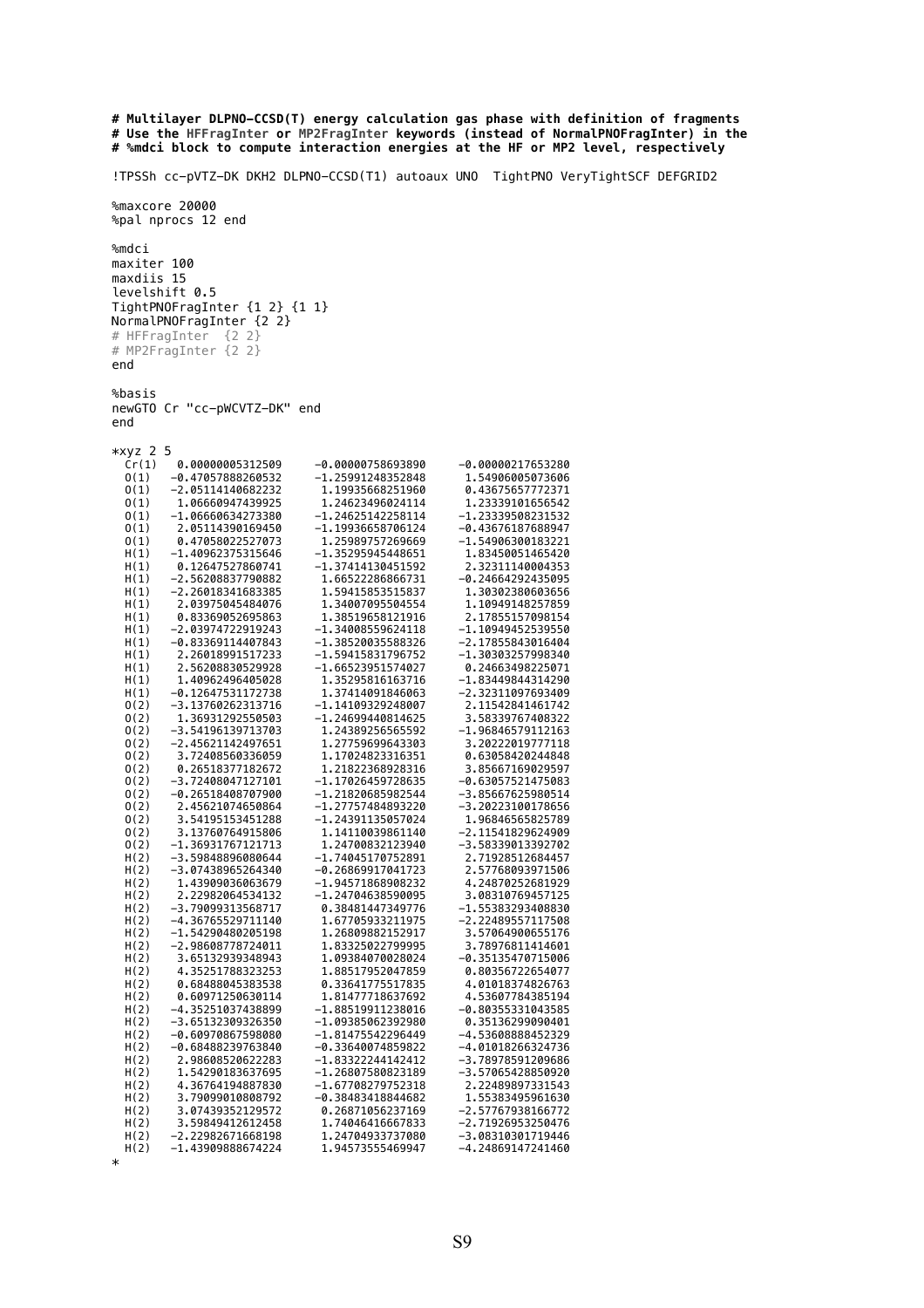# 19 Coordinates for  $Co[(H_2O)_6]^{2+}HS$

| Cο       | 0.00000404095949    | 0.00000392737145  | 0.00000425475026  |
|----------|---------------------|-------------------|-------------------|
| $\Omega$ | -0.00906904240180   | -0.08845678692774 | 2.09708815243905  |
| Н        | 0.69227761274723    | -0.50042908293383 | 2.62418827773567  |
| н        | -0.57303845967122   | 0.41178394427979  | 2.70601787509920  |
| ∩        | -1.52090181890853   | -1.44044218600546 | 0.05745685270352  |
| Н        | -1.75776344566626   | -1.95985446171316 | 0.84056579226793  |
| Н        | -1.99444034458394   | -1.82013139680633 | -0.69792592468340 |
| Ω        | 1.52167028007180    | -1.44455910829185 | 0.09971630115584  |
| Н        | 1.39737926747854    | -2.40520179181422 | 0.12958639384450  |
| Н        | 2.44866952876131    | -1.28026199734325 | -0.13053991222245 |
| Ω        | 0.00907210803517    | 0.08845682335079  | -2.09708395661394 |
| Н        | -0.69227587624390   | 0.50042561359594  | -2.62418526607689 |
| н        | 0.57303625234413    | -0.41179258843167 | -2.70601132937014 |
| Ω        | 1.52090497846148    | 1.44044910927054  | -0.05745826637001 |
| н        | 1.75775700434060    | 1.95986014326594  | -0.84057092316741 |
| Н        | 1.99444405288799    | 1.82014587914946  | 0.69792035220350  |
| Ω        | -1.52167000045855   | 1.44455453875432  | -0.09971690598765 |
| Н        | -1.39738732663680   | 2.40519834527114  | -0.12958904528965 |
| н        | $-2.44866881151674$ | 1.28025107595816  | 0.13053727758204  |
|          |                     |                   |                   |

19

### **Coordinates for Co[(H2O)6] 2+ LS**

|          | Co 0.00000198597283 | -0.00000168869806 | -0.00000291759585 |
|----------|---------------------|-------------------|-------------------|
| O        | 0.10570602977565    | 0.13003327871258  | 2.16432259709527  |
| н        | 0.65531589599151    | -0.47633239599632 | 2.68415734391494  |
| н        | -0.52030305828267   | 0.53162109216001  | 2.78549317172080  |
| $\Omega$ | -1.50841933515304   | -1.31505279409197 | 0.03083372695845  |
| н        | -1.70030510518873   | -1.89374964678968 | 0.78526054727292  |
| н        | -1.74621713411819   | -1.79060156173741 | -0.78130206837920 |
| O        | 1.40987980822062    | -1.41275414305516 | 0.11116762990531  |
| н        | 1.30630968304702    | -2.33585631621326 | -0.16692192909790 |
| н        | 2.33661075980398    | -1.16267393942993 | -0.03368183204159 |
| O        | -0.10571099719768   | -0.13003217769358 | -2.16432474250136 |
| н        | -0.65532468770995   | 0.47633213472269  | -2.68415715195671 |
| н        | 0.52029884563483    | -0.53161425238310 | -2.78549825265886 |
| O        | 1.50842158646992    | 1.31505077294427  | -0.03083323582620 |
| н        | 1.70030715765480    | 1.89375221026655  | -0.78525668389502 |
| н        | 1.74621136648746    | 1.79059909987352  | 0.78130534929569  |
| O        | -1.40987561691265   | 1.41275204587822  | -0.11116849769839 |
| н        | -1.30630124321576   | 2.33585452530520  | 0.16691854393016  |
| H        | -2.33660594127996   | 1.16267375622542  | 0.03368840155754  |

# 19

### **Coordinates for Co[(H2O)6] 3+ LS**

|   | Co -0.00000007703620 | 0.00000071711586  | -0.00000009551675   |
|---|----------------------|-------------------|---------------------|
| O | 0.11848238394159     | 0.14070276131800  | 1.90832856141629    |
| н | 0.61769719437198     | -0.54442602749250 | 2.40034785508057    |
| н | -0.61650463180791    | 0.44976047434032  | 2.47622255013643    |
| O | -1.43743987221773    | -1.26642132391964 | 0.07515414824734    |
| Н | -1.58977084737151    | -1.87001495064295 | 0.83055743884629    |
| Н | -1.70071597067005    | -1.73161929139470 | $-0.74635261031745$ |
| O | 1.34675729065315     | -1.35934840024027 | 0.13056159923705    |
| н | 1.21132307074524     | -2.28175019099617 | -0.16827357603536   |
| н | 2.27993134556864     | -1.11617506066801 | $-0.04498110167126$ |
| O | -0.11848230427429    | -0.14070342881595 | -1.90832790987296   |
| н | $-0.61769956533620$  | 0.54442336271010  | -2.40034775730888   |
| н | 0.61650651012611     | -0.44975800660032 | -2.47622129242011   |
| Ω | 1.43744065920097     | 1.26642127025047  | -0.07515437299748   |
| н | 1.58977268709475     | 1.87001490405405  | -0.83055749785475   |
| н | 1.70071567611232     | 1.73161943893501  | 0.74635254875393    |
| O | -1.34675763261568    | 1.35934893961622  | -0.13056183984385   |
| н | -1.21132419347423    | 2.28175060040218  | 0.16827411280567    |
| н | -2.27993172301097    | 1.11617421202830  | 0.04497923931528    |
|   |                      |                   |                     |

### 19

### Coordinates for  $Cr[(H_2O)_6]^2$ <sup>+</sup> HS

| $Cr - 0.00000660420513$ | $-0.00000289940821$ | -0.00000591952562 |
|-------------------------|---------------------|-------------------|
|-------------------------|---------------------|-------------------|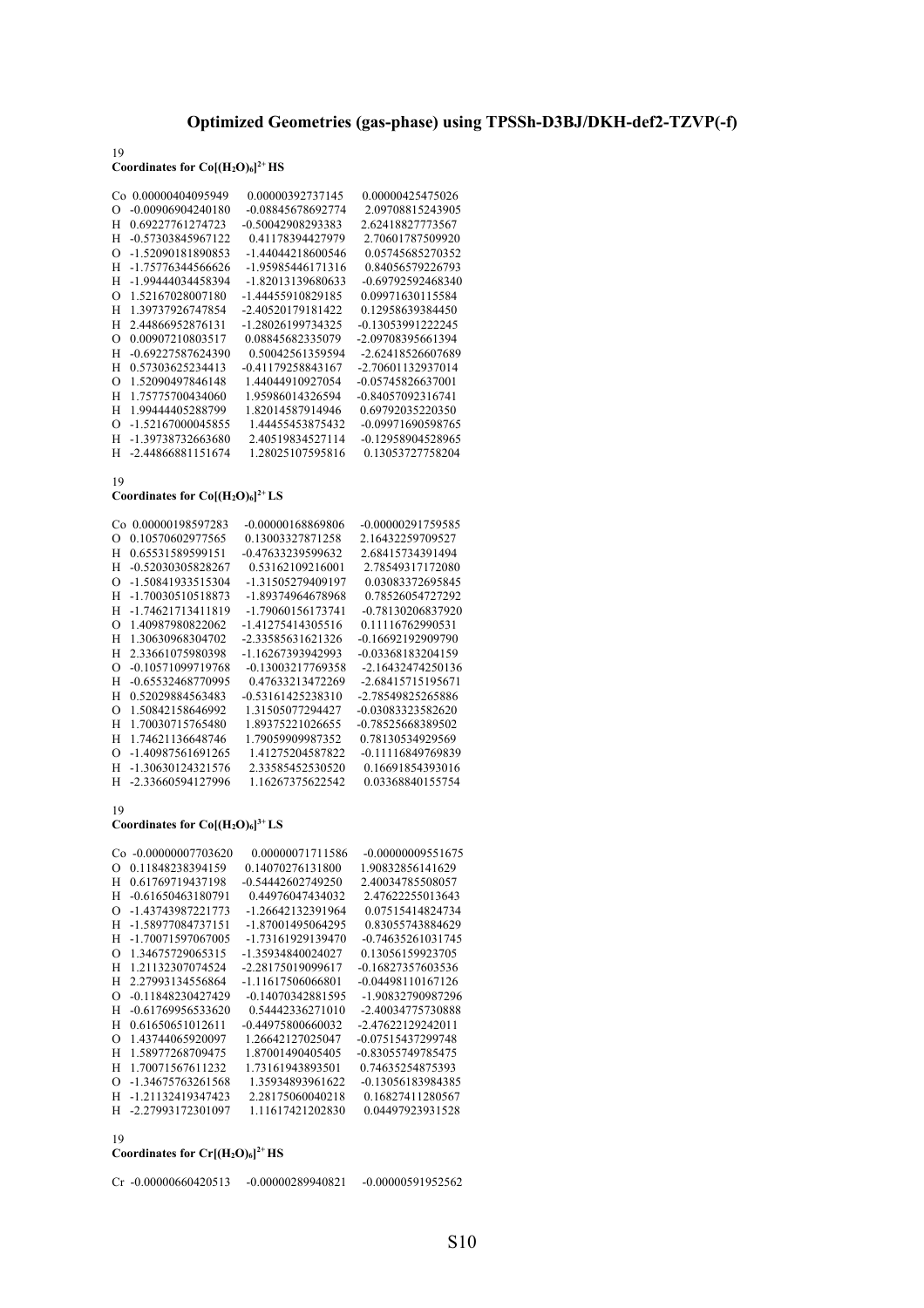| $\Omega$ | -0.00000635836411 | 2.37605621111605    | -0.00000298603779   |
|----------|-------------------|---------------------|---------------------|
| Н        | 0.77037722775233  | 2.96460099908822    | 0.00001781185342    |
| Н        | -0.77038941186300 | 2.96460167270548    | 0.00003647178759    |
| ∩        | 0.00000350979300  | $-0.00000049013233$ | 2.07254790950011    |
| Н        | 0.00001858609778  | 0.78532900352931    | 2.64135566187213    |
| н        | 0.00001790758557  | -0.78532902766188   | 2.64135644755293    |
| ∩        | 2.07456154950192  | 0.00001038675277    | $-0.00000256512126$ |
| Н        | 2.64664656705892  | 0.00001584835632    | 0.78213139337328    |
| Н        | 2.64664999089820  | 0.00001402652258    | -0.78213394785768   |
| O        | -0.00000549566388 | -2.37606867958818   | 0.00000748452543    |
| н        | -0.77038787878272 | -2.96461510320245   | 0.00002331052724    |
| н        | 0.77037762240491  | -2.96461412943593   | -0.00001399652102   |
| O        | -0.00000282774662 | -0.00001162052404   | -2.07256012058421   |
| Н        | 0.00001956754085  | -0.78534265717568   | -2.64136545312543   |
| н        | 0.00002282006845  | 0.78531485580138    | -2.64137144015368   |
| O        | -2.07457425478291 | 0.00000762618964    | -0.00000630702847   |
| Н        | -2.64666034618380 | 0.00001145553200    | -0.78213941730812   |
| Н        | -2.64666217110974 | 0.00002252153494    | 0.78212566227115    |
|          |                   |                     |                     |

### **Coordinates for Cr[(H2O)6] 3+ HS**

| Сr       | 0.00000298647146    | -0.00000072382398 | 0.00000027558049    |
|----------|---------------------|-------------------|---------------------|
| റ        | -0.00000123072248   | 1.99440608897255  | 0.00000055508535    |
| н        | 0.79083347035687    | 2.56884909297594  | $-0.00000637412161$ |
| н        | -0.79083860015963   | 2.56884601989900  | $-0.00001069621177$ |
| റ        | 0.00000028343732    | -0.00000250797968 | 1.99440710868143    |
| н        | -0.00001480213051   | 0.79083322346280  | 2.56884890467496    |
| н        | 0.00000496170077    | -0.79083915684854 | 2.56884769044366    |
| റ        | 1.99440920894877    | 0.00000198210223  | 0.00000204265978    |
| Н        | 2.56884924307643    | -0.00001138842638 | 0.79083895550682    |
| н        | 2.56885128274535    | 0.00000107590212  | -0.79083340829069   |
| റ        | 0.00000290712864    | -1.99440763514845 | 0.00000153785789    |
| Н        | -0.79083290573238   | -2.56884920017451 | -0.00000250793873   |
| Н        | 0.79083900195493    | -2.56884918054110 | 0.00000180136721    |
| $\Omega$ | 0.00000253171472    | 0.00000150687861  | -1.99440598248235   |
| Н        | -0.00000322704006   | -0.79083423047714 | -2.56884796296838   |
| н        | $-0.00001457677780$ | 0.79083861287870  | -2.56884629471818   |
| റ        | -1.99440292231800   | 0.00000095411912  | 0.00000135101755    |
| Н        | -2.56884411424592   | 0.00000605392009  | -0.79083505594336   |
| Н        | -2.56884349840848   | 0.00000941230864  | 0.79083805979991    |
|          |                     |                   |                     |

# 19

### **Coordinates for Cu[(H2O)6] 2+**

| Cп | 0.00366746331640  | 0.00471029549030  | -0.00954170392229 |
|----|-------------------|-------------------|-------------------|
| O  | -0.08632105392055 | -0.39075032765875 | -1.97269475185798 |
| Н  | -0.84970682748467 | -0.12803528630764 | -2.51199776273952 |
| Н  | 0.70972702247518  | -0.35474441386222 | -2.52739277113925 |
| O  | 0.52339506864639  | 1.91647998110743  | -0.28372644652077 |
| н  | 0.28763213995819  | 2.43355771054330  | -1.07008353734357 |
| Н  | 0.45305459655233  | 2.50555670452888  | 0.48546032801729  |
| O  | 2.24240202023177  | -0.43083395869284 | -0.03197784778330 |
| Н  | 2.90121895807028  | 0.27517604580882  | -0.11732410958815 |
| Н  | 2.74918626233541  | -1.25621743903911 | 0.00280709329708  |
| റ  | -0.51676549635275 | -1.90681914956097 | 0.26451255434030  |
| Н  | -0.44582188192285 | -2.49570974408713 | -0.50477085337807 |
| Н  | -0.28068704981420 | -2.42383425532592 | 1.05082449796077  |
| റ  | 0.09358540572223  | 0.40051432451760  | 1.95356692671041  |
| Н  | -0.70249845930014 | 0.36440596964960  | 2.50820565157233  |
| Н  | 0.85690739109311  | 0.13760547773705  | 2.49286782900204  |
| O  | -2.23494173825632 | 0.44001534523629  | 0.01282308699875  |
| Н  | -2.74177564637389 | 1.26537472689369  | -0.02177964283333 |
| н  | -2.89368654617593 | -0.26606737507839 | 0.09812184390726  |

# 19

### Coordinates for  $Cu$   $[(H_2O)_6]$ <sup>3+</sup>

|          | Cu 0.00383276278505 | 0.00466294419219  | -0.00956985644566   |
|----------|---------------------|-------------------|---------------------|
| $\Omega$ | -0.05620800807352   | -0.42272860314397 | -1.97210149021669   |
|          | H -0.86240745765920 | -0.15733696994209 | -2.46419756400134   |
|          | H 0.70471867453899  | -0.29147702798316 | -2.57569520825650   |
| O        | 0.53648956242387    | 1.91961287718540  | $-0.29475145572236$ |
| н        | 0.28156232835591    | 2.43678620458140  | -1.08733332816533   |
| н        | 0.46957570195645    | 2.52382821782620  | 0.47536230054640    |
|          |                     |                   |                     |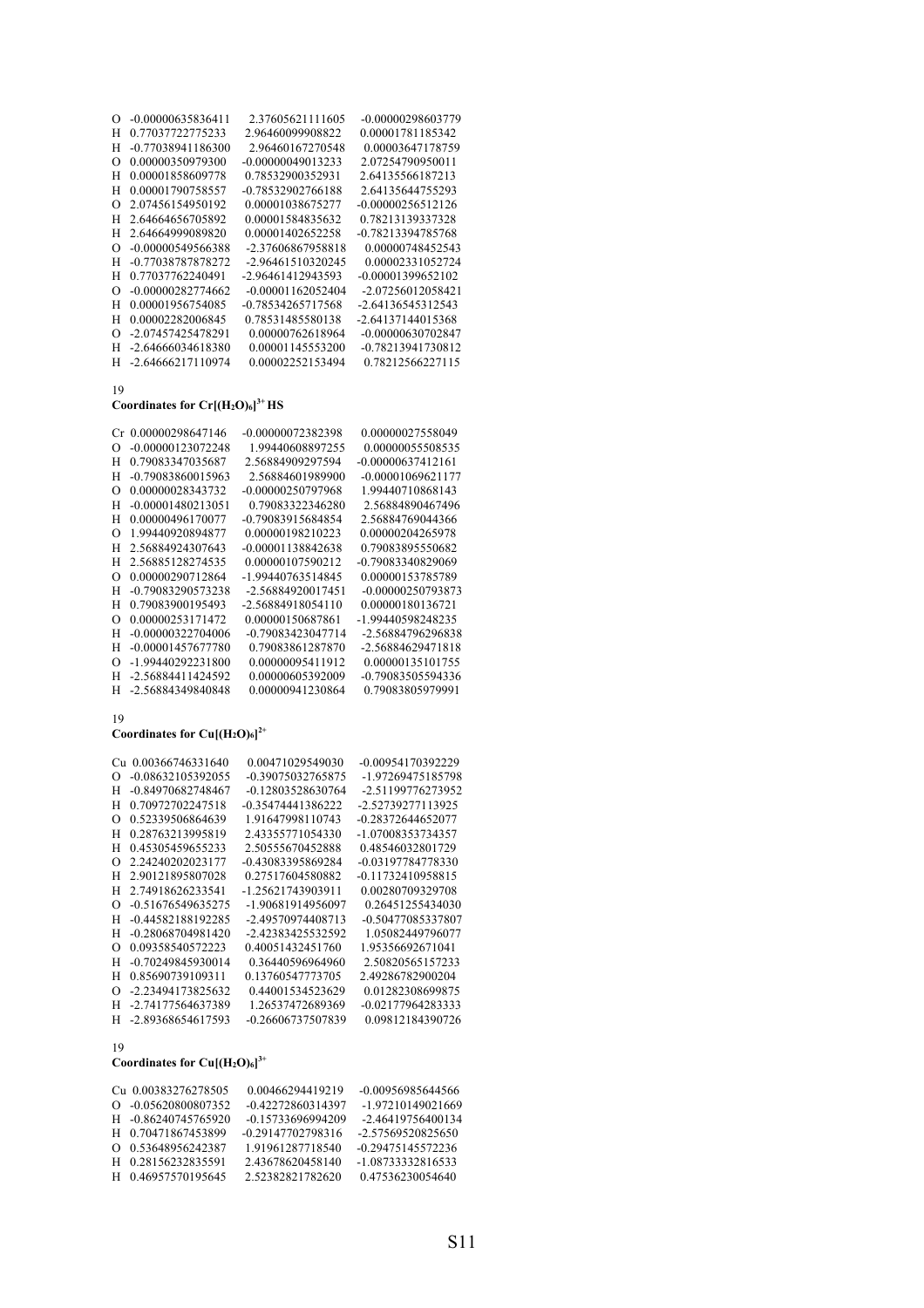| Ω        | 1.96929191974809    | -0.36427101468953 | 0.16027480090871  |
|----------|---------------------|-------------------|-------------------|
| н        | 2.58594952481504    | 0.34304269876614  | -0.12610975975052 |
| н        | 2.37895065310722    | -1.21967776304839 | -0.08675084246168 |
| Ω        | -0.52862876006997   | -1.91034001982597 | 0.27511067639981  |
| н        | -0.46381560764446   | -2.51425272945426 | -0.49543159972517 |
| н        | $-0.27429109501663$ | -2.42802723632545 | 1.06756246823622  |
| Ω        | 0.06336951607264    | 0.43238232720465  | 1.95281567214464  |
| н        | -0.69763110980493   | 0.30084580766181  | 2.55626683043925  |
| н        | 0.86973708408789    | 0.16775515057941  | 2.44506618138833  |
| $\Omega$ | -1.96157389700784   | 0.37389263839484  | -0.17895099924877 |
| H        | -2.37096344026422   | 1.22934941711440  | 0.06832073253580  |
|          | H -2.57816352335035 | -0.33318560309362 | 0.10813416639488  |

### **Coordinates for Fe[(H2O)6] 2+ HS**

| Fe. | 0.00000107871209  | 0.00000705577111  | 0.00001300956672  |
|-----|-------------------|-------------------|-------------------|
| Ω   | 0.00000258038789  | 0.00000615245991  | 2.14763922480153  |
| н   | 0.62472674774217  | -0.46393698861910 | 2.72518498358199  |
| Н   | -0.62472779302988 | 0.46393836543157  | 2.72518698793781  |
| O   | -0.79872477620098 | -1.95662671413731 | 0.00000046849958  |
| н   | -1.06094969676239 | -2.46880244058686 | 0.78035812333166  |
| н   | -1.06094209526609 | -2.46879295374956 | -0.78036590025231 |
| Ω   | 1.99389726488496  | -0.78196791700478 | 0.00000510747787  |
| н   | 2.23519198472451  | -1.72049220832623 | -0.00001118328077 |
| Н   | 2.81994281191633  | -0.27527450011962 | -0.00002684883394 |
| O   | 0.00000565692300  | 0.00000679967252  | -2.14761990101923 |
| н   | -0.62472743473318 | 0.46393347905080  | -2.72516936245085 |
| н   | 0.62472701669570  | -0.46393933912185 | -2.72516640568854 |
| Ω   | 0.79872688169283  | 1.95663629112332  | 0.00000283442021  |
| н   | 1.06094658166844  | 2.46880117275830  | -0.78036356705721 |
| н   | 1.06095745050209  | 2.46880735749582  | 0.78036152685118  |
| O   | -1.99390287646160 | 0.78195986750466  | 0.00000173603872  |
| н   | -2.23520962423354 | 1.72048101134077  | -0.00001252639827 |
| н   | -2.81994175916237 | 0.27525550905653  | -0.00001830752616 |
|     |                   |                   |                   |

#### 19

# Coordinates for  $Fe[(H_2O)_6]^{2+}$  LS

| Fe       | $-0.00000261218413$ | -0.00000393572142 | 0.00000821917535    |
|----------|---------------------|-------------------|---------------------|
| $\Omega$ | 0.00002318563910    | 0.00001951602791  | 1.99575795150990    |
| н        | 0.71316011934033    | -0.33328387491991 | 2.55963385730297    |
| н        | -0.71315256755767   | 0.33323244311705  | 2.55963872428269    |
| $\Omega$ | -0.60508168618916   | -1.90173924863750 | 0.00001626581694    |
| н        | -1.01236961104845   | -2.30423387576971 | 0.78280898219578    |
| н        | -1.01233734921603   | -2.30424535792514 | -0.78278769058453   |
| O        | 1.84876102367937    | -0.75362849144381 | $-0.00001186161139$ |
| н        | 2.01571647226951    | -1.70815590017221 | -0.00001057568133   |
| н        | 2.69776010402886    | -0.28922271719437 | 0.00001186592425    |
| O        | -0.00002181612956   | -0.00002675775460 | -1.99574729647131   |
| Н        | -0.71315097070954   | 0.33328917053346  | -2.55962573747915   |
| н        | 0.71315002581921    | -0.33324702725148 | -2.55962872095053   |
| O        | 0.60508795389505    | 1.90172933725864  | -0.00000984658224   |
| н        | 1.01235362687233    | 2.30423427470621  | -0.78280952984954   |
| н        | 1.01232304264737    | 2.30425374547388  | 0.78279614902898    |
| O        | -1.84875703902712   | 0.75363223743009  | 0.00004245689967    |
| Н        | -2.01570133222736   | 1.70816168673122  | -0.00002032698652   |
| н        | -2.69776056990212   | 0.28923477551169  | -0.00006288593997   |

# 19

# **Coordinates for Fe[(H2O)6] 3+ HS**

|          | Fe -0.00000342470488 | 0.00000051769151  | -0.00000067326372   |
|----------|----------------------|-------------------|---------------------|
| $\Omega$ | 0.00000159781185     | 2.04005238772406  | $-0.00000401102227$ |
| н        | 0.78749651234292     | 2.62036508921003  | 0.00002008540737    |
| н        | -0.78749033284747    | 2.62036848465307  | 0.00001746837218    |
| $\Omega$ | -0.00000389629000    | 0.00000210206943  | 2.04005156838242    |
| H        | 0.00002271942736     | 0.78749607578680  | 2.62036551950278    |
| н        | 0.00000709814992     | -0.78749059903851 | 2.62036684003382    |
| Ω        | 2.04004848513794     | -0.00000498198836 | -0.00000172678779   |
| н        | 2.62036321234443     | 0.00002880004297  | 0.78749162801966    |
| н        | 2.62036229965086     | 0.00000918335605  | -0.78749557837114   |
| $\Omega$ | -0.00000980100119    | -2.04005106989079 | 0.00000604870812    |
| н        | -0.78750490112060    | -2.62036330143379 | -0.00000738634542   |
| н        | 0.78748199747887     | -2.62036745318714 | $-0.00001205441983$ |
|          |                      |                   |                     |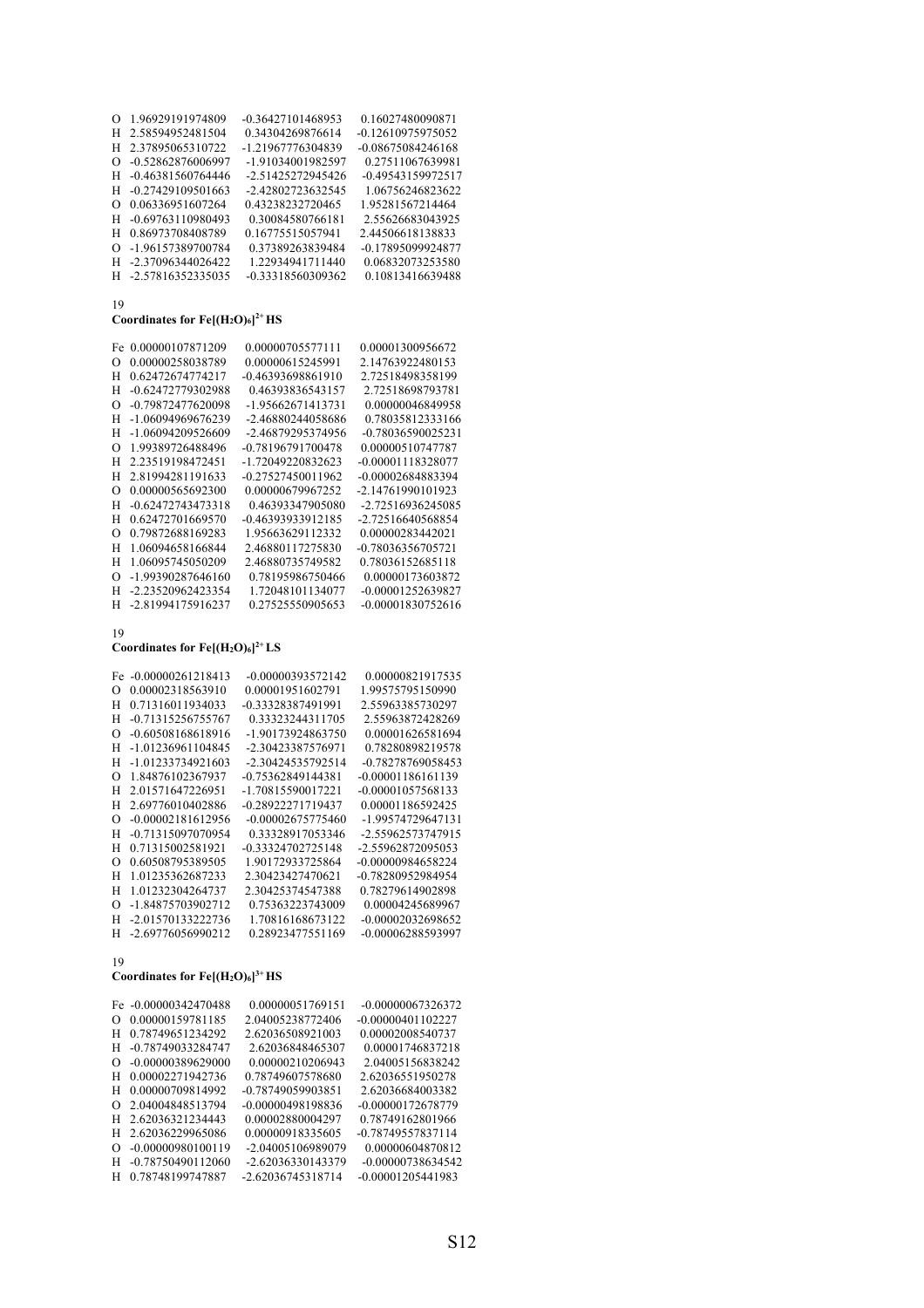| $O$ -0.00000290288941  | -0.00000779494677 | -2.04005283621915   |
|------------------------|-------------------|---------------------|
| H 0.00000067621932     | -0.78750386347048 | -2.62036374935343   |
| H 0.00002442051345     | 0.78748284952865  | -2.62037092106548   |
| $Q = 2.04005505166172$ | 0.00000667753367  | $-0.00000295240177$ |
| H -2.62036842523388    | -0.00002234798656 | -0.78749704704516   |
| H -2.62037028332776    | -0.00000075565383 | 0.78748977786882    |
|                        |                   |                     |

### Coordinates for  $\text{Mn}[(\text{H}_2\text{O})_6]^{2+}$  HS

| Mn 0.00000201455365           | -0.00000048645268 | 0.00000156633664    |
|-------------------------------|-------------------|---------------------|
| -0.00000057126177<br>O        | 2.19163825946072  | $-0.00000008044231$ |
| H<br>0.77758567844488         | 2.77048572646976  | $-0.00000325555131$ |
| -0.77758846595279<br>H        | 2.77048357200541  | -0.00000765145389   |
| 0.00000069520681<br>$\Omega$  | 0.00000058295339  | 2.19164079969562    |
| H<br>$-0.00001614195616$      | 0.77758786698746  | 2.77048697482718    |
| H<br>0.00000445895833         | -0.77758615642643 | 2.77048765954013    |
| 2.19164123819105<br>$\Omega$  | 0.00000111678046  | 0.00000319728969    |
| H<br>2.77048721722560         | -0.00000496374930 | 0.77759066365743    |
| H<br>2.77048839464707         | -0.00000894256315 | -0.77758339312782   |
| 0.00000527270215<br>O         | -2.19163888323955 | 0.00000058174040    |
| H<br>-0.77758084656949        | -2.77048653380442 | $-0.00001104695231$ |
| 0.77759333802163<br>H         | -2.77048395526883 | -0.00000646309218   |
| 0.00000197583027<br>$\Omega$  | -0.00000052655129 | -2.19163747934883   |
| H<br>-0.00000785782297        | -0.77758757327824 | -2.77048392171549   |
| H<br>-0.00001198888630        | 0.77758649172515  | -2.77048396663186   |
| -2.19163712373438<br>$\Omega$ | -0.00000350574378 | 0.00000188085468    |
| H<br>-2.77048377286941        | 0.00000699928411  | -0.77758510882862   |
| H<br>-2.77048351472818        | 0.00001091141120  | 0.77758904320286    |

19

### **Coordinates for Mn[(H2O)6] 3+ HS**

| Mn       | 0.00000165795565  | 0.00000045677071  | 0.00000070269051  |
|----------|-------------------|-------------------|-------------------|
| $\Omega$ | 0.00000209506528  | 1.96252945546092  | -0.00000108800833 |
| н        | 0.79494886655348  | 2.53314918652353  | -0.00001874095784 |
| н        | -0.79494446422561 | 2.53314963959791  | 0.00000474868035  |
| $\Omega$ | 0.00000418782228  | -0.00000059221186 | 2.15497783472378  |
| Н        | -0.00002279706770 | 0.77760075826340  | 2.74527847104962  |
| Н        | -0.00002149211052 | -0.77760285786424 | 2.74527734941866  |
| O        | 1.95625496610263  | -0.00000064286167 | -0.00000531712316 |
| н        | 2.52183414218709  | -0.00001615649243 | 0.79989467916797  |
| н        | 2.52182860544421  | 0.00001716905338  | -0.79990966349252 |
| O        | 0.00000217547168  | -1.96252916748544 | -0.00000019555024 |
| Н        | -0.79494434816596 | -2.53314930248066 | 0.00002039482273  |
| н        | 0.79494892285744  | -2.53314889684826 | -0.00001241973540 |
| Ω        | -0.00000780057271 | -0.00000006827731 | -2.15497663407700 |
| н        | 0.00001157635461  | -0.77760211845588 | -2.74527634618413 |
| Н        | 0.00001065577674  | 0.77760159430909  | -2.74527700811999 |
| O        | -1.95625147305384 | 0.00000035890878  | 0.00000650556396  |
| н        | -2.52183019203528 | 0.00001668421165  | -0.79989398056874 |
| н        | -2.52182528435948 | -0.00001550012162 | 0.79991070769979  |
|          |                   |                   |                   |

19

### Coordinates for  $Ni[(H_2O)_6]^{2+}$

| Ni       | -0.00001264751237 | -0.00000700917223 | 0.00000675600457  |
|----------|-------------------|-------------------|-------------------|
| Ω        | 0.25501408612814  | -0.10226199792173 | 2.05765406508849  |
| Н        | 0.80723035630582  | 0.55053693512099  | 2.51543594766316  |
| Н        | -0.37696727209250 | -0.45235421188400 | 2.70359015273936  |
| $\Omega$ | 1.50581506602294  | -1.42383714236284 | -0.12618098959801 |
| н        | 1.82398378075782  | -1.87537247819466 | 0.67101523115136  |
| н        | 1.69719668226308  | -1.99939702670922 | -0.88202685416716 |
| Ω        | 1.51571820556846  | 1.41747251274697  | 0.02416079236583  |
| Н        | 2.42880672331904  | 1.16076977107200  | -0.17876553052522 |
| Н        | 1.42604439823923  | 2.35932558133719  | -0.18615192907833 |
| O        | -0.25500580289043 | 0.10226354520359  | -2.05765296138687 |
| Н        | -0.80721714573878 | -0.55052441134805 | -2.51545650218252 |
| н        | 0.37698875053789  | 0.45236245332271  | -2.70357252131949 |
| O        | -1.50582459362037 | 1.42383979054871  | 0.12617962269815  |
| н        | -1.82396943459513 | 1.87537512495588  | -0.67102622849919 |
| н        | -1.69720138159295 | 1.99941280687904  | 0.88201679741685  |
| O        | -1.51573059560911 | -1.41748563521552 | -0.02416158054987 |
| Н        | -2.42881895152104 | -1.16078428171256 | 0.17876757660222  |
| н        | -1.42605022396975 | -2.35933432666629 | 0.18616815557667  |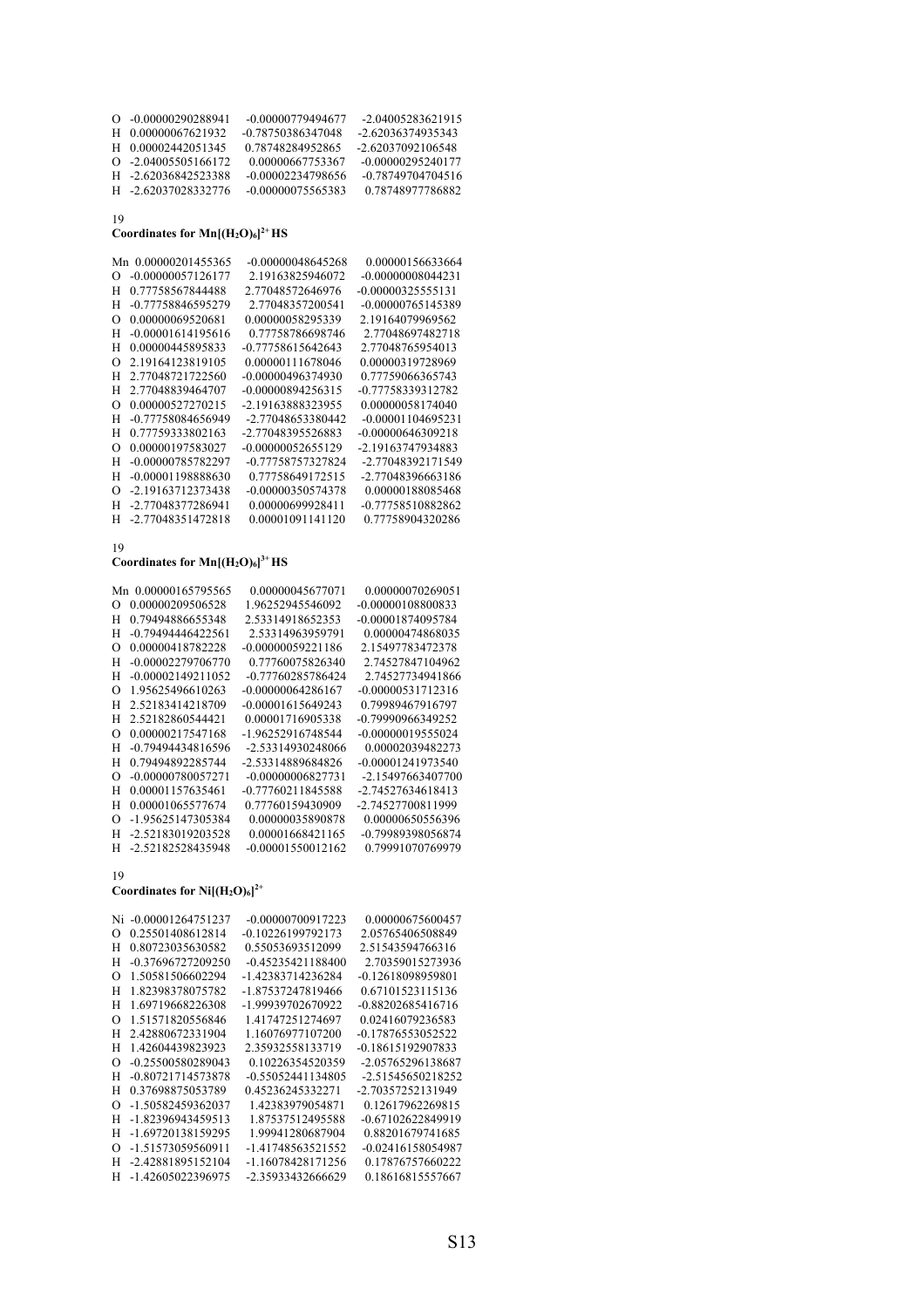# 19 **Coordinates for Ni[(H2O)6] 3+ LS**

| Ni | $-0.00000421618040$ | 0.00000287946920  | 0.00000270921565  |
|----|---------------------|-------------------|-------------------|
| Ω  | 0.25363455257073    | -0.14194412399961 | 1.85445401890043  |
| н  | 0.76267714728477    | 0.59285329080840  | 2.26661272497407  |
| н  | -0.50300227145526   | -0.36676686114121 | 2.43993601045578  |
| Ω  | 1.46409976446794    | -1.35305954121317 | -0.18138342683859 |
| н  | 1.77131751119836    | -1.81524337689535 | 0.62589830308202  |
| Н  | 1.56096440646144    | -1.98572637815331 | -0.92172532475987 |
| Ω  | 1.45785826914901    | 1.38759139472076  | 0.04043693627448  |
| Н  | 2.38404945581056    | 1.13891512165227  | -0.15680487971352 |
| Н  | 1.34497352180077    | 2.32328667611245  | -0.22196569553428 |
| Ω  | -0.25363665182133   | 0.14194534397558  | -1.85445038437882 |
| н  | -0.76267557125256   | -0.59285421049750 | -2.26661012337781 |
| н  | 0.50300294042928    | 0.36676770465995  | -2.43992900330617 |
| Ω  | -1.46410582263170   | 1.35306500732583  | 0.18138221839475  |
| н  | -1.77131985932154   | 1.81524589450762  | -0.62590264564938 |
| н  | -1.56096651683789   | 1.98573678544084  | 0.92172048861161  |
| Ω  | -1.45785489228017   | -1.38759543929577 | -0.04043575530783 |
| Н  | -2.38404944018089   | -1.13892903761468 | 0.15680194175385  |
| н  | -1.34496232721111   | -2.32329112986230 | 0.22196188720364  |
|    |                     |                   |                   |

### 19

**Coordinates for Ni[(H2O)6] 3+ HS**

| Ni       | 0.00000004298932    | -0.00000032675032 | -0.00000015556542   |
|----------|---------------------|-------------------|---------------------|
| $\Omega$ | 0.17618338626056    | 0.00131143637300  | 1.99268190028720    |
| H        | 0.85606007921151    | 0.48182521999829  | 2.50624655409623    |
| H        | -0.42147812003229   | -0.44825561524463 | 2.62308406743516    |
| $\Omega$ | 1.36668454766231    | -1.45575456135662 | -0.09758052099281   |
| H        | 1.74621756382781    | -1.93911658600789 | 0.66339780866061    |
| H        | 1.75060456998831    | -1.82720004732866 | $-0.91705666617329$ |
| $\Omega$ | 1.46490910496394    | 1.35302940452467  | -0.15458596838510   |
| Н        | 2.42490747794146    | 1.16760169591149  | -0.12766325810316   |
| H        | 1.34282535085794    | 2.32020332497390  | -0.23573973470210   |
| $\Omega$ | $-0.17618296051265$ | -0.00131119660939 | -1.99268228797998   |
| н        | $-0.85606017915610$ | -0.48182371385819 | -2.50624748264215   |
| H        | 0.42147869813589    | 0.44825629722397  | -2.62308402441979   |
| $\Omega$ | -1.36668445907457   | 1.45575390881243  | 0.09757931545245    |
| H        | -1.74621761557912   | 1.93911517917488  | -0.66339946453729   |
| H        | -1.75060415271988   | 1.82720049667846  | 0.91705512722727    |
| $\Omega$ | -1.46490947575492   | -1.35302967375553 | 0.15458793268563    |
| н        | -2.42490780170974   | -1.16760158193530 | 0.12766536950139    |
| H        | -1.34282605729978   | -2.32020366082457 | 0.23574148815516    |

#### 19

### Coordinates for  $Ti[(H_2O)_6]^2$ <sup>+</sup> HS

|                | Ti -0.00001532098822 | -0.00000566129185 | 0.00000586066855  |
|----------------|----------------------|-------------------|-------------------|
| $\Omega$       | 1.43490621061543     | -1.02133318090893 | 1.30937311948780  |
| $\Omega$       | -0.00004764109720    | 1.81887765486851  | 1.23247324202210  |
| $\Omega$       | 1.56280784652701     | 0.76100894129206  | -1.34129236152998 |
| O              | -1.56282724800304    | -0.76101762897978 | 1.34131620849934  |
| $\mathfrak{g}$ | 0.00002184609707     | -1.81889245021050 | -1.23245620447525 |
| O              | -1.43493744954503    | 1.02132089541045  | -1.30935743611325 |
| н              | 1.72653137394042     | -0.73851033463334 | 2.18928243846582  |
| н              | 1.98123712800018     | -1.78694622326527 | 1.07446912614859  |
| н              | 0.43601287132519     | 2.66196064169958  | 1.03688072669486  |
| н              | -0.35621549563981    | 1.89833908784116  | 2.13058177059393  |
| н              | 1.47270058494761     | 1.50363926961532  | -1.95791973058133 |
| н              | 2.49700603172224     | 0.50363633973400  | -1.36016250433607 |
| н              | -1.47271270162956    | -1.50364530563630 | 1.95794568838061  |
| н              | -2.49702734141530    | -0.50365221934273 | 1.36018767935658  |
| н              | -0.43604022320962    | -2.66197347265033 | -1.03685840294574 |
| н              | 0.35618680841149     | -1.89835929773939 | -2.13056541290885 |
| н              | -1.72655621437338    | 0.73850338341611  | -2.18927061699837 |
| H              | -1.98127251468550    | 1.78693025978122  | -1.07445127442935 |
|                |                      |                   |                   |

# 19

### **Coordinates for Ti[(H2O)6] 3+ HS**

| Ti -0.00000005237237 | 0.00000107917573    | 0.00000076744200 |
|----------------------|---------------------|------------------|
| 0 1.43389448126672   | $-0.95314262082181$ | 1.16049709563268 |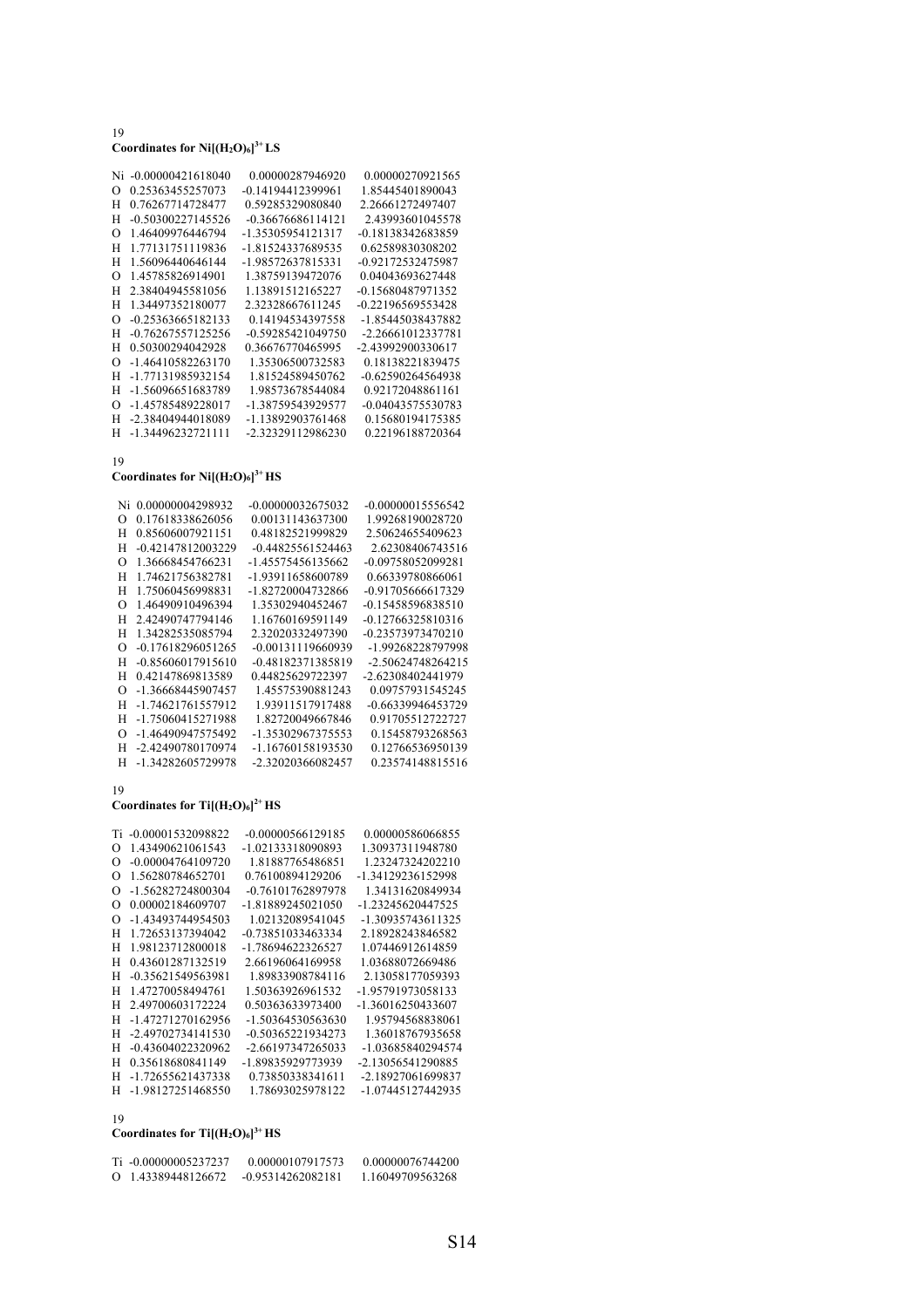| $\Omega$ | 0.10661021226397    | 1.71954926384705  | 1.16045836597408  |
|----------|---------------------|-------------------|-------------------|
| Ω        | 1.54239486053507    | 0.76555109189948  | -1.16099120612878 |
| O        | -1.54239520491229   | -0.76555048381122 | 1.16099136765220  |
| Ω        | $-0.10661117761060$ | -1.71954740833086 | -1.16045688543705 |
| Ω        | -1.43389426518450   | 0.95314417595054  | -1.16049710620011 |
| н        | 1.73772142743009    | -0.70705244943129 | 2.05676437047609  |
| н        | 1.97117137009056    | -1.72565954645467 | 0.89373800921245  |
| Н        | 0.50623922500634    | 2.57140405908830  | 0.89359750055056  |
| н        | -0.25702150259166   | 1.85898379633099  | 2.05738899747051  |
| н        | 1.48043467099184    | 1.15425662417627  | -2.05611581693214 |
| н        | 2.48062910607568    | 0.84200906068928  | -0.89556060040821 |
| н        | -1.48043459263930   | -1.15426058980232 | 2.05611390439645  |
| н        | -2.48062782636036   | -0.84201539736315 | 0.89555714022566  |
| н        | -0.50624054887341   | -2.57140195901275 | -0.89359585857491 |
| н        | 0.25702235768577    | -1.85898289485507 | -2.05738671043210 |
| н        | -1.73772086994909   | 0.70705315343345  | -2.05676431412341 |
| н        | -1.97117167085243   | 1.72566104529203  | -0.89373902079595 |
|          |                     |                   |                   |

# **Coordinates for V[(H2O)6] 2+ HS**

| V                | 0.02271288276455  | 0.01168859848532  | -0.01866255179670 |
|------------------|-------------------|-------------------|-------------------|
| Ω                | 1.50902794762027  | -0.91780637401477 | 1.20527097454864  |
| ∩                | 0.10627177908616  | 1.74963124169839  | 1.22466255366350  |
| ∩                | 1.56899580443413  | 0.80694830738995  | -1.26308647827232 |
| $\left( \right)$ | -1.52297334854952 | -0.78369761970068 | 1.22546786159434  |
| $\left( \right)$ | -0.05969497767923 | -1.72595998946406 | -1.26248698736814 |
| $\left( \right)$ | -1.46360547925062 | 0.94117320502670  | -1.24266604450966 |
| н                | 1.91796638148410  | -0.53446521189880 | 1.99550775737692  |
| Н                | 1.87279247037013  | -1.80952745433781 | 1.10014723567714  |
| Н                | 0.68282038648306  | 2.51949615635128  | 1.10867961629116  |
| Н                | -0.44851904016843 | 1.92319351408772  | 1.99973699033954  |
| Н                | 1.45489697282010  | 1.37680651449208  | -2.03816570601192 |
| н                | 2.52186033969499  | 0.68739981980880  | -1.13488902417946 |
| Н                | -1.40892888786078 | -1.35219931030674 | 2.00155973399894  |
| н                | -2.47587755815232 | -0.66536940815995 | 1.09635634962422  |
| Н                | -0.63610870260901 | -2.49585565252929 | -1.14600312613857 |
| н                | 0.49444108990975  | -1.89948276011228 | -2.03802908010844 |
| н                | -1.87177189355658 | 0.55840154235108  | -2.03357678290876 |
| н                | -1.82796878484074 | 1.83257705183308  | -1.13691678182043 |
|                  |                   |                   |                   |

# 19

### **Coordinates for V[(H2O)6] 3+ HS**

| V                | 0.00000044661959  | 0.00000030978906  | 0.00000022378908    |
|------------------|-------------------|-------------------|---------------------|
| $\left( \right)$ | 1.42700699436572  | -0.87950960635496 | 1.14950180280940    |
| $\left( \right)$ | 0.09652735564964  | 1.64427007687475  | 1.19116893428669    |
| $\left( \right)$ | 1.46683521631134  | 0.74197521599052  | -1.19610339286566   |
| ∩                | -1.46683482588253 | -0.74197453664032 | 1.19610306708007    |
| $\Omega$         | -0.09652675948448 | -1.64426930377035 | -1.19116914283815   |
| ∩                | -1.42700672865961 | 0.87950907472303  | -1.14950193540747   |
| н                | 1.72485605583118  | -0.58792090892444 | 2.03396325281854    |
| Н                | 1.91016448564231  | -1.70445131913066 | 0.94403812341267    |
| Н                | 0.78562205003392  | 2.33767362295837  | 1.16747339874248    |
| н                | -0.55851022919089 | 1.91649000626313  | 1.86410823476028    |
| н                | 1.34429631735189  | 1.17163003817018  | $-2.06588663824345$ |
| н                | 2.42257393405923  | 0.77791097155344  | -0.99291571948127   |
| н                | -1.34429686332011 | -1.17162853895607 | 2.06588685991264    |
| н                | -2.42257337825027 | -0.77791020450911 | 0.99291448177162    |
| Н                | -0.78562111448768 | -2.33767317403611 | -1.16747298299427   |
| н                | 0.55851080837325  | -1.91648949831100 | -1.86410835700832   |
| н                | -1.72485789101127 | 0.58791792890101  | -2.03396189018155   |
| н                | -1.91016587395123 | 1.70444984540954  | -0.94403832036331   |
|                  |                   |                   |                     |

55

### **Coordinates for Co[(H2O)18] 2+ HS**

| Co 0.00000164735690 | 0.00000395517943  | 0.00000789497750  |
|---------------------|-------------------|-------------------|
| 0 1.65054093926135  | 0.40948631876722  | 1.20280099560457  |
| 0 0.47170063345277  | 1.63731798891887  | -1.19506317232386 |
| 0 1.17810830724703  | -1.22021842153191 | -1.20743011504666 |
| 0 -1.17810646751399 | 1.22022581047205  | 1.20744407053232  |
| 0 -0.47169914292775 | -1.63731119178665 | 1.19507662778277  |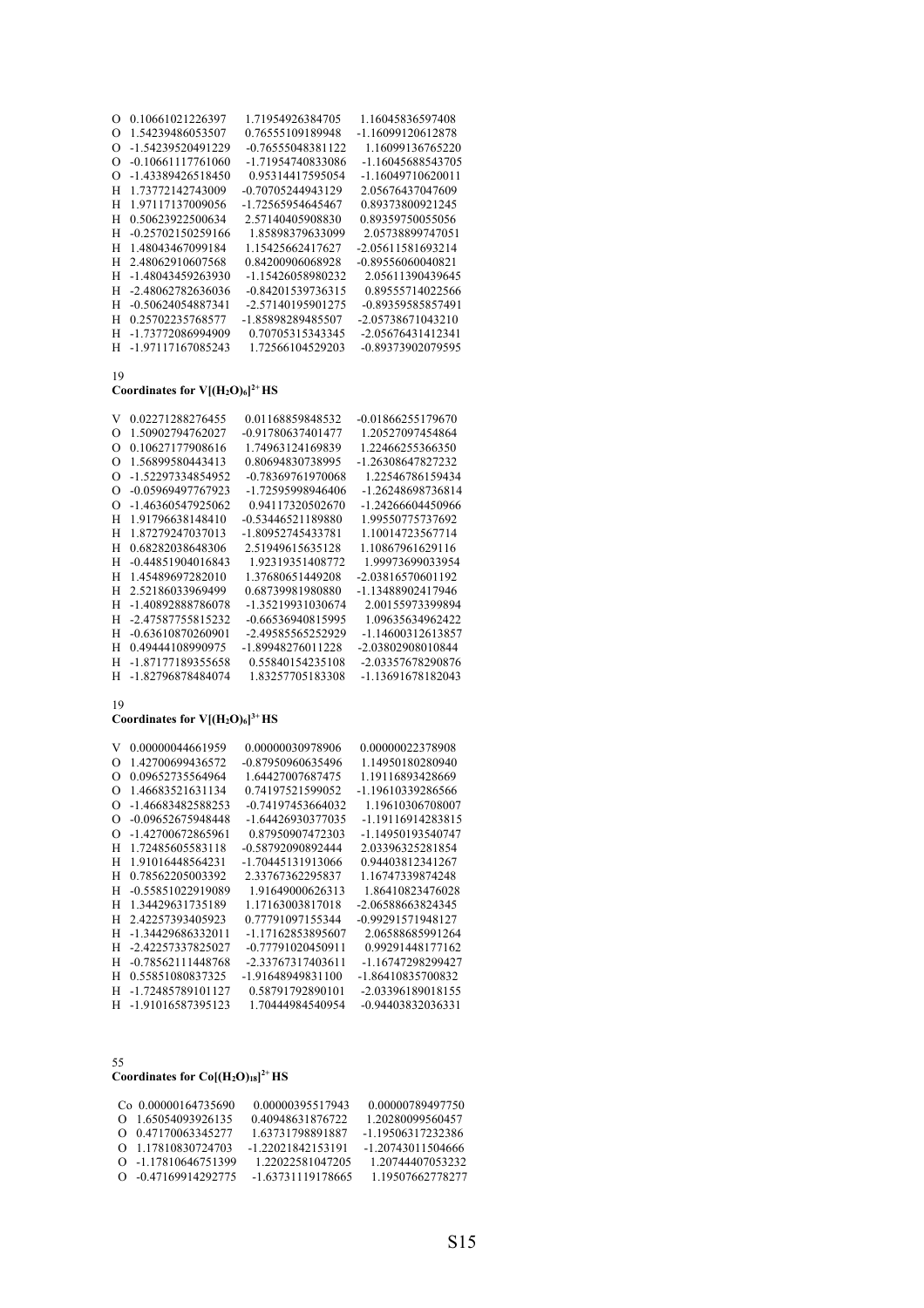| О             | -1.65053651718324 | -0.40947977794815 | -1.20278706529981 |
|---------------|-------------------|-------------------|-------------------|
| Н             | 1.96920316205685  | 1.31481148586295  | 1.39490843256829  |
| H             | 2.36079669050631  | -0.24133047171284 | 1.38048822445189  |
| Η             | -0.15754317511537 | 2.36042124430534  | -1.39297260668913 |
| H             | 1.38828338929094  | 1.92324711055149  | -1.38747380530684 |
| H             | 0.97014268449734  | -2.15892750649629 | -1.39294128784028 |
| Н             | 2.12036173683706  | -1.03842606950264 | -1.40141866214811 |
| Η             | -0.97014340086636 | 2.15893691503332  | 1.39294775058272  |
| Н             | -2.12036006396765 | 1.03843088236596  | 1.40142812103993  |
| H             | -1.38828229580145 | -1.92324700975772 | 1.38747635341879  |
| H             | 0.15754217740999  | -2.36042052947491 | 1.39297295411969  |
| H             | -1.96919630394518 | -1.31480452057861 | -1.39490005316121 |
| H             | -2.36079339618439 | 0.24133482905823  | -1.38047834684456 |
| $\circ$       | 2.34798290042583  | 3.09922399480423  | 1.19181680463677  |
| $\circ$       | 3.47978968506774  | -1.66571326841318 | 1.24298179568531  |
| $\circ$       | -1.49672463432089 | 3.58951961596403  | -1.19366009626635 |
| $\mathcal{O}$ | 3.18841546317146  | 2.18271571866194  | -1.24816664761014 |
| O             | 0.32178554128960  | -3.85998205920024 | -1.25234176531533 |
| O             | 3.85728265989415  | -0.50841409178564 | -1.19757216166477 |
| O             | -0.32178472899688 | 3.85998812196042  | 1.25233481971436  |
| $\mathcal{O}$ | -3.85728233492857 | 0.50840678133448  | 1.19757604821239  |
| O             | -3.18841614983721 | -2.18272389086645 | 1.24815880523241  |
| $\circ$       | 1.49672019859809  | -3.58952504305162 | 1.19365505382840  |
| $\circ$       | -2.34797866682510 | -3.09921812393329 | -1.19182725382116 |
| $\circ$       | -3.47979505502282 | 1.66570865355928  | -1.24297993272326 |
| H             | 2.99947005967892  | 3.53342234330491  | 1.76016623120519  |
| H             | 2.78561145294465  | 2.95728099743794  | 0.31831733367380  |
| H             | 4.13715943821345  | -1.85227304399888 | 1.92741059280409  |
| H             | 2.86857422728701  | -2.44304987749902 | 1.22012623922015  |
| H             | -1.16439881884912 | 3.90374715014344  | -0.31809157732176 |
| H             | -1.55333732341070 | 4.36711013977181  | -1.76642138689200 |
| H             | 3.55114851200879  | 1.26340432041517  | -1.23433503579939 |
| H             | 3.68095897189082  | 2.66372790500467  | -1.92732503682298 |
| Н             | -0.65670256291191 | -3.72237420501504 | -1.23167776290860 |
| Н             | 0.49289359136079  | -4.52268981706488 | -1.93560972038796 |
| H             | 3.95378724442686  | -0.95773211722400 | -0.32310067913040 |
| H             | 4.55658169457116  | -0.85620193018632 | -1.76838646317018 |
| Η             | -0.49288999304936 | 4.52269814250310  | 1.93560135584346  |
| H             | 0.65670295466529  | 3.72237890174100  | 1.23166847788416  |
| Η             | -4.55658255855515 | 0.85619062859875  | 1.76839141870523  |
| Η             | -3.95379035133080 | 0.95772520366396  | 0.32310543089747  |
| Н             | -3.68095920182587 | -2.66373829626074 | 1.92731600155313  |
| H             | -3.55114936003295 | -1.26341255460372 | 1.23433141834911  |
| H             | 1.55333117689199  | -4.36711698776305 | 1.76641454020100  |
| H             | 1.16439551688690  | -3.90374924587266 | 0.31808478674630  |
| H             | -2.78560972825429 | -2.95728285693113 | -0.31832801614740 |
| H             | -2.99946326773937 | -3.53341268561061 | -1.76018249057669 |
| H             | -2.86858218806453 | 2.44304717979824  | -1.22012738531800 |
| H             | -4.13716496972909 | 1.85226325488799  | -1.92741005293438 |

### Coordinates for  $Co[(H_2O)_6]^{2+}LS$

| Co -0.00000446001452          | 0.00000209818807  | 0.00000410257486  |
|-------------------------------|-------------------|-------------------|
| 1.45853793939177<br>O         | 0.44783992801125  | 1.28909138487768  |
| 0.47869011258648<br>$\Omega$  | 1.46306891368311  | -1.26292906792335 |
| 1.33374446837319<br>$\Omega$  | -1.40158589926074 | -0.98860982576342 |
| -1.33374690475663<br>$\Omega$ | 1.40158891265494  | 0.98862167128415  |
| -0.47870244645276<br>$\Omega$ | -1.46306781604502 | 1.26293131016121  |
| -1.45854095035830<br>$\Omega$ | -0.44783153662663 | -1.28909210790857 |
| Н<br>1.82459570598272         | 1.35800177842928  | 1.34699298263179  |
| Н<br>2.19990160958798         | -0.19766911558506 | 1.34247690908390  |
| H<br>-0.13063895747783        | 2.23529336053914  | -1.31587138088684 |
| H<br>1.40564207115746         | 1.77828711573953  | -1.34928252827711 |
| Н<br>0.98993526154772         | -2.20477474160243 | -1.42643645382453 |
| H<br>2.11162675347923         | -1.08670316665258 | -1.48262328640550 |
| H<br>-0.98993463687883        | 2.20477950417937  | 1.42644232868928  |
| H<br>-2.11162324454881        | 1.08670366158204  | 1.48264160227477  |
| H<br>-1.40565528806421        | -1.77828786327751 | 1.34927434538991  |
| Н<br>0.13063142794825         | -2.23528714265282 | 1.31586991644337  |
| H<br>-1.82459409766516        | -1.35799504325668 | -1.34699480182531 |
| H<br>-2.19990578349089        | 0.19767613306960  | -1.34247849675991 |
| 2.39451051497801<br>$\Omega$  | 3.04934234550143  | 1.18966263041846  |
| 3.38423977558971<br>$\Omega$  | -1.53014755809130 | 1.18285681849548  |
| -1.37663301428237<br>$\Omega$ | 3.49928813933191  | -1.14081921549082 |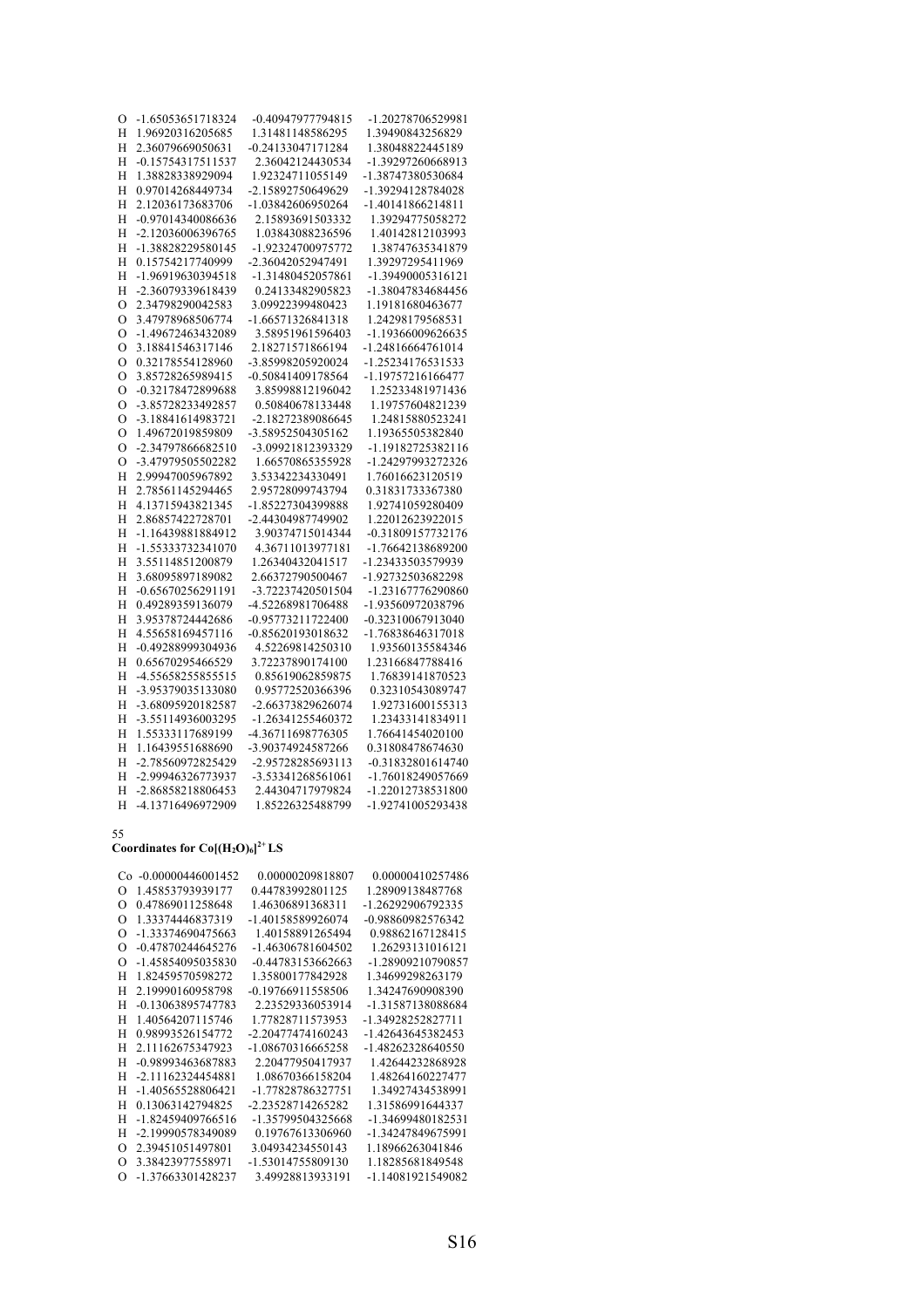| O        | 3.14437688067999  | 2.20183414241955  | -1.26018901418041 |
|----------|-------------------|-------------------|-------------------|
| $\Omega$ | 0.23375546449470  | -3.92603559550421 | -1.31922630799618 |
| $\Omega$ | 3.93291628781523  | -0.38775107194508 | -1.25735568870062 |
| $\Omega$ | -0.23374941286647 | 3.92603951679889  | 1.31922345653209  |
| $\Omega$ | -3.93292062628350 | 0.38773542247332  | 1.25735974217929  |
| $\Omega$ | -3.14437712811036 | -2.20184831948832 | 1.26018144592462  |
| $\Omega$ | 1.37664229708054  | -3.49928042846057 | 1.14082727086202  |
| $\Omega$ | -2.39450539069970 | -3.04933803720966 | -1.18967713131753 |
| $\Omega$ | -3.38424317158381 | 1.53014996782713  | -1.18285177567837 |
| H        | 3.06346218763684  | 3.39137547015677  | 1.79915121787890  |
| H        | 2.83466539853685  | 2.94076096648722  | 0.31123647211974  |
| H        | 4.00140867289025  | -1.71695234442770 | 1.90410342069566  |
| H        | 2.78110719452616  | -2.30905532087273 | 1.12219077254823  |
| H        | -1.07442699756566 | 3.85075289567194  | -0.26927704316102 |
| H        | -1.39568376652194 | 4.24952525845013  | -1.75152581497930 |
| H        | 3.57731990763007  | 1.30769933960676  | -1.26337757410849 |
| H        | 3.54810284518878  | 2.70799914562076  | -1.97879982114316 |
| H        | -0.74177499985521 | -3.78713920376483 | -1.29630587633336 |
| H        | 0.40089278557453  | -4.62798365794118 | -1.96270156486443 |
| H        | 3.95460838780234  | -0.84372526248641 | -0.38256335315970 |
| H        | 4.69665685765359  | -0.70459121974444 | -1.75871344059528 |
| H        | -0.40088306067988 | 4.62799276780254  | 1.96269396883295  |
| H        | 0.74178102512472  | 3.78714149723044  | 1.29629835475725  |
| H        | -4.69666349279561 | 0.70457442328510  | 1.75871483949975  |
| H        | -3.95461055717008 | 0.84371285808786  | 0.38256987561495  |
| H        | -3.54810061290106 | -2.70801596211616 | 1.97879184982220  |
| Н        | -3.57732351221139 | -1.30771489381906 | 1.26337471759343  |
| H        | 1.39569349166235  | -4.24951864889771 | 1.75153277407281  |
| H        | 1.07443978778608  | -3.85074753561045 | 0.26928583128903  |
| H        | -2.83466087683101 | -2.94076480954160 | -0.31125054529603 |
| H        | -3.06345588587657 | -3.39136877326047 | -1.79916839656844 |
| H        | -2.78111306342839 | 2.30905850863911  | -1.12218420728859 |
| H        | -4.00141277333464 | 1.71695689667411  | -1.90409729211159 |

### **Coordinates for Co[(H2O)6] 3+ LS**

|                | Co -0.00000006694442 | -0.00000210777677 | $-0.00000184055116$ |
|----------------|----------------------|-------------------|---------------------|
| $\Omega$       | 1.46908825105546     | 0.37310617462622  | 1.14766184960498    |
| $\Omega$       | 0.41878435263682     | 1.45301067212609  | -1.15167438809614   |
| $\Omega$       | 1.05952478017235     | -1.09674271011570 | -1.13410107715550   |
| $\Omega$       | -1.05952484278146    | 1.09673924971349  | 1.13409719523160    |
| $\Omega$       | -0.41878390393133    | -1.45301373334859 | 1.15167101396200    |
| $\Omega$       | -1.46908659997380    | -0.37311078935074 | -1.14766683944041   |
| H              | 1.83766834685181     | 1.29805734503299  | 1.22140531179605    |
| H              | 2.19465446183447     | -0.30600405714726 | 1.26440605027548    |
| H              | -0.19737136081067    | 2.23575837494835  | -1.22178550483264   |
| H              | 1.36886418469531     | 1.74543093437191  | -1.26395065658267   |
| H              | 0.83374802777811     | -2.06345685650634 | -1.25693949926913   |
| H              | 2.04382531055581     | -0.94985402455076 | -1.21547631806474   |
| H              | -0.83374810406647    | 2.06345294169060  | 1.25693749695756    |
| H              | -2.04382568906547    | 0.94985242045943  | 1.21547293983959    |
| H              | -1.36886482477263    | -1.74542922651571 | 1.26394970419167    |
| H              | 0.19737203371519     | -2.23576124702800 | 1.22178424576103    |
| H              | -1.83766938428298    | -1.29806178062819 | -1.22140688697386   |
| H              | -2.19465197410769    | 0.30600037008783  | -1.26441078457643   |
| $\Omega$       | 2.34383557049530     | 2.89508396671593  | 1.25360292395171    |
| $\Omega$       | 3.33457439952306     | -1.51634456350773 | 1.32446206288945    |
| $\Omega$       | -1.32382120708153    | 3.47215373728485  | -1.25078124919753   |
| $\overline{O}$ | 2.98654406057803     | 2.14122724478089  | -1.32521400663011   |
| $\Omega$       | 0.35879982631598     | -3.65646391900676 | -1.33205969114836   |
| $\overline{O}$ | 3.67479281863777     | -0.58359522828927 | -1.25905792128912   |
| $\overline{O}$ | -0.35880159323731    | 3.65645957788132  | 1.33206278227962    |
| $\overline{O}$ | -3.67479214983203    | 0.58360085912050  | 1.25905797136539    |
| $\Omega$       | -2.98654634965231    | -2.14121789659818 | 1.32521750142429    |
| $\Omega$       | 1.32382237990261     | -3.47215515201867 | 1.25078263500706    |
| $\Omega$       | -2.34383991012785    | -2.89508315817373 | -1.25359874373333   |
| $\Omega$       | -3.33456974049166    | 1.51634143401821  | -1.32446709595542   |
| H              | 2.94260584790182     | 3.20670712079864  | 1.95096237943286    |
| H              | 2.83501978951448     | 2.96133556866667  | 0.40682259771075    |
| H              | 3.96436369088971     | -1.54849177188581 | 2.06165491785419    |
| H              | 2.83535571463575     | -2.36349846266916 | 1.34731020846411    |
| H              | -1.13891969648209    | 3.93299500215760  | -0.40450759539775   |
| H              | -1.29556492398492    | 4.14497676004349  | -1.94975283708559   |
| H              | 3.47346355653910     | 1.28721160749266  | -1.35063490370924   |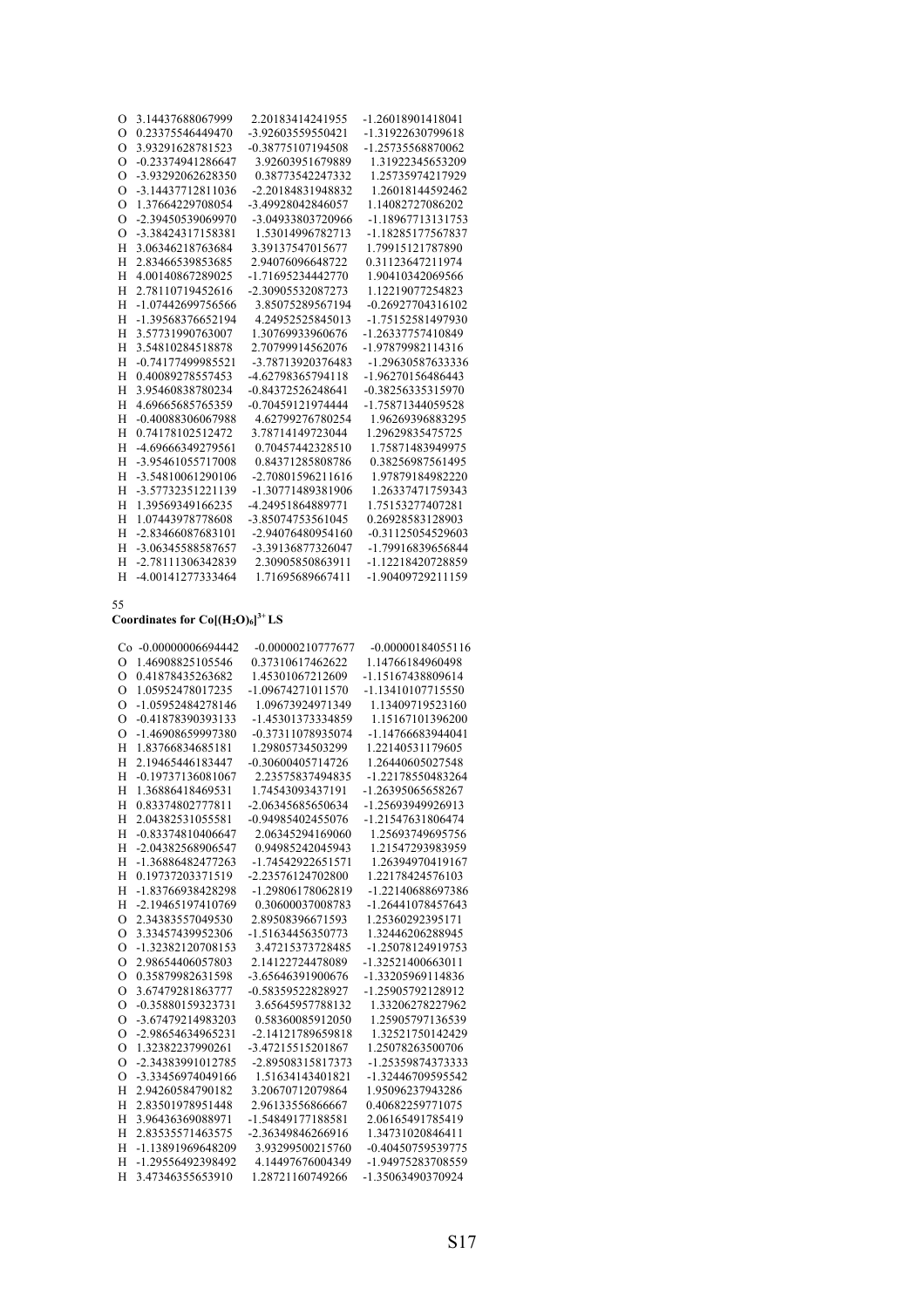| н | 3.32666503982557    | 2.67320779821283  | -2.06175116107999 |
|---|---------------------|-------------------|-------------------|
| H | -0.62438593930907   | -3.65231576461069 | -1.35478093029148 |
| Н | 0.64924742127178    | -4.21594556836242 | -2.06937003865511 |
| H | 3.98088289198327    | -0.97590840309052 | -0.41364197343021 |
| Н | 4.24098169677691    | -0.94663876002903 | -1.95881013577523 |
| H | $-0.64924996901164$ | 4.21594011912928  | 2.06937363809776  |
| Н | 0.62438433496675    | 3.65231177081426  | 1.35478460924232  |
| Н | -4.24097911454575   | 0.94664736008308  | 1.95881025086941  |
| Н | -3.98088273636472   | 0.97591211121613  | 0.41364134284955  |
| Н | -3.32666619117005   | -2.67319630012093 | 2.06175675543102  |
| Н | -3.47346461828656   | -1.28720147161574 | 1.35063771780270  |
| Н | 1.29556602715462    | -4.14497662832340 | 1.94975573318244  |
| Н | 1.13891989988062    | -3.93299814960082 | 0.40451025001177  |
| Н | -2.83502453628243   | -2.96133146890651 | -0.40681843465341 |
| Н | -2.94261071532336   | -3.20670640588753 | -1.95095772425528 |
| Н | -2.83535052044842   | 2.36349519481518  | -1.34731318116651 |
| H | -3.96435805371981   | 1.54848988937652  | -2.06166066649003 |

# **Coordinates for Cr[(H2O)18] 2+ HS**

| Cr            | 0.00000005312509                     | -0.00000758693890 | -0.00000217653280                    |
|---------------|--------------------------------------|-------------------|--------------------------------------|
| $\Omega$      | -0.47057888260532                    | -1.25991248352848 | 1.54906005073606                     |
| $\circ$       | -2.05114140682232                    | 1.19935668251960  | 0.43675657772371                     |
| $\Omega$      | 1.06660947439925                     | 1.24623496024114  | 1.23339101656542                     |
| $\circ$       | -1.06660634273380                    | -1.24625142258114 | -1.23339508231532                    |
| $\Omega$      | 2.05114390169450                     | -1.19936658706124 | -0.43676187688947                    |
| $\circ$       | 0.47058022527073                     | 1.25989757269669  | -1.54906300183221                    |
| H             | -1.40962375315646                    | -1.35295945448651 | 1.83450051465420                     |
| Н             | 0.12647527860741                     | -1.37414130451592 | 2.32311140004353                     |
| H             | -2.56208837790882                    | 1.66522286866731  | -0.24664292435095                    |
| Н             | -2.26018341683385                    | 1.59415853515837  | 1.30302380603656                     |
| H             | 2.03975045484076                     | 1.34007095504554  | 1.10949148257859                     |
| H             | 0.83369052695863                     | 1.38519658121916  | 2.17855157098154                     |
| H             | -2.03974722919243                    | -1.34008559624118 |                                      |
|               |                                      |                   | -1.10949452539550                    |
| Η             | -0.83369114407843                    | -1.38520035588326 | -2.17855843016404                    |
| H             | 2.26018991517233                     | -1.59415831796752 | -1.30303257998340                    |
| H             | 2.56208830529928                     | -1.66523951574027 | 0.24663498225071                     |
| Н             | 1.40962496405028                     | 1.35295816163716  | -1.83449844314290                    |
| Η             | -0.12647531172738                    | 1.37414091846063  | -2.32311097693409                    |
| O             | -3.13760262313716                    | -1.14109329248007 | 2.11542841461742                     |
| $\mathcal{O}$ | 1.36931292550503                     | -1.24699440814625 | 3.58339767408322                     |
| $\circ$       | -3.54196139713703                    | 1.24389256565592  | -1.96846579112163                    |
| $\mathcal{O}$ | -2.45621142497651                    | 1.27759699643303  | 3.20222019777118                     |
| $\Omega$      | 3.72408560336059                     | 1.17024823316351  | 0.63058420244848                     |
| $\mathcal{O}$ | 0.26518377182672                     | 1.21822368928316  | 3.85667169029597                     |
| $\Omega$      | -3.72408047127101                    | -1.17026459728635 | -0.63057521475083                    |
| $\circ$       | -0.26518408707900                    | -1.21820685982544 | -3.85667625980514                    |
| O             | 2.45621074650864                     | -1.27757484893220 | -3.20223100178656                    |
| $\circ$       | 3.54195153451288                     | -1.24391135057024 | 1.96846565825789                     |
| $\circ$       | 3.13760764915806                     | 1.14110039861140  | -2.11541829624909                    |
| O             | -1.36931767121713                    | 1.24700832123940  | -3.58339013392702                    |
| H             | -3.59848896080644                    | -1.74045170752891 | 2.71928512684457                     |
| Н             | -3.07438965264340                    | -0.26869917041723 | 2.57768093971506                     |
| H             | 1.43909036063679                     | -1.94571868908232 | 4.24870252681929                     |
| H             | 2.22982064534132                     | -1.24704638590095 | 3.08310769457125                     |
| H             | -3.79099313568717                    | 0.38481447349776  | -1.55383293408830                    |
| H             | -4.36765529711140                    | 1.67705933211975  | -2.22489557117508                    |
| H             | -1.54290480205198                    | 1.26809882152917  | 3.57064900655176                     |
| Η             | -2.98608778724011                    | 1.83325022799995  | 3.78976811414601                     |
| H             | 3.65132939348943                     | 1.09384070028024  | -0.35135470715006                    |
| H             | 4.35251788323253                     | 1.88517952047859  | 0.80356722654077                     |
| H             | 0.68488045383538                     | 0.33641775517835  | 4.01018374826763                     |
| Η             | 0.60971250630114                     | 1.81477718637692  | 4.53607784385194                     |
| H             | -4.35251037438899                    | -1.88519911238016 | -0.80355331043585                    |
| Η             | -3.65132309326350                    | -1.09385062392980 | 0.35136299090401                     |
| Η             | -0.60970867598080                    | -1.81475542296449 | -4.53608888452329                    |
| H             | -0.68488239763840                    | -0.33640074859822 | -4.01018266324736                    |
| Η             | 2.98608520622283                     | -1.83322244142412 | -3.78978591209686                    |
| Η             | 1.54290183637695                     | -1.26807580823189 | -3.57065428850920                    |
|               |                                      |                   |                                      |
| H             | 4.36764194887830<br>3.79099010808792 | -1.67708279752318 | 2.22489897331543<br>1.55383495961630 |
| Н             |                                      | -0.38483418844682 |                                      |
| H             | 3.07439352129572                     | 0.26871056237169  | -2.57767938166772                    |
| Н             | 3.59849412612458                     | 1.74046416667833  | -2.71926953250476                    |
| H             | -2.22982671668198                    | 1.24704933737080  | -3.08310301719446                    |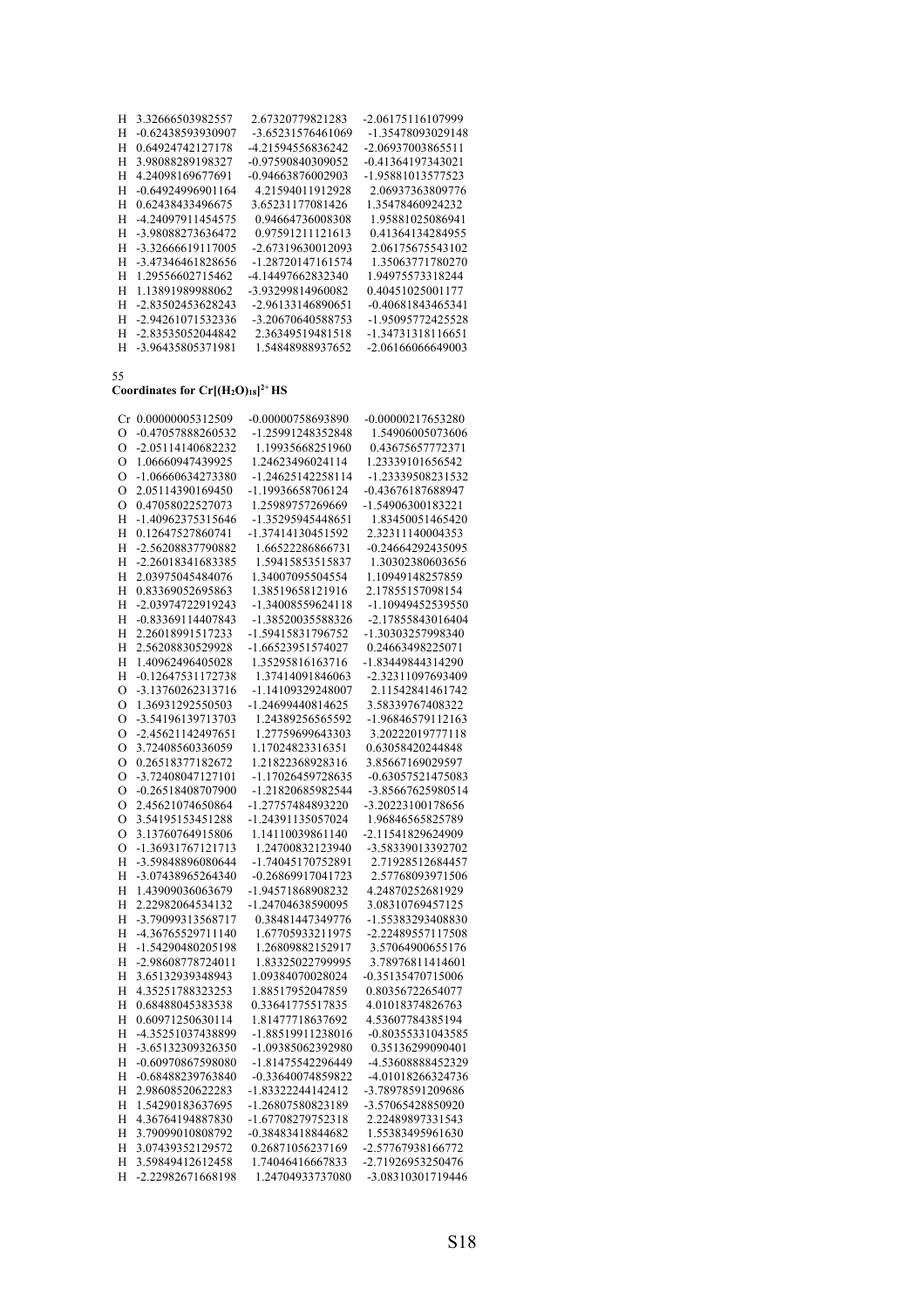# **Coordinates for Cr[(H2O)18] 3+ HS**

|               | Cr 0.00000012298415 | 0.00000012166099  | 0.00000000362524    |
|---------------|---------------------|-------------------|---------------------|
| O             | 1.93462446601077    | 0.28111457794726  | 0.27842196964228    |
| $\circ$       | -0.29902181134835   | 1.94058476069818  | 0.20821878208169    |
| $\circ$       | 0.26041243737425    | 0.23549156822322  | -1.94303291463123   |
| $\circ$       | -0.26041142459978   | -0.23549188909748 | 1.94303294913807    |
| $\circ$       | 0.29902100943669    | -1.94058545670844 | $-0.20821902178104$ |
| $\circ$       | -1.93462546118100   | -0.28111455165648 | -0.27841946478173   |
| Η             | 2.30323784683234    | 0.98321642267650  | 0.88329741091675    |
| H             | 2.62660799073241    | -0.03304361361717 | -0.37077031187510   |
|               | -0.92292091127765   | 2.32761656716737  | 0.88345428999529    |
| Η             | 0.35596333373519    | 2.62576370498907  | -0.10905751842143   |
| H             |                     |                   |                     |
| Η             | -0.03698124477017   | -0.44170890116129 | -2.61531575978820   |
| H             | 0.93870028181196    | 0.85400198604296  | -2.33291707842092   |
| H             | 0.03698167353448    | 0.44170822477181  | 2.61531594506792    |
| Η             | -0.93869771544547   | -0.85400382730320 | 2.33291800605835    |
| H             | -0.35596514382111   | -2.62576421751825 | 0.10905541180200    |
| H             | 0.92292065490509    | -2.32761707743526 | -0.88345407214578   |
| Η             | -2.30324010619435   | -0.98321331499425 | -0.88329778746962   |
| Η             | -2.62660791261345   | 0.03304221087708  | 0.37077398547469    |
| $\circ$       | 2.63849922711070    | 2.35652671884699  | 1.79464523204260    |
| $\mathcal{O}$ | 3.53701423930443    | -0.48089652044525 | -1.69482842566889   |
| O             | -1.87387375556756   | 2.70384340506896  | 2.21691821077317    |
| O             | 1.68341236349579    | 3.53142713617292  | -0.55210055253326   |
| O             | -0.44735316640749   | -1.80351704778308 | -3.48637355453538   |
| O             | 2.27762717681666    | 1.80245353415460  | -2.70305138781333   |
| O             | 0.44735280588088    | 1.80351817535619  | 3.48637340820517    |
| O             | -2.27762059253445   | -1.80245689036906 | 2.70305247686334    |
| O             | -1.68341751148523   | -3.53142641279929 | 0.55209471837972    |
| O             | 1.87387477046594    | -2.70384326063820 | -2.21691732953488   |
| O             | -2.63850146693580   | -2.35651950615719 | -1.79465126428442   |
| $\circ$       | -3.53701298036497   | 0.48089258431606  | 1.69483701159559    |
| Н             | 3.51581325324017    | 2.48339747104296  | 2.18980041088379    |
|               | 2.53081726397182    | 3.05522950716974  | 1.11343174268931    |
| Н             |                     | -0.66134217518177 | -1.59862443945274   |
| Η             | 4.48530080552579    |                   |                     |
| Н             | 3.13076742491614    | -1.30546269894274 | -2.04560692867868   |
| Н             | -1.21150777733762   | 2.62573654228220  | 2.93724459065547    |
| Η             | -2.27835867284604   | 3.58195539065655  | 2.30197955265720    |
| Η             | 2.05919793854484    | 3.10130338005919  | -1.35333521633393   |
| H             | 1.58349693378078    | 4.47220665230546  | -0.76665157882823   |
| Н             | -1.25760231522993   | -2.17015848556447 | -3.06537347276903   |
| Н             | -0.63617820553874   | -1.73919637448430 | -4.43572455002072   |
| H             | 2.99927796517557    | 1.14776754843338  | -2.58344908998559   |
| Н             | 2.38477527989060    | 2.17834013538989  | -3.59140194204817   |
| H             | 0.63617944108315    | 1.73919709194661  | 4.43572404093342    |
| H             | 1.25760041393897    | 2.17016180155957  | 3.06537260224759    |
| H             | -2.38476525875099   | -2.17834601117161 | 3.59140243022740    |
| H             | -2.99927256498772   | -1.14777143783973 | 2.58345392604534    |
| H             | -1.58350503382795   | -4.47220691652289 | 0.76664287895123    |
| Η             | -2.05920005439422   | -3.10130397609036 | 1.35333160165475    |
| H             | 2.27835919551499    | -3.58195545524901 | -2.30197923756607   |
| Η             | 1.21150841901857    | -2.62573579546538 | -2.93724348058911   |
| H             | -2.53082202005486   | -3.05522443707330 | -1.11343940736143   |
| Η             | -3.51581511734360   | -2.48338723607189 | -2.18980827801108   |
| H             | -3.13076631376577   | 1.30545946127743  | 2.04561366980741    |
| H             | -4.48530019640887   | 0.66133680624820  | 1.59863680691523    |
|               |                     |                   |                     |

### 55

### **Coordinates for Cu[(H2O)18] 2+**

| Cu -0.00000024927026         | 0.00001612687818  | 0.00000930742404  |
|------------------------------|-------------------|-------------------|
| O -1.37169301205469          | -1.31165394839702 | 0.58987052894960  |
| O -1.33704481721942          | 1.30079181980240  | -0.69569395257971 |
| -0.07773954743454<br>Ω.      | 0.96987660843253  | 2.11853570655048  |
| 0.07773911001162<br>$\Omega$ | -0.96986476482918 | -2.11850811189465 |
| 1.33704596998148<br>Ω        | -1.30076242820271 | 0.69570553091757  |
| 1.37169773037005<br>Ω        | 1.31168353364679  | -0.58985597470725 |
| H -2.25205543411481          | -1.34383310684322 | 0.14920062227784  |
| H -1.49529280088416          | -1.39202462312544 | 1.56609090670769  |
| H -1.38762786398134          | 1.39243516876269  | -1.67800190562505 |
| H -2.24848141549913          | 1.32626072209723  | -0.32210483391990 |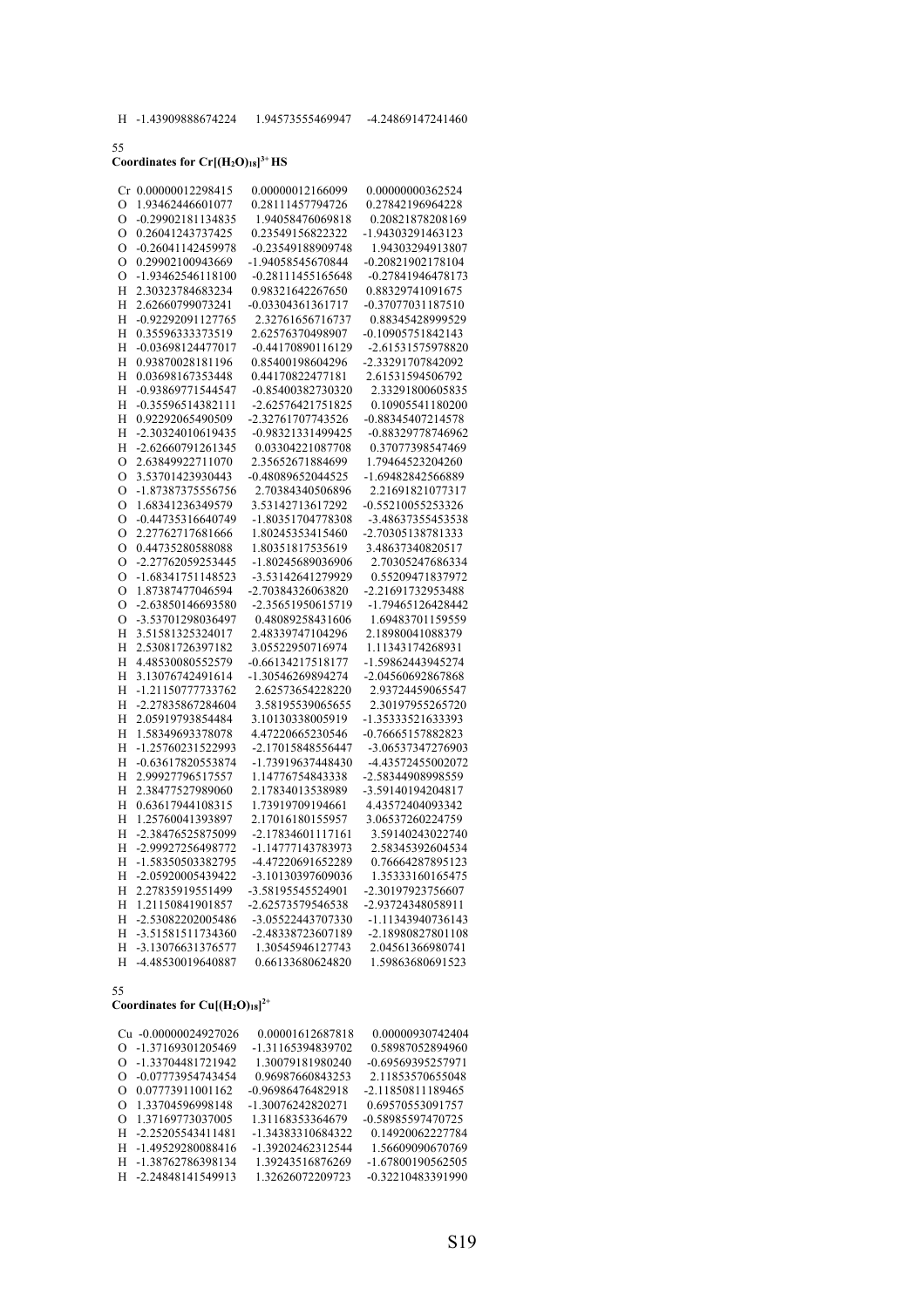| Н              | 0.71306742209348  | 1.38229112724323  | 2.51285533614017  |
|----------------|-------------------|-------------------|-------------------|
| Н              | -0.85572046038191 | 1.47495383190432  | 2.40730559262598  |
| H              | -0.71306472339071 | -1.38227347033636 | -2.51284060858689 |
| H              | 0.85572004088225  | -1.47493441694426 | -2.40729333544076 |
| Н              | 2.24847808259316  | -1.32625315383323 | 0.32210771034236  |
| H              | 1.38763092821635  | -1.39242059540827 | 1.67801183068461  |
| H              | 2.25206551322636  | 1.34383757860779  | -0.14919471875415 |
| H              | 1.49529473361783  | 1.39204448680911  | -1.56607710622082 |
| $\overline{O}$ | -3.77834140706206 | -1.19587925408806 | -0.73352781491432 |
| $\circ$        | -1.50065221162072 | -1.33978129198638 | 3.32388242395692  |
| O              | -1.32027511279334 | 1.32480987489403  | -3.43092847007453 |
| $\overline{O}$ | -3.81068876796579 | 1.20086322845866  | 0.49313422303906  |
| O              | 2.49455715386114  | 1.13481957915101  | 3.20795845863385  |
| $\overline{O}$ | -2.79033756787905 | 1.07519630043420  | 2.98002243655908  |
| $\circ$        | -2.49453556616821 | -1.13481866829152 | -3.20795915428605 |
| O              | 2.79030779537744  | -1.07520966384538 | -2.98003616106622 |
| O              | 3.81067428727409  | -1.20088429886959 | -0.49315368364351 |
| $\circ$        | 1.32027041042249  | -1.32480023558574 | 3.43093463403125  |
| O              | 3.77836411576787  | 1.19585793582249  | 0.73351166503142  |
| $\Omega$       | 1.50065123436505  | 1.33978544639100  | -3.32387346993339 |
| H              | -4.48107822219921 | -1.83941906885799 | -0.56533919875103 |
| Н              | -4.06557689298164 | -0.34174336847758 | -0.32694185588954 |
| H              | -1.79561890217212 | -2.11208716132127 | 3.82646403026085  |
| H              | -0.53525171427096 | -1.24190779876345 | 3.50208405573489  |
| H              | -1.78878439658159 | 0.46385819906121  | -3.55973854919212 |
| H              | -1.79640075424852 | 1.98210060045972  | -3.95761692665526 |
| H              | -3.56035405914802 | 1.16032238255535  | 1.45652478777268  |
| H              | -4.44151672044115 | 1.92821260090029  | 0.40039432719001  |
| H              | 3.09360982025169  | 1.17402572269284  | 2.42772759190319  |
| H              | 2.89729328332023  | 1.68007917288537  | 3.89727489516529  |
| H              | -2.44956007780692 | 0.19952349063190  | 3.27779452276131  |
| H              | -3.22274250498051 | 1.48053951888833  | 3.74402545629574  |
| H              | -2.89725739764813 | -1.68008337149399 | -3.89727970656652 |
| H              | -3.09359079785359 | -1.17403450913796 | -2.42773037454234 |
| H              | 3.22269919833221  | -1.48056568640100 | -3.74404001455083 |
| H              | 2.44954320370686  | -0.19953149909998 | -3.27780827785267 |
| Н              | 4.44149528311889  | -1.92824037948159 | -0.40041795051672 |
| H              | 3.56033289556551  | -1.16034253358452 | -1.45654225948172 |
| H              | 1.79639241584826  | -1.98209393287510 | 3.95762298830810  |
| Н              | 1.78878695014507  | -0.46385273031325 | 3.55974510238303  |
| H              | 4.06558367599680  | 0.34171887040893  | 0.32692115816115  |
| Н              | 4.48111003162263  | 1.83938685139425  | 0.56531959525958  |
| H              | 0.53525142513391  | 1.24191599356252  | -3.50207415701493 |
| H              | 1.79562068694979  | 2.11208918761765  | -3.82645685240684 |

### Coordinates for  $Cu$   $[(H_2O)_{18}]^{3+}$

|          | Cu 0.00007499063120 | -0.00002091223245 | $-0.00014255134431$ |
|----------|---------------------|-------------------|---------------------|
| $\Omega$ | -1.37885860386114   | -1.31273104559664 | 0.55774375718417    |
| $\Omega$ | -1.31308656120760   | 1.29895227807259  | -0.72667050469270   |
| $\Omega$ | -0.11630367987645   | 0.79286886313479  | 1.79301509716108    |
| $\Omega$ | 0.11650545660131    | -0.79290854306484 | -1.79333707616864   |
| $\Omega$ | 1.31323383215283    | -1.29900155597556 | 0.72632180966828    |
| $\Omega$ | 1.37898642046189    | 1.31262725680298  | -0.55821319228129   |
| H        | -2.27561571337736   | -1.32243759539252 | 0.11217824738426    |
| H        | -1.51584767769292   | -1.35484813828465 | 1.55180895840332    |
| H        | -1.31531508182333   | 1.36337505929987  | -1.72660275517867   |
| H        | -2.26094133414327   | 1.30871245769065  | -0.39970010387807   |
| H        | 0.69626899970866    | 1.22382365486923  | 2.19358717701376    |
| H        | -0.94799089969864   | 1.26607213176946  | 2.06333158598796    |
| H        | -0.69600793466436   | -1.22413820523060 | -2.19371166366980   |
| H        | 0.94825922545446    | -1.26615752838458 | -2.06336787919672   |
| H        | 2.26113831679552    | -1.30826260392978 | 0.39949449993789    |
| H        | 1.31538722529311    | -1.36345583477940 | 1.72627552296655    |
| H        | 2.27544223641914    | 1.32339133673201  | $-0.11209264575885$ |
| H        | 1.51640242456522    | 1.35451204591073  | -1.55225117605959   |
| $\Omega$ | -3.71301027747362   | -1.29605237072529 | -0.72229877080902   |
| O        | -1.65098145884050   | -1.30259178787774 | 3.21416205829180    |
| $\Omega$ | -1.21878383940780   | 1.34229470066248  | -3.40732535149287   |
| $\Omega$ | -3.78508896703528   | 1.27600768386512  | 0.25759606133955    |
| $\Omega$ | 2.12585087127473    | 1.33168769454602  | 3.02391204940158    |
| $\Omega$ | -2.54698587177325   | 1.33072394114785  | 2.73877067489945    |
| $\Omega$ | -2.12582819879930   | -1.33219882695155 | -3.02379648434632   |
| $\Omega$ | 2.54736985957511    | -1.33095461182008 | -2.73871276021786   |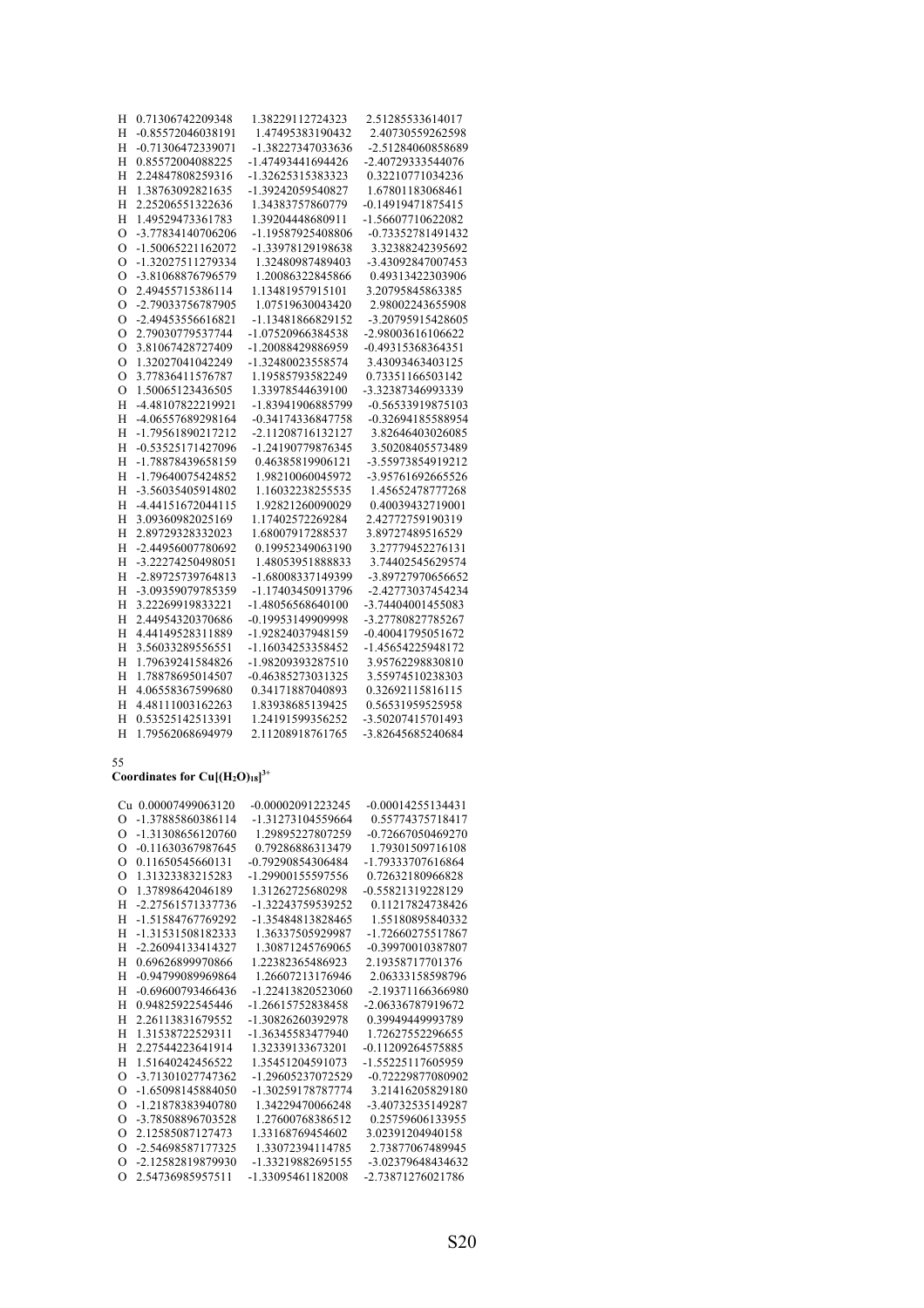| H        | -4.11842247088774                    | -0.44778873089813 | -0.43688497409794 |
|----------|--------------------------------------|-------------------|-------------------|
| H        | -2.09618928971657                    | -2.02726157868181 | 3.68119220869264  |
| Н        | -0.71562332760271                    | -1.31437264062311 | 3.51552724837693  |
| H        | -1.65534757630627                    | 0.49938307449690  | -3.64950660552526 |
| H        | -1.65014911094950                    | 2.03781225710347  | -3.92907708031741 |
| H        | -3.60702037745553                    | 1.34832691985915  | 1.22439687852044  |
| H        | -4.41483386155045                    | 1.98070563983357  | 0.03785502023881  |
| Н        | 2.87680689470581                     | 1.38573473231130  | 2.39143170321202  |
| H        | 2.27343717605841                     | 2.02207026020742  | 3.68897301647188  |
| H        | -2.49459836829413                    | 0.47361208085795  | 3.21371135811209  |
| H        | -2.79495045022976                    | 1.99952715928356  | 3.39702350603796  |
| H        | -2.27353531622122                    | -2.02269856506263 | -3.68871004360916 |
| H        | -2.87684029661170                    | -1.38595612502271 | -2.39136528692382 |
| H        | 2.79532435646461                     | -1.99998552367011 | -3.39673896801937 |
| Н        | 2.49527962429800                     | -0.47396406404642 | -3.21388529903855 |
| Н        | 4.41527598916325                     | -1.98007849658555 | -0.03773243870283 |
| H        | 3.60749572444205                     | -1.34785532363382 | -1.22441779792236 |
| H        | 1.65034398377780                     | -2.03847612464777 | 3.92814887213710  |
| H        | 1.65466397079550                     | -0.49988881472732 | 3.64940060607954  |
| H        | 4.11816028875181                     | 0.44808131174088  | 0.43653624747976  |
| Н        | 4.37482933987067                     | 1.99114708028611  | 0.57785913260512  |
| Н        | 0.71516778316817                     | 1.31262988290582  | -3.51549698987936 |
| H        | 2.09486232319833                     | 2.02713492852035  | -3.68186875395228 |
|          |                                      |                   |                   |
| 55       |                                      |                   |                   |
|          | Coordinates for $Fe[(H2O)18]^{2+}HS$ |                   |                   |
|          | Fe 0.05767427053890                  | 0.03088458500659  | -0.02538418557089 |
| $\Omega$ | 2.12285853496763                     | 0.41165424798885  | 0.19674686974165  |
| O        | -0.32686162730666                    | 2.11528546092809  | 0.12955143192505  |
| $\Omega$ | 0.21795560838193                     | 0.35298745120996  | -2.12209819163665 |
| $\Omega$ | -0.10245844684230                    | -0.29170595481879 | 2.07124379447474  |

 O 3.78540204540961 -1.27553377166442 -0.25758677074798 O 1.21854361571694 -1.34291031283935 3.40682125546560 O 3.71293348427467 1.29629601466723 0.72241787901520 O 1.65064537685434 1.30212664447620 -3.21443045440186 H -4.37477329038276 -1.99095745870485 -0.57738905385186

|          | Fe 0.05767427053890 | 0.03088458500659  | -0.02538418557089 |
|----------|---------------------|-------------------|-------------------|
| $\Omega$ | 2.12285853496763    | 0.41165424798885  | 0.19674686974165  |
| $\Omega$ | -0.32686162730666   | 2.11528546092809  | 0.12955143192505  |
| $\Omega$ | 0.21795560838193    | 0.35298745120996  | -2.12209819163665 |
| $\Omega$ | -0.10245844684230   | -0.29170595481879 | 2.07124379447474  |
| $\Omega$ | 0.44173820702738    | -2.05369881459543 | -0.18052055285459 |
| $\Omega$ | -2.00746460072737   | -0.35021194721280 | -0.24749754393502 |
| H        | 2.51079027955294    | 0.99084799838486  | 0.88254532887913  |
| H        | 2.83081460432543    | 0.02217674602675  | -0.35585446992113 |
| H        | -0.93703497942170   | 2.49324376048456  | 0.79596293720741  |
| H        | 0.35393029058176    | 2.77872718584899  | -0.10903817781342 |
| H        | -0.02531463764394   | -0.34231848980856 | -2.76818244436797 |
| Н        | 0.94326193054513    | 0.90024973465948  | -2.49108408773330 |
| H        | 0.14068710071249    | 0.40341298719508  | 2.71757644691529  |
| H        | -0.82775855765040   | -0.83908496787643 | 2.44007982957345  |
| H        | -0.23880584856882   | -2.71734603269255 | 0.05812301404810  |
| H        | 1.05271912982742    | -2.43179068782034 | -0.84610979882129 |
| H        | -2.39538206349936   | -0.92967062708311 | -0.93309278443301 |
| H        | -2.71545823591761   | 0.03901784250914  | 0.30524645755698  |
| $\circ$  | 2.66665194542207    | 2.55320234589743  | 1.86097791834768  |
| $\circ$  | 3.65332988131114    | -0.52868301537881 | -1.89301857156249 |
| $\Omega$ | -1.86000677884559   | 2.72845484768840  | 2.35230016974943  |
| $\Omega$ | 1.93369045313343    | 3.56670471483757  | -0.56931675438144 |
| $\Omega$ | -0.39597770980656   | -1.95147453494587 | -3.54525702878099 |
| $\Omega$ | 2.49822760842975    | 1.82949284904013  | -2.68173315805721 |
| $\Omega$ | 0.51159718074253    | 2.01209019776990  | 3.49545271014212  |
| O        | -2.38275286370176   | -1.76805092215055 | 2.63146842573859  |
| $\Omega$ | -1.81833142880410   | -3.50572833110385 | 0.51915362342109  |
| $\Omega$ | 1.97584045720086    | -2.66738642155248 | -2.40229356594292 |
| $\Omega$ | -2.55125334425083   | -2.49218146250633 | -1.91098032187768 |
| $\Omega$ | -3.53779210460263   | 0.59009406014638  | 1.84226161564493  |
| Н        | 3.51346767346155    | 2.83831024358599  | 2.23170813272731  |
| H        | 2.51224699743152    | 3.10073678325790  | 1.05324931920167  |
| H        | 4.58725693201900    | -0.77744766625122 | -1.92450319607706 |
| H        | 3.13917082426075    | -1.32107524698090 | -2.18402891007319 |
| H        | -1.07434267439140   | 2.58208573276241  | 2.93399009684809  |
| H        | -2.21979424260601   | 3.59601666865467  | 2.58429632822304  |
| H        | 2.23507477713001    | 3.01655398070361  | -1.33280939837527 |
| H        | 1.96102854196699    | 4.48698096340075  | -0.86564392252087 |
| H        | -1.18890738856065   | -2.25727062334298 | -3.03826376666553 |
| H        | -0.63285979394549   | -2.00038070941025 | -4.48179713073765 |
| H        | 3.08934125700234    | 1.05835618934967  | -2.50663563825062 |
| H        | 2.75145615622423    | 2.18074121687007  | -3.54695567985542 |
|          |                     |                   |                   |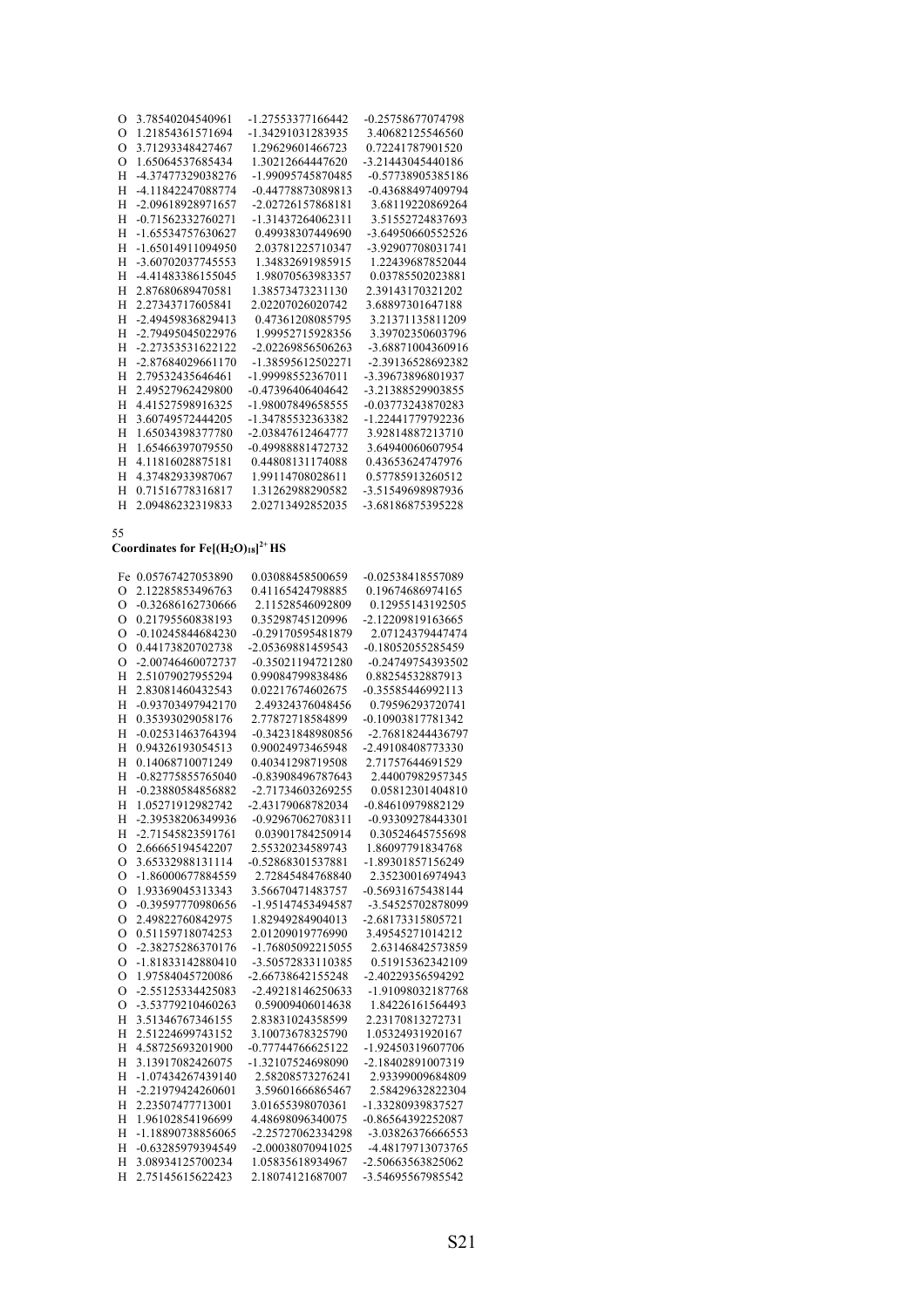| H  | 0.74827223443578    | 2.06073551972736  | 4.43206060701387  |
|----|---------------------|-------------------|-------------------|
| н  | 1.30474378691784    | 2.31780005737479  | 2.98875898016176  |
| H. | -2.63591940406527   | -2.11880402795046 | 3.49690792418616  |
| H. | -2.97376543151962   | -0.99691951008316 | 2.45605751327081  |
|    | H -1.84564904091280 | -4.42605710257049 | 0.81531745942534  |
| H. | -2.11973044619257   | -2.95572229277838 | 1.28272454448633  |
| H. | 2.33555696984868    | -3.53495550578682 | -2.63436600823950 |
| H. | 1.19006632123415    | -2.52098636221850 | -2.98385711320771 |
| H. | -2.39725857452160   | -3.03946495990005 | -1.10298991970567 |
| H. | -3.39787976990354   | -2.77732715933815 | -2.28210744673747 |
|    | H -3.02386030294008 | 1.38262571273644  | 2.13327092175469  |
|    | H -4.47178375748500 | 0.83865809211145  | 1.87343226747124  |

### **Coordinates for Fe[(H2O)18] 3+ HS**

|                | Fe -0.00026751185729 | 0.00050122443899  | 0.00005078617796  |
|----------------|----------------------|-------------------|-------------------|
| $\circ$        | -0.49341258306491    | -1.13333602273351 | 1.59104001835474  |
| $\mathcal{O}$  | -1.62053222409764    | 1.14238200703390  | 0.37247431588150  |
| O              | 1.13556088822085     | 1.13916244437515  | 1.21529365032426  |
| $\overline{O}$ | -1.13606348488819    | -1.13786351923122 | -1.21525062464599 |
| $\circ$        | 1.62000563162509     | -1.14169377321668 | -0.37182601598487 |
| $\circ$        | 0.49343977211637     | 1.13415841557271  | -1.59068800568936 |
| H              | -1.43485215489603    | -1.35587575064760 | 1.83372404830032  |
| Η              | 0.13131917737050     | -1.32363732694938 | 2.34867757744753  |
| H              | -2.30812347227018    | 1.35561274637304  | -0.31807035046817 |
| H              | -1.96614561752642    | 1.32671106840286  | 1.29233854923941  |
| H              | 2.10463333587647     | 1.32660968427922  | 1.05515918996668  |
| Η              | 0.87691020273745     | 1.35919849659069  | 2.15334422637110  |
| H              | -2.10470381780800    | -1.32637562178250 | -1.05382467223909 |
| H              | -0.87803573374378    | -1.35810875460504 | -2.15344607097740 |
| H              | 1.96589411985130     | -1.32635812246290 | -1.29147306821845 |
| H              | 2.30679454567104     | -1.35598175223352 | 0.31922815675603  |
| H              | 1.43510834921407     | 1.35615107308322  | -1.83294025329638 |
| H              | -0.13072058857009    | 1.32410781873914  | -2.34887255748077 |
| $\mathcal{O}$  | -3.10039076956100    | -1.32541311595009 | 2.12689416689811  |
| $\mathcal{O}$  | 1.30826019384307     | -1.28796887769829 | 3.52633383084078  |
| О              | -3.38990648659944    | 1.32184144143167  | -1.61114378808459 |
| $\circ$        | -2.41675517741877    | 1.28503032312661  | 2.90170159279071  |
| $\mathcal{O}$  | 3.72084226904198     | 1.29116142057770  | 0.63793163147035  |
| $\mathcal{O}$  | 0.29678777922414     | 1.32758799938402  | 3.73816229147725  |
| $\mathcal{O}$  | -3.72137129168193    | -1.29116354032473 | -0.63845534575320 |
| $\mathcal{O}$  | -0.29715654860456    | -1.32759592777624 | -3.73775665039465 |
| $\circ$        | 2.41662437414335     | -1.28579839685987 | -2.90103737762854 |
| $\circ$        | 3.39077992061210     | -1.32185956701498 | 1.61002003242411  |
| $\mathcal{O}$  | 3.10048978954487     | 1.32456020555734  | -2.12718268199559 |
| $\mathcal{O}$  | -1.30726557307437    | 1.28814742028991  | -3.52696473299122 |
| Η              | -3.50719757324638    | -2.00252081618903 | 2.69075515859143  |
| H              | -3.16881959709235    | -0.47611065723000 | 2.61433164251851  |
| Η              | 1.33406271556172     | -1.97551042915603 | 4.21015323241933  |
| H              | 2.16919920215160     | -1.33448139034066 | 3.05232044169473  |
| H              | -3.84842400189884    | 0.47316529705533  | -1.42946909233470 |
| Η              | -4.07950794603214    | 2.00136408820862  | -1.68010075984389 |
| H              | -1.57741879566531    | 1.33201579512469  | 3.41238899200213  |
| H              | -2.99735356618536    | 1.97171794197063  | 3.26557046826856  |
| H              | 3.74465493821035     | 1.33824797069015  | -0.34448144899637 |
| Η              | 4.32792771487067     | 1.97541785156040  | 0.96062053532156  |
| H              | 0.68421117922325     | 0.47857184042858  | 4.04200591031124  |
| H              | 0.58329980259872     | 2.00546264559931  | 4.37090051593529  |
| H              | -4.32793342728661    | -1.97559469630008 | -0.96175725008726 |
| H              | -3.74598384131630    | -1.33840563985532 | 0.34389884510706  |
| Η              | -0.58401931878300    | -2.00553895511222 | -4.37025916167995 |
| H              | -0.68364618052829    | -0.47836444642955 | -4.04220405696075 |
| H              | 2.99690405010434     | -1.97294177037378 | -3.26455400293601 |
| Η              | 1.57730337158144     | -1.33267060934679 | -3.41172589696433 |
| H              | 4.08078760348854     | -2.00100621329027 | 1.67843788721428  |
| H              | 3.84854399286334     | -0.47281098177895 | 1.42806746968636  |
| H              | 3.16941839054669     | 0.47456476586625  | -2.61334938579379 |
| H              | 3.50742373941436     | 2.00101655670223  | -2.69172445093790 |
| Η              | -2.16790736614924    | 1.33491882870173  | -3.05240622202547 |
| Н              | -1.33327249986123    | 1.97559920372509  | -4.21086123938264 |
|                |                      |                   |                   |

55

**Coordinates for Mn[(H2O)18] 2+ HS**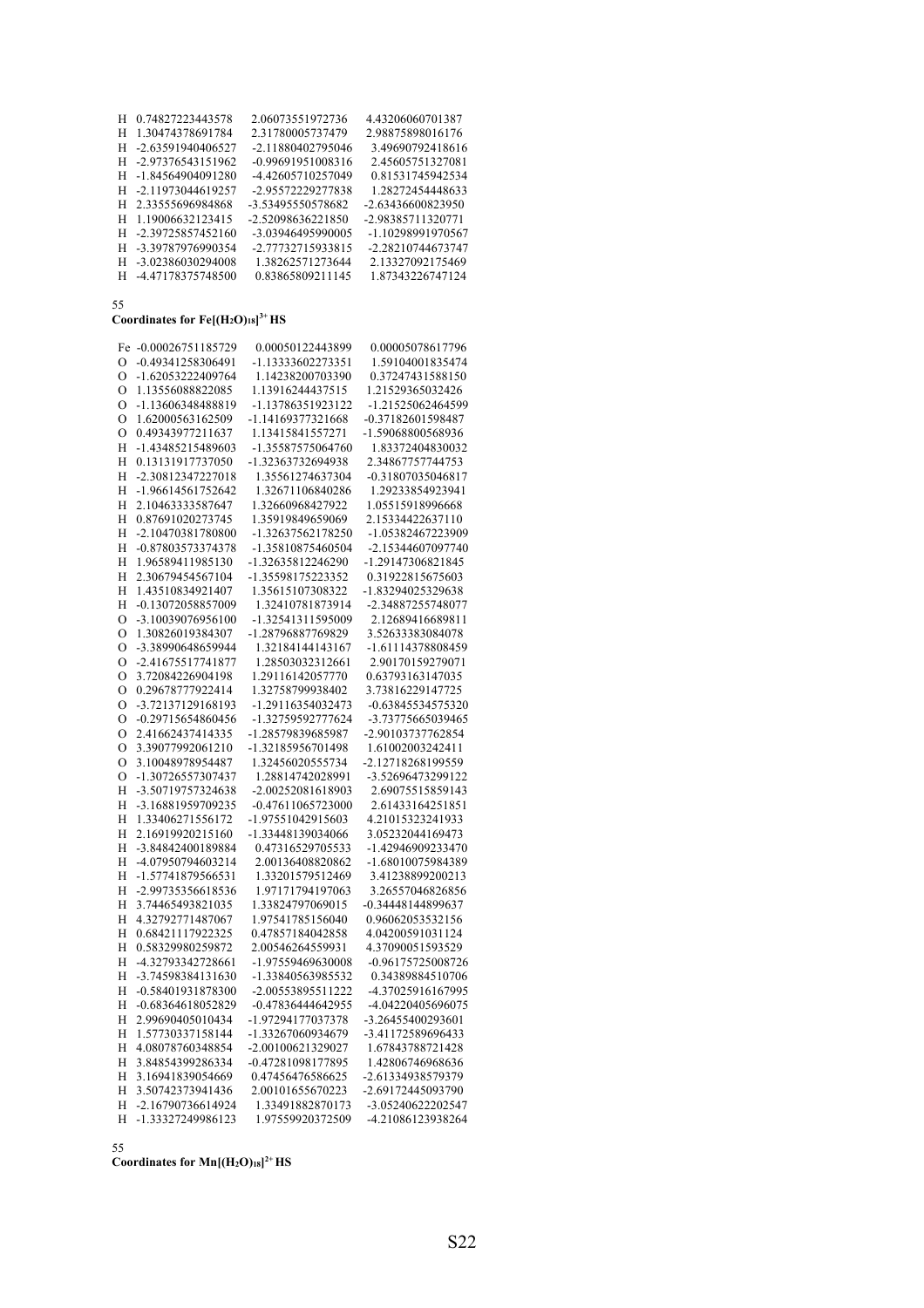|         | Mn 0.00000841836590                    | 0.00026698731554  | -0.00057458697320 |
|---------|----------------------------------------|-------------------|-------------------|
| O       | 1.71535084516707                       | 0.36904017809279  | 1.27943424258739  |
| $\circ$ | 0.54796641246657                       | 1.78939312287893  | -1.10825084611772 |
| $\circ$ | 1.21195802484235                       | -1.24327837208680 | -1.31060100396278 |
| $\circ$ | -1.21286303785878                      | 1.24447702162366  | 1.30788619188372  |
| $\circ$ | -0.54789479884260                      | -1.78878170666319 | 1.10746016311393  |
| $\circ$ | -1.71616134624265                      | -0.36905177063270 | -1.27971716087302 |
| H       | 2.05073920407297                       | 1.27147050531417  | 1.46033420054868  |
| H       | 2.42033182714970                       | -0.28827307000305 | 1.45577411570364  |
| H       | -0.08195041469536                      | 2.44671909114796  | -1.46350167636086 |
| H       | 1.45305085262015                       | 1.97208483010737  | -1.43486712689363 |
| H       | 0.98466200739345                       | -2.18467286277465 | -1.46199423360285 |
| H       | 2.17061384489074                       | -1.11068336908923 | -1.46265861564813 |
| H       | -0.98532521576365                      | 2.18540153948564  | 1.46182979915132  |
| H       | -2.17122101170668                      | 1.11119368916889  | 1.46111040955833  |
| H       | -1.45310719066121                      | -1.97150888089235 | 1.43376231312014  |
| H       | 0.08194617974176                       | -2.44601350660406 | 1.46297775433078  |
| H       | -2.05110671932279                      | -1.27155180534306 | -1.46101073658856 |
| H       | -2.42134260598103                      | 0.28803093646225  | -1.45602653076108 |
| $\circ$ | 2.42222725755209                       | 3.05059013728491  | 1.17557125297843  |
| $\circ$ | 3.50501794491369                       | -1.73643602055307 | 1.25836585502981  |
| $\circ$ | -1.50729353162613                      | 3.63628962941796  | -1.20606379039330 |
| $\circ$ | 3.27263396051649                       | 2.11330419938576  | -1.27386629444111 |
| $\circ$ | 0.26026800279729                       | -3.84419691643638 | -1.22381948327072 |
| $\circ$ | 3.90085270347109                       | -0.59017019571631 | -1.18740599623000 |
| $\circ$ | -0.25887807461735                      | 3.84407845582146  | 1.22500341722281  |
| $\circ$ | -3.90133287242852                      | 0.58969747250429  | 1.18793469570350  |
| $\circ$ | -3.27228152804126                      | -2.11354163602534 | 1.27340425771176  |
| $\circ$ | 1.50705016120247                       | -3.63608023799624 | 1.20729553306590  |
| $\circ$ | -2.42121157914597                      | -3.05102890104058 | -1.17610641600829 |
| $\circ$ | -3.50607717398511                      | 1.73644021982799  | -1.25789329136435 |
| H       | 3.06710235121545                       | 3.51829588437725  | 1.72451534139747  |
|         |                                        | 2.89717145839446  |                   |
| H       | 2.85349229335777                       |                   | 0.30148300644380  |
| H       | 4.16844505015417                       | -1.95597360203231 | 1.92695218267494  |
| H       | 2.87884852899651                       | -2.50232616246053 | 1.21982571407234  |
| H       | -1.14489014065341<br>-1.59437510233037 | 3.91099552745369  | -0.32868477579615 |
| H       |                                        | 4.44212821562021  | -1.73418216593196 |
| Η       | 3.61315397968991                       | 1.18723209615444  | -1.22022360422761 |
| H       | 3.81754448841609                       | 2.56849850960429  | -1.93040347456697 |
| H       | -0.70654612708557                      | -3.65510635966450 | -1.14709044351466 |
| Η       | 0.35245895823258                       | -4.53010280149523 | -1.89936402158741 |
| H       | 3.98131241165951                       | -1.03254114884869 | -0.30744662628719 |
| H       | 4.61380493683264                       | -0.93869691854483 | -1.74070921787078 |
| H       | -0.35014964017170                      | 4.53075355435375  | 1.89988439108396  |
| H       | 0.70774580728161                       | 3.65420325313956  | 1.14783962013696  |
| Η       | -4.61397629680790                      | 0.93801569664890  | 1.74176773117155  |
| H       | -3.98243701990786                      | 1.03221344777423  | 0.30813584433007  |
| H       | -3.81675067439448                      | -2.56908204401838 | 1.93006476822862  |
| H       | -3.61312532858899                      | -1.18756688455036 | 1.22012548763267  |
| H       | 1.59388902868731                       | -4.44122255180160 | 1.73652148309120  |
| H       | 1.14541588763155                       | -3.91193097109081 | 0.32994023472610  |
| H       | -2.85277463770627                      | -2.89779883713617 | -0.30216722552204 |
| H       | -3.06572891547590                      | -3.51905312051636 | -1.72520418161153 |
| Η       | -2.87961795001796                      | 2.50202442681187  | -1.21907846595753 |
| H       | -4.16947243525936                      | 1.95666056784453  | -1.92628801433636 |

### **Coordinates for Mn[(H2O)18] 3+ HS**

|          | Mn -0.00000019775764 | -0.00000019710367   | $-0.00000270568063$ |
|----------|----------------------|---------------------|---------------------|
| О        | 1.52358293497883     | 0.35314765476548    | 1.13633362935722    |
| O        | 0.52321759855125     | 1.75455968176173    | -1.15570420285956   |
| О        | 1.09123504924029     | -1.13662899312862   | -1.12826789800008   |
| $\Omega$ | -1.09123597985475    | 1.13662858950474    | 1.12826126834450    |
| Ω        | -0.52321321657936    | -1.75455668666786   | 1.15570471414162    |
| Ω        | -1.52358200046439    | $-0.35315122602453$ | -1.13633760750347   |
| Н        | 1.88471390648644     | 1.28751673971446    | 1.25264444804754    |
| Н        | 2.23448505642541     | -0.34582145478430   | 1.29753567425255    |
| н        | -0.10906420878124    | 2.45369229011198    | -1.44088493992041   |
| Н        | 1.43565818442913     | 1.99978034854294    | -1.43623993372687   |
| Н        | 0.85551639021401     | -2.10885741053923   | -1.27128121051260   |
| H        | 2.06827421127418     | -0.96380163919604   | -1.28848669550489   |
| H        | -0.85551798159199    | 2.10885673343024    | 1.27127716717569    |
| н        | -2.06827546078337    | 0.96380217370453    | 1.28847944390130    |
| H        | -1.43565310448812    | -1.99977647533732   | 1.43624305510205    |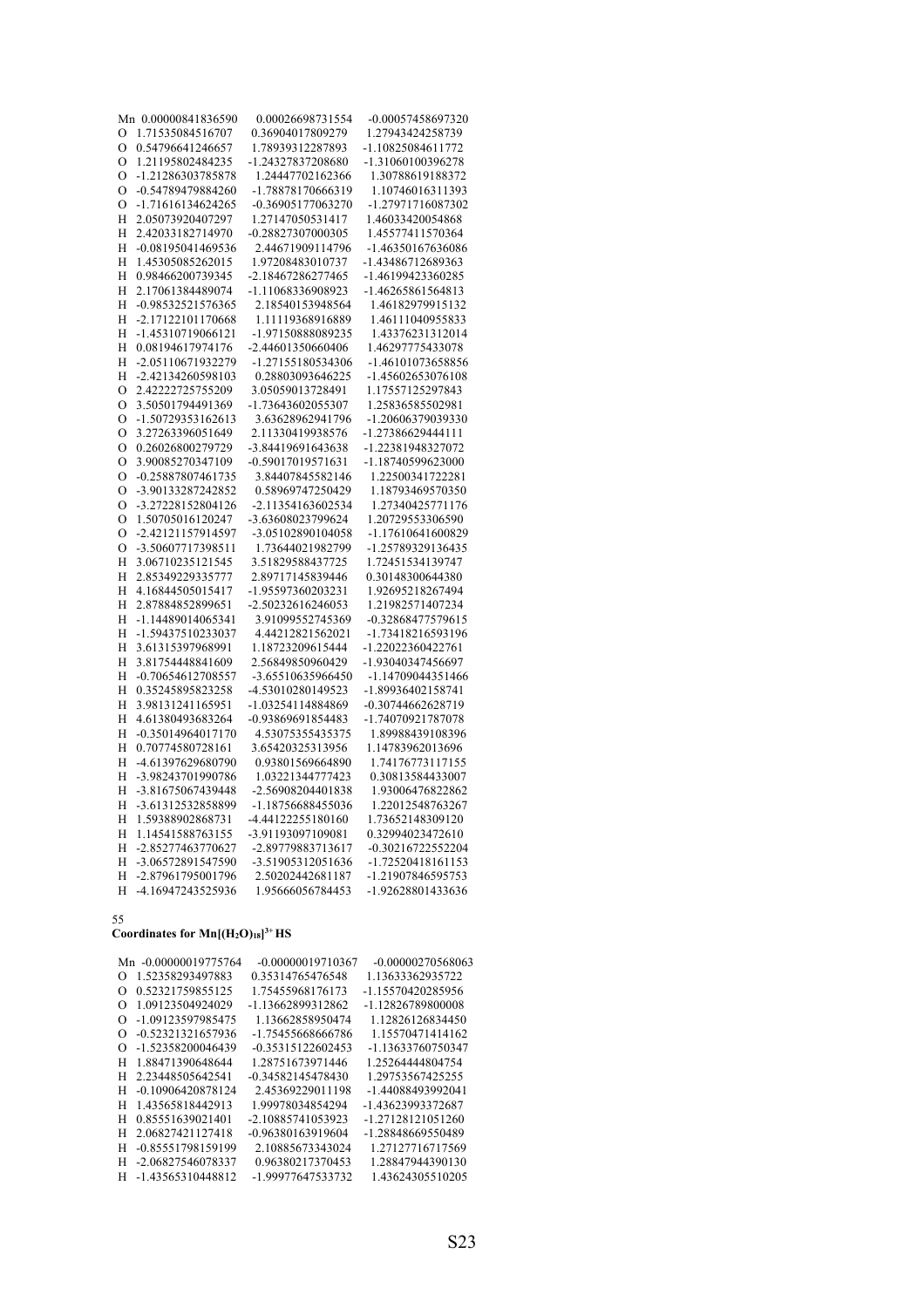| H<br>H   | 0.10906850594569    | -2.45368841611216 | 1.44088739801701  |
|----------|---------------------|-------------------|-------------------|
|          | -1.88471531098755   | -1.28752024507678 | -1.25264367183877 |
| H        | -2.23448396633472   | 0.34581714544794  | -1.29754422924847 |
| $\Omega$ | 2.35177042100912    | 2.83972042344835  | 1.22104051600943  |
| $\Omega$ | 3.32051058313650    | -1.53947126104504 | 1.31429137959790  |
| $\Omega$ | -1.48399713083427   | 3.60117517068773  | -1.35391843768849 |
| $\Omega$ | 3.19578336756427    | 2.26452540385910  | -1.32331950995393 |
| $\Omega$ | 0.37369779068135    | -3.64549063921431 | -1.28463953021986 |
| $\circ$  | 3.66422331331818    | -0.59161432873101 | -1.29962838742055 |
| $\Omega$ | -0.37370374267932   | 3.64549025708684  | 1.28464597902809  |
| $\Omega$ | -3.66422569018582   | 0.59161770742531  | 1.29961910151301  |
| $\Omega$ | -3.19578285922302   | -2.26452456164698 | 1.32332683326945  |
| $\Omega$ | 1.48400006501244    | -3.60117531414422 | 1.35392184302918  |
| $\Omega$ | -2.35177397303527   | -2.83972287813205 | -1.22102954829117 |
| $\Omega$ | -3.32050513026721   | 1.53946872348140  | -1.31430231714140 |
| H        | 2.95570505066636    | 3.17712611853810  | 1.90155000234426  |
| H        | 2.83715222066880    | 2.87543083343154  | 0.36185321825504  |
| H        | 3.96894995176286    | -1.56275480419154 | 2.03557051156920  |
| H        | 2.81640390957339    | -2.38984795352749 | 1.36420030506943  |
| H        | -1.26578847101507   | 4.00880493979952  | -0.49203454160842 |
| H        | -1.57851693856782   | 4.32945225153028  | -1.98825199910826 |
| H        | 3.61455527241618    | 1.38098358883091  | -1.37868011189530 |
| H        | 3.67457625465752    | 2.83569714338403  | -1.94400186237291 |
| H        | $-0.60947174324010$ | -3.61180398374161 | -1.26994427756781 |
| H        | 0.61479377329258    | -4.21253396793059 | -2.03421135980992 |
| H        | 3.95525432423691    | -1.00286595147065 | -0.45796678500213 |
| H        | 4.23217801910719    | -0.95561221141603 | -1.99771221829729 |
| H        | -0.61480074551883   | 4.21253202343288  | 2.03421867079627  |
| H        | 0.60946563149375    | 3.61180294131768  | 1.26995269255289  |
| H        | -4.23218243493460   | 0.95561768230058  | 1.99770012648432  |
| H        | -3.95525264155569   | 1.00286811103296  | 0.45795531796613  |
| H        | -3.67457411959340   | -2.83569437311927 | 1.94401223329784  |
| H        | -3.61455702246451   | -1.38098368576762 | 1.37868265345045  |
| H        | 1.57852003405112    | -4.32945269571428 | 1.98825501166371  |
| H        | 1.26578710927350    | -4.00880465532135 | 0.49203885171366  |
| H        | -2.83715442452316   | -2.87542911051939 | -0.36184098716301 |
| H        | -2.95571044071518   | -3.17712953209982 | -1.90153697842206 |
| H        | -2.81639830877372   | 2.38984542946888  | -1.36420611880427 |
| H        | -3.96894168471714   | 1.56275454566362  | -2.03558398038724 |
|          |                     |                   |                   |

### Coordinates for  $Ni[(H<sub>2</sub>O)<sub>18</sub>]^{2+}$

| Ni       | 0.00000330967117  | 0.00000049732650    | 0.00000438668642  |
|----------|-------------------|---------------------|-------------------|
| $\Omega$ | 1.81431202383900  | 0.45647185164345    | 0.90098460943965  |
| $\Omega$ | 0.33803156734721  | 1.54434909095612    | -1.34672094560930 |
| $\Omega$ | 1.04050225726696  | -1.19466836508354   | -1.34935828555636 |
| $\Omega$ | -1.04049864658899 | 1.19467093790179    | 1.34936279276797  |
| $\Omega$ | -0.33802825848466 | -1.54435000122737   | 1.34672524510406  |
| $\Omega$ | -1.81430479729746 | -0.45646940266314   | -0.90098096161406 |
| H        | 1.89874519208608  | 1.27874118547293    | 1.41963503502993  |
| H        | 2.30341422679443  | $-0.26640048235506$ | 1.34976852584314  |
| H        | -0.23865349807219 | 2.33831584040676    | -1.37121284825947 |
| H        | 1.27216941430013  | 1.84257705724136    | -1.40973047879170 |
| H        | 0.89204452637327  | -2.16413320407217   | -1.38987855492774 |
| H        | 2.00605711881158  | -1.02704036728617   | -1.41703430392805 |
| H        | -0.89204283004220 | 2.16413615692007    | 1.38987977045792  |
| H        | -2.00605329244569 | 1.02704106854499    | 1.41703748442059  |
| H        | -1.27216718413415 | -1.84257536805278   | 1.40973033065212  |
| H        | 0.23865363051366  | -2.33831915049678   | 1.37121423046248  |
| H        | -1.89874121412449 | -1.27873867267435   | -1.41963128482021 |
| H        | -2.30341176664405 | 0.26640087204317    | -1.34976283682091 |
| $\Omega$ | 2.26956915453433  | 3.17661828228754    | 1.23322380077735  |
| $\Omega$ | 3.39978165610666  | -1.72104928942986   | 1.31370516629488  |
| $\Omega$ | -1.45108602857673 | 3.65350188867940    | -1.17911045488704 |
| $\Omega$ | 3.04391904034347  | 2.17289268244935    | -1.20062026603284 |
| $\Omega$ | 0.35429861098430  | -3.88426979613009   | -1.27057414610619 |
| $\Omega$ | 3.74523230501889  | -0.55102690772638   | -1.17395136082951 |
| $\Omega$ | -0.35430326110802 | 3.88427372194525    | 1.27057177430000  |
| $\Omega$ | -3.74522661878492 | 0.55102452923936    | 1.17395388360050  |
| $\Omega$ | -3.04391723478701 | -2.17288965901143   | 1.20061778826780  |
| $\Omega$ | 1.45108175931911  | -3.65351062087527   | 1.17910717340323  |
| $\Omega$ | -2.26957028783508 | -3.17660934464743   | -1.23322822899872 |
| $\Omega$ | -3.39978751171261 | 1.72104129135165    | -1.31370305262534 |
| H        | 2.92804125060816  | 3.64586653278612    | 1.76400421402096  |
|          |                   |                     |                   |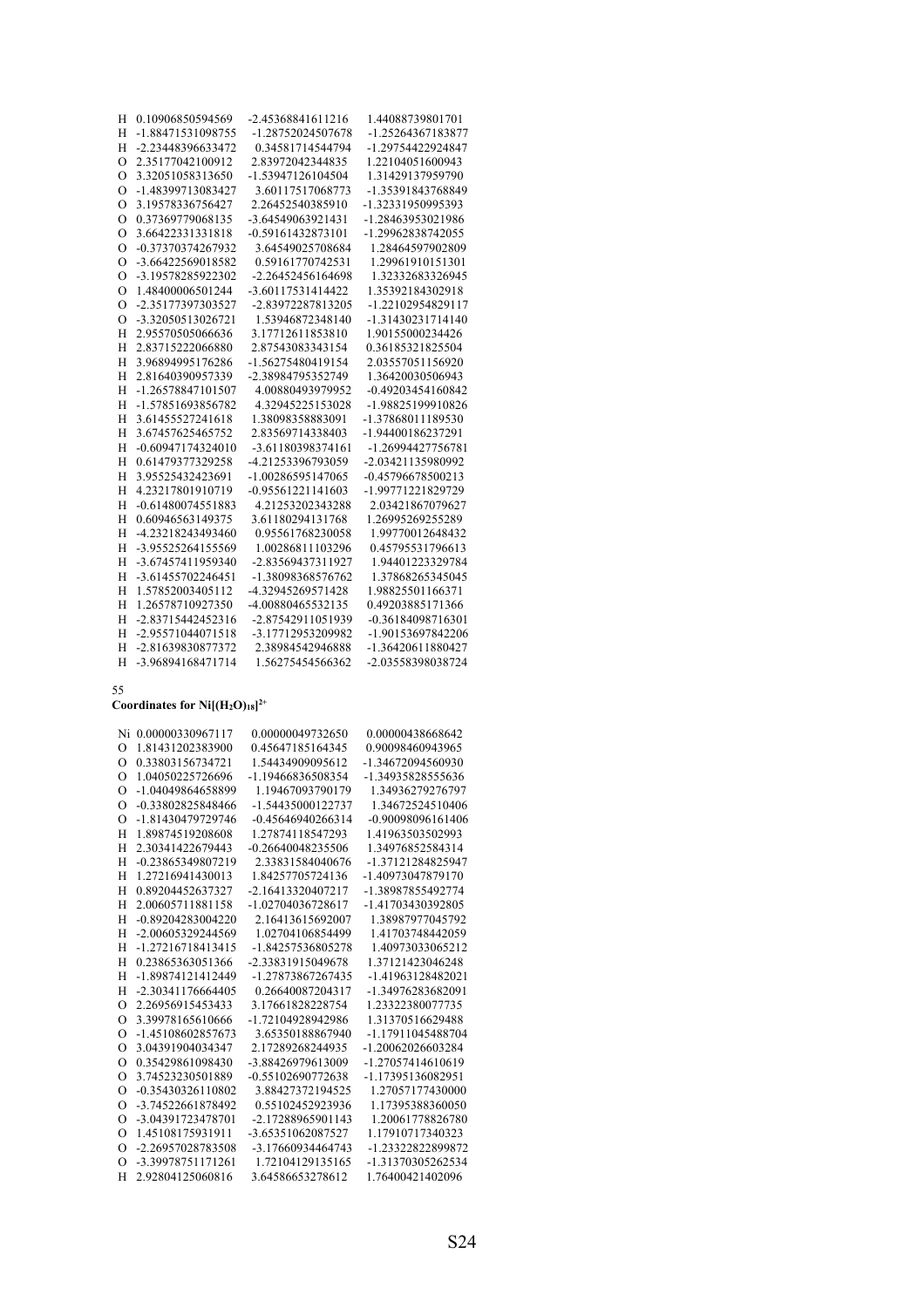| H | 2.69149830339793  | 2.98721388188749  | 0.36011334157003    |
|---|-------------------|-------------------|---------------------|
| H | 4.06669625561712  | -1.88981486690455 | 1.99334286481613    |
| Н | 2.82591435042751  | -2.52397013933846 | 1.27493484900066    |
| H | -1.14232272289165 | 3.97876375758800  | -0.29777568762387   |
| H | -1.44854999876183 | 4.41234200797230  | -1.77911277940475   |
| H | 3.38784750783852  | 1.25235245092652  | -1.11036158949761   |
| H | 3.55499457063177  | 2.58972048509611  | -1.90817239815721   |
| н | -0.63257707250921 | -3.78470714213476 | -1.25931322204893   |
| H | 0.56580330552533  | -4.50657257713911 | -1.98003296861720   |
| Н | 3.86829408128986  | -0.98358402564882 | $-0.29761656581038$ |
| Н | 4.44127769784080  | -0.89147118927107 | -1.75327781621650   |
| н | -0.56580880929958 | 4.50657730323473  | 1.98002964079897    |
| H | 0.63257258623838  | 3.78471348346412  | 1.25930962126708    |
| Н | -4.44127201732646 | 0.89146832080533  | 1.75328064623718    |
| н | -3.86829048882363 | 0.98357970721955  | 0.29761830723121    |
| н | -3.55499423154062 | -2.58971857423343 | 1.90816822478443    |
| H | -3.38784345557237 | -1.25234817643578 | 1.11036196874043    |
| H | 1.44854487370540  | -4.41235297345525 | 1.77910663193616    |
| Н | 1.14231802803333  | -3.97876885592908 | 0.29777114829487    |
| H | -2.69149973935121 | -2.98720724430100 | -0.36011720204866   |
| H | -2.92804236831024 | -3.64585517147054 | -1.76401075778326   |
| H | -2.82592138213949 | 2.52396313783019  | -1.27493471898150   |
| H | -4.06670388729983 | 1.88980354477355  | -1.99333974020885   |

**Coordinates for Ni[(H2O)18] 3+ HS**

| Ni             | $-0.00000043906136$ | 0.00000025635011  | -0.00000044709367 |
|----------------|---------------------|-------------------|-------------------|
| $\circ$        | 1.45989513906938    | 1.15489567373976  | -0.64924437930455 |
| $\circ$        | 1.31527948585372    | -1.33715657640390 | 0.60898537074264  |
| $\Omega$       | 0.08784601265019    | 0.86189934890910  | 1.77339090309132  |
| $\circ$        | -0.08784583661024   | -0.86189664992694 | -1.77339305989734 |
| $\circ$        | -1.31528177177378   | 1.33715711406456  | -0.60898395308612 |
| O              | -1.45989444835447   | -1.15489598617376 | 0.64924423193968  |
| Н              | 2.30780530810287    | 0.78548660844110  | -1.02353813024606 |
| H              | 1.58052179052329    | 2.09340757462263  | -0.32737496908087 |
| H              | 1.31501502184405    | -2.27430657540865 | 0.26467827917514  |
| H              | 2.22365079339659    | -1.07038544656395 | 0.93028349420557  |
| H              | -0.69733026255672   | 1.32681636582625  | 2.18207641548466  |
| H              | 0.94516802816761    | 1.20585979822220  | 2.15115442277879  |
| Η              | 0.69733056494148    | -1.32681422008296 | -2.18207757389202 |
| H              | -0.94516791139056   | -1.20585815471895 | -2.15115570755355 |
| H              | -2.22365279560665   | 1.07038662298659  | -0.93028428954748 |
| H              | -1.31501720873585   | 2.27430760321856  | -0.26467871657635 |
| Η              | -2.30780432650330   | -0.78548706929579 | 1.02353836228150  |
| H              | -1.58052146305811   | -2.09340775567523 | 0.32737449265759  |
| $\overline{O}$ | 3.68863656095597    | -0.08207871409946 | -1.44756249241906 |
| $\circ$        | 1.66287425001657    | 3.56302638253894  | 0.46427613432709  |
| O              | 1.15784660743634    | -3.74602584070393 | -0.52808147517576 |
| $\circ$        | 3.70435480767071    | -0.39946151625429 | 1.31633167412329  |
| $\overline{O}$ | -2.11064907649395   | 2.12601900804921  | 2.57759863613758  |
| $\circ$        | 2.46325264404266    | 1.84430243410747  | 2.49290242828606  |
| O              | 2.11065044190715    | -2.12601864437225 | -2.57759873612938 |
| $\circ$        | -2.46325201176182   | -1.84430361206067 | -2.49290304734739 |
| $\overline{O}$ | -3.70435434296131   | 0.39946034561612  | -1.31633197723693 |
| $\overline{O}$ | -1.15784812485995   | 3.74602764047424  | 0.52808014271327  |
| O              | -3.68863452512656   | 0.08207811754360  | 1.44756559539444  |
| $\circ$        | $-1.66287602204261$ | -3.56302773439992 | -0.46427683329164 |
| H              | 4.37732015272345    | 0.33613145917357  | -1.98871407125002 |
| H              | 4.08012684405182    | -0.23563204541686 | -0.56033985225951 |
| H              | 2.15651950561580    | 4.30103395969589  | 0.07316433597855  |
| H              | 0.73102499259693    | 3.86645319067985  | 0.54995085854757  |
| Η              | 1.61502654004422    | -3.53273882301851 | -1.37051517379321 |
| Н              | 1.59264055429120    | -4.53570256200770 | -0.16821082124434 |
| H              | 3.50727372361387    | 0.43325083983863  | 1.80230604866462  |
| H              | 4.33255680180143    | -0.89457289881849 | 1.86539629835704  |
| H              | -2.84217493626432   | 1.53079450464314  | 2.29570253071511  |
| H              | -2.29460855229296   | 2.36613082144410  | 3.49947480322028  |
| H              | 2.42272365226180    | 2.67964759302171  | 1.97815785311456  |
| Η              | 2.69924099923085    | 2.08692244692604  | 3.40253425132319  |
| H              | 2.29460993928650    | -2.36613014028918 | -3.49947499888019 |
| H              | 2.84217690721503    | -1.53079521033592 | -2.29570208994520 |
| H              | -2.69923996422451   | -2.08692462095051 | -3.40253471053969 |
| H              | -2.42272244015771   | -2.67964841389915 | -1.97815768967205 |
| H              | -4.33255776731486   | 0.89457002747691  | -1.86539652052037 |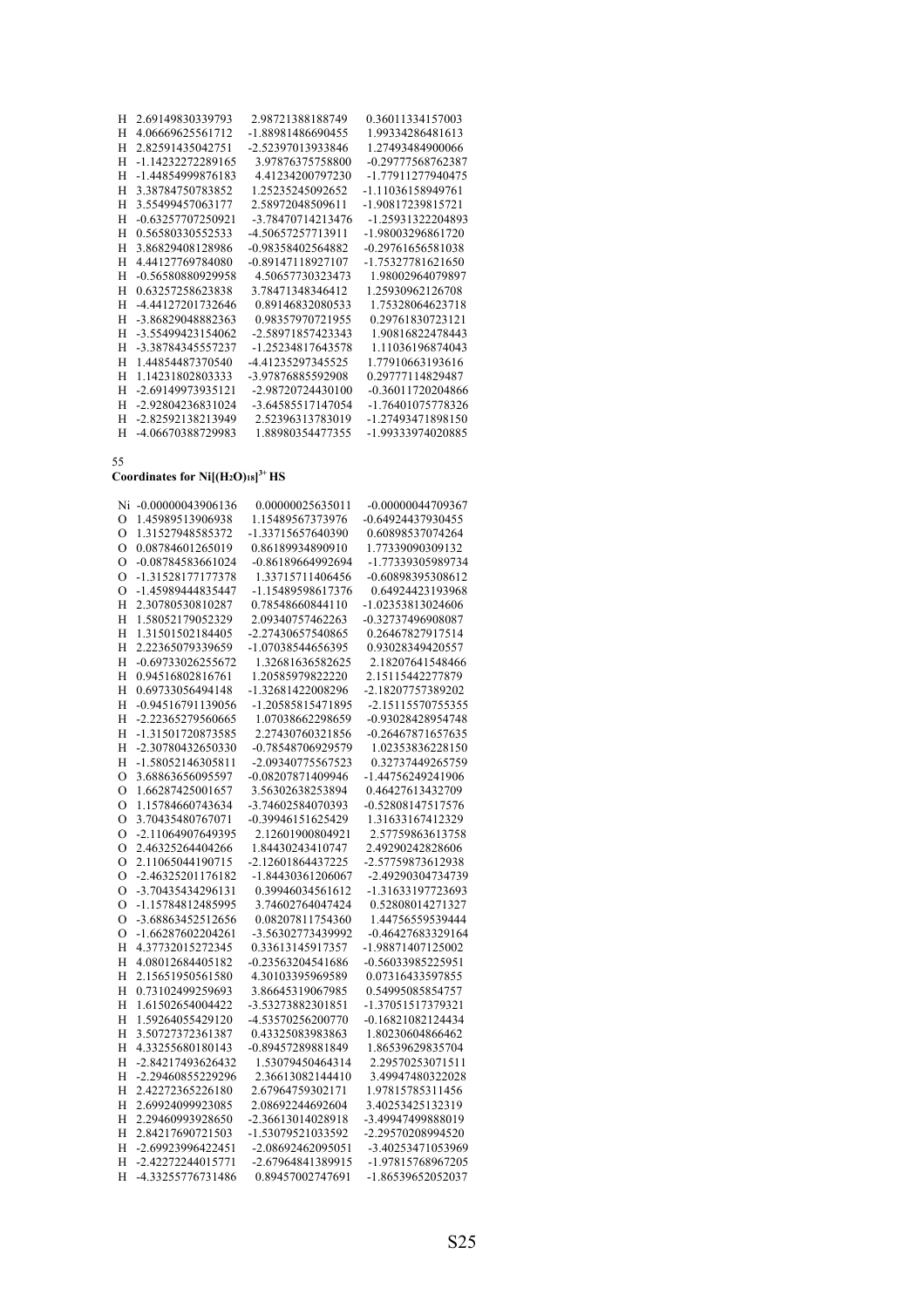| H -3.50727237759638 | -0.43325203596859 | -1.80230597272210 |
|---------------------|-------------------|-------------------|
| H -1.59264229347399 | 4.53570456368369  | 0.16821030877429  |
| H -1.61502648935559 | 3.53274058695471  | 1.37051451289064  |
| H -4.08012637237207 | 0.23563148295185  | 0.56034375361186  |
| H -4.37731767772283 | -0.33613108697963 | 1.98871849557476  |
| H -0.73102692826651 | -3.86645500681353 | -0.54995188582026 |
| H -2.15652170337252 | -4.30103503056181 | -0.07316505958598 |
|                     |                   |                   |

**Coordinates for Ni[(H2O)18] 2+ HS**

| Ni           | $-0.00000247016821$ | -0.00000236092020 | 0.00000088338111  |
|--------------|---------------------|-------------------|-------------------|
| $\circ$      | 1.66735232994358    | 1.14374310945574  | -0.41440235193843 |
| $\mathbf O$  | 1.13694007468530    | -1.34596489352248 | 0.67220222774442  |
| $\circ$      | 0.00157229167980    | 0.70649334049338  | 1.75391257700313  |
| $\mathbf O$  | -0.00157337077073   | -0.70650297378574 | -1.75390684431328 |
| $\mathbf O$  | -1.13693346008799   | 1.34595635860099  | -0.67220174366910 |
| $\circ$      | -1.66735918251948   | -1.14374474903235 | 0.41441174373787  |
| Η            | 2.34953223195039    | 0.85873763198697  | -1.06543192956707 |
| Η            | 1.65786428904251    | 2.13028077816526  | -0.35432189585336 |
| H            | 1.16531384466664    | -2.24718596487834 | 0.22195985476179  |
| H            | 2.08156187182595    | -1.03754853677951 | 0.87486012623247  |
| Η            | -0.79004884749284   | 1.24284058639511  | 2.07776493572965  |
| H            | 0.86045713730813    | 1.15380211877998  | 2.03882811800087  |
| H            | 0.79004120155506    | -1.24284118582059 | -2.07776355010491 |
| Η            | -0.86045879915539   | -1.15382111623567 | -2.03881504117526 |
| Η            | -2.08155083720861   | 1.03753447732037  | -0.87486633535975 |
| H            | -1.16531076194390   | 2.24717779574593  | -0.22195423601720 |
| Η            | -2.34954834159183   | -0.85872539562287 | 1.06543812113656  |
| H            | -1.65785470933012   | -2.13027915172680 | 0.35435088602318  |
| $\mathbf{O}$ | 3.75875759504046    | -0.12980625083359 | -1.62147397006481 |
| O            | 1.67833563318649    | 3.69319424055094  | 0.46612464186611  |
| O            | 1.18256053405110    | -3.70652138076375 | -0.50073019328717 |
| $\mathbf O$  | 3.53927101523505    | -0.44655952802947 | 1.21985723223809  |
| $\mathbf O$  | -2.09101389994126   | 2.09068951967388  | 2.54386121090670  |
| O            | 2.29502525108901    | 1.83575056414234  | 2.41928810911311  |
| $\mathbf O$  | 2.09097599167075    | -2.09066219149532 | -2.54386893926668 |
| $\mathbf O$  | -2.29501005509177   | -1.83577944122119 | -2.41926221009492 |
| O            | -3.53925166241288   | 0.44655313359185  | -1.21987695787228 |
| $\mathbf O$  | -1.18256762916523   | 3.70653037027784  | 0.50075654426054  |
| $\mathbf O$  | -3.75878347002041   | 0.12983066338924  | 1.62142171274423  |
| O            | -1.67830149745651   | -3.69319738824219 | -0.46610148609321 |
| H            | 4.47371325856594    | 0.22927136817469  | -2.17084791409251 |
| Η            | 4.14116380543048    | -0.29001289735420 | -0.73601988912164 |
| H            | 2.20330664618566    | 4.45033179812869  | 0.16325109772417  |
| H            | 0.75565718562913    | 4.00836903219178  | 0.55215523587236  |
| H            | 1.67445353252642    | -3.52441794281640 | -1.32984887453845 |
| Н            | 1.63462989402825    | -4.44476950120771 | -0.06157342452589 |
| H            | 3.33535800416510    | 0.42188327639895  | 1.63369009444259  |
| H            | 4.10692529651814    | -0.92248243925571 | 1.84643617674155  |
| Н            | -2.86092934438785   | 1.50604963780001  | 2.32955137117942  |
| H            | -2.17566349831946   | 2.32082283259558  | 3.48283445820745  |
| Η            | 2.28744399315094    | 2.67858895260836  | 1.90935258090372  |
| H            | 2.51038643793428    | 2.06121031633113  | 3.33826148228962  |
| H            | 2.17559620976606    | -2.32080609790504 | -3.48285050642535 |
| H            | 2.86089961840059    | -1.50602138831985 | -2.32957909524233 |
| H            | -2.51037657790247   | -2.06125370571800 | -3.33822374522334 |
| H            | -2.28742249341256   | -2.67861033015190 | -1.90932298829057 |
| Η            | -4.10689837921577   | 0.92247079757863  | -1.84646918926837 |
| H            | -3.33534382571236   | -0.42189730006016 | -1.63369327598665 |
| Η            | -1.63462862572618   | 4.44478988349845  | 0.06159448411641  |
| Η            | -1.67447684315352   | 3.52441424951540  | 1.32986777387387  |
| H            | -4.14116294033433   | 0.29002447232678  | 0.73597679608476  |
| Η            | -4.47374924746694   | -0.22923258663137 | 2.17075867459638  |
| H            | -0.75561610269883   | -4.00834721104106 | -0.55212091406014 |
| Н            | -2.20325830254379   | -4.45034739634678 | -0.16324164945942 |

### 55

Coordinates for  $Ti[(H_2O)_{18}]^{2+}HS$ 

| Ti -0.00217063788754  | $-0.00011942999513$ | -0.00189872541647 |
|-----------------------|---------------------|-------------------|
| 0 1.71554806005395    | 0.41721380618239    | 1.24765933253834  |
| 0 0.49191008709004    | 1.72443390029925    | -1.21299225182240 |
| 0 1.21842844533299    | -1.25287561665299   | -1.28177837555281 |
| $O$ -1.22414405680693 | 1.25417771613738    | 1.27572503714714  |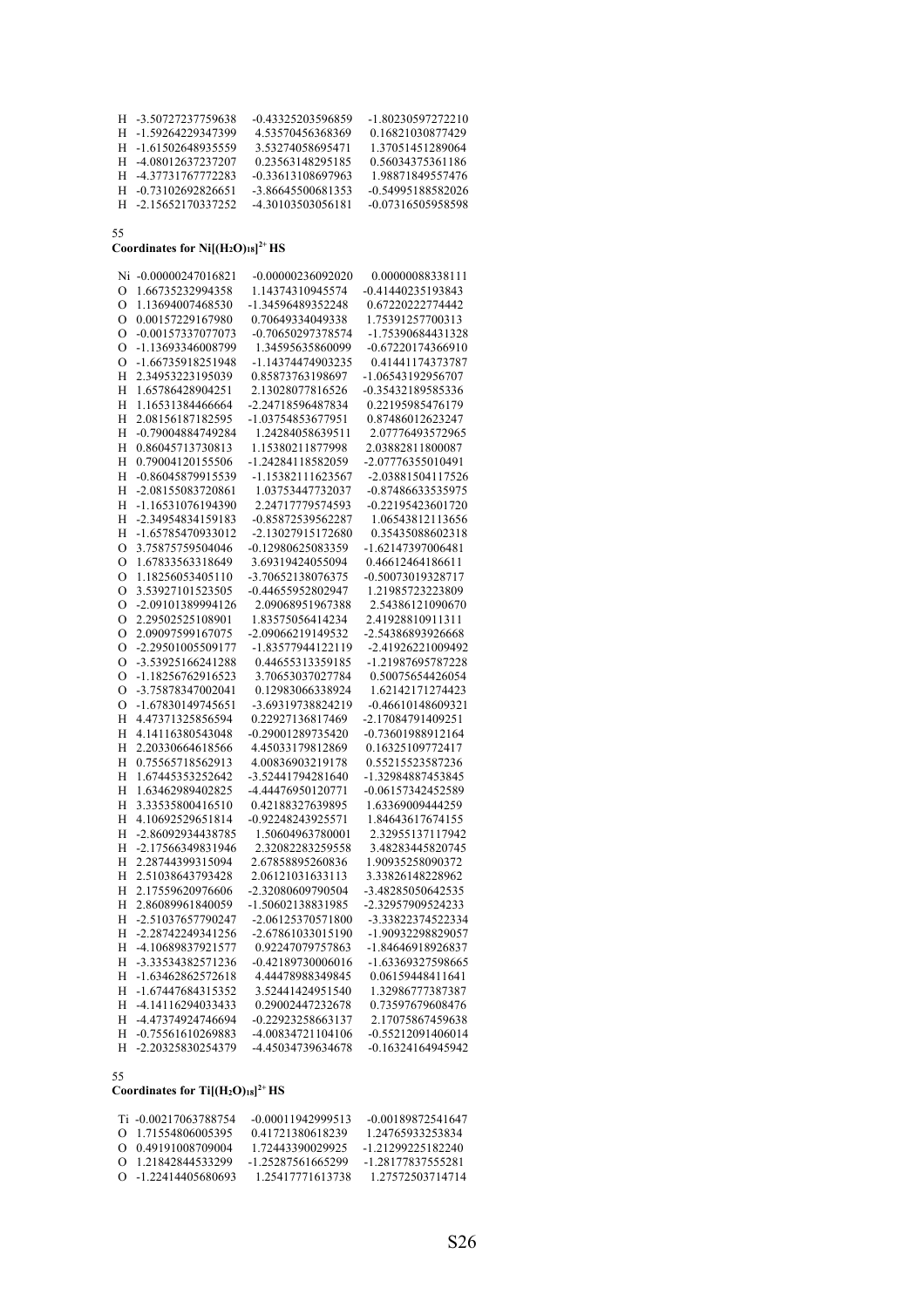| O           | -0.49763830576305 | -1.72472540542074 | 1.20767529156659  |
|-------------|-------------------|-------------------|-------------------|
| O           | -1.72218899417881 | -0.41778630588753 | -1.24910341910017 |
| Н           | 2.03781649289977  | 1.31994218684175  | 1.44708583618914  |
| H           | 2.41809907203459  | -0.23630428477578 | 1.44566882302625  |
| H           | -0.13372399754327 | 2.43881297670088  | -1.44962967183293 |
| H           | 1.40496454224190  | 1.98783647779257  | -1.45015706215213 |
| H           | 1.01580391958948  | -2.19487986799087 | -1.45719910384885 |
| H           | 2.16729534387434  | -1.08381634939564 | -1.45674516854508 |
| H           | -1.02029434878922 | 2.19463642492709  | 1.45796189495060  |
| H           | -2.17125940130146 | 1.08252704505523  | 1.45690809133217  |
| H           | -1.41090645447763 | -1.98859900193085 | 1.44386608662083  |
| H           | 0.12939569661787  | -2.43568267295502 | 1.45043892355519  |
| H           | -2.04281040913049 | -1.32047533817914 | -1.45037905819902 |
| H           | -2.42393952368722 | 0.23569327283328  | -1.44940951484973 |
| $\circ$     | 2.36423515594608  | 3.11213335186351  | 1.18083055290346  |
| O           | 3.51255515312013  | -1.67844112863177 | 1.25519633749856  |
| $\mathbf O$ | -1.52398306945949 | 3.61683985157626  | -1.18676818344704 |
| O           | 3.21234867680170  | 2.18842693534616  | -1.26111608033944 |
| $\mathbf O$ | 0.32132233859550  | -3.87944984181951 | -1.23953671729190 |
| O           | 3.88406148655191  | -0.50811339642270 | -1.18857355320725 |
| $\Omega$    | -0.31271439071763 | 3.87295324810847  | 1.25014920732487  |
| O           | -3.88888879497871 | 0.50753675328946  | 1.18407417809491  |
| $\circ$     | -3.21580584290298 | -2.19063045026653 | 1.25559866908784  |
| $\mathbf O$ | 1.52793317844295  | -3.60681974090146 | 1.19719469536627  |
| $\circ$     | -2.35607225361826 | -3.11754827390790 | -1.18415204304311 |
| O           | -3.50954854127748 | 1.68564393827533  | -1.25657995109314 |
| H           | 3.01145445643079  | 3.58500116838660  | 1.72252735115150  |
| Η           | 2.78900129295286  | 2.95962812583971  | 0.30245466193050  |
| H           | 4.18087378528273  | -1.88823027162553 | 1.92210858192336  |
| H           | 2.89529174736566  | -2.45104522976453 | 1.22404794091447  |
| H           | -1.17186181704126 | 3.90426156992004  | -0.30896379041638 |
| H           | -1.61013236832240 | 4.41497284535822  | -1.72657143489465 |
| H           | 3.56250213447595  | 1.26457059712272  | -1.22927421740255 |
| H           | 3.73784112716227  | 2.65881843348545  | -1.92283033858403 |
| Η           | -0.65411511247666 | -3.72139735951794 | -1.20761089390015 |
| H           | 0.46628876274422  | -4.57284725921347 | -1.89792755862170 |
| H           | 3.96767287007703  | -0.95096483912107 | -0.30919131986520 |
| H           | 4.60634087990017  | -0.84560073531634 | -1.73670154723159 |
| H           | -0.45421451387444 | 4.56312458011894  | 1.91264960990424  |
| H           | 0.66236167287428  | 3.71360892913814  | 1.21352868696082  |
| Η           | -4.61241933487678 | 0.84284018828854  | 1.73180207620068  |
| H           | -3.96880789036815 | 0.95425077557490  | 0.30637485391142  |
| H           | -3.74097297669248 | -2.66288827338385 | 1.91627411298819  |
| H           | -3.56783921120122 | -1.26758722605707 | 1.22511182537162  |
| Н           | 1.61584152421926  | -4.40312664868327 | 1.73952370853231  |
| H           | 1.17689983034728  | -3.89902447321899 | 0.32035023871026  |
| Н           | -2.78774479509468 | -2.96600966103130 | -0.30927334650162 |
| H           | -2.99831305707103 | -3.59344691190413 | -1.72924904310933 |
| Н           | -2.89068438767179 | 2.45635283717332  | -1.22098157169918 |
| H           | -4.18089324581464 | 1.90219805933545  | -1.91819266473368 |

### **Coordinates for Ti[(H2O)18] 3+ HS**

|          | Ti -0.00000305107716 | 0.00000179832554    | 0.00000134895314  |
|----------|----------------------|---------------------|-------------------|
| $\Omega$ | 1.62461382487498     | 0.39475371999242    | 1.18543841229834  |
| $\Omega$ | 0.49260819469463     | 1.65820918368590    | -1.08127931848237 |
| $\Omega$ | 1.14739684684725     | -1.21135112527852   | -1.19632896645241 |
| $\Omega$ | -1.14739755167824    | 1.21135383652854    | 1.19633474984402  |
| $\Omega$ | -0.49261171823783    | -1.65820773051088   | 1.08128130467283  |
| $\Omega$ | -1.62461642867721    | -0.39475240471729   | -1.18543740799368 |
| H        | 1.97864338163373     | 1.31327703679297    | 1.34996487700762  |
| Н        | 2.31293526625144     | $-0.29342195140421$ | 1.41164745200400  |
| H        | -0.14537847428942    | 2.37920843980853    | -1.33654271075136 |
| Н        | 1.42591558437060     | 1.90658775184992    | -1.33622207147031 |
| H        | 0.93430192827909     | -2.17396013718074   | -1.35975119063825 |
| H        | 2.10153659569376     | -1.02374560170885   | -1.41531630640663 |
| H        | -0.93430072565965    | 2.17396262949298    | 1.35975621575334  |
| H        | -2.10153719173789    | 1.02374721588786    | 1.41532251002596  |
| Н        | -1.42591879814877    | -1.90658880718436   | 1.33622328440192  |
| H        | 0.14537556931404     | -2.37920649198569   | 1.33654422553143  |
| H        | -1.97864349924537    | -1.31327644416958   | -1.34996649279731 |
| н        | -2.31293731765796    | 0.29342377839102    | -1.41164712446223 |
| $\Omega$ | 2.37899466943826     | 2.95345591297594    | 1.27320332854728  |
| O        | 3.40184795422873     | -1.56549971067364   | 1.32891259397805  |
|          |                      |                     |                   |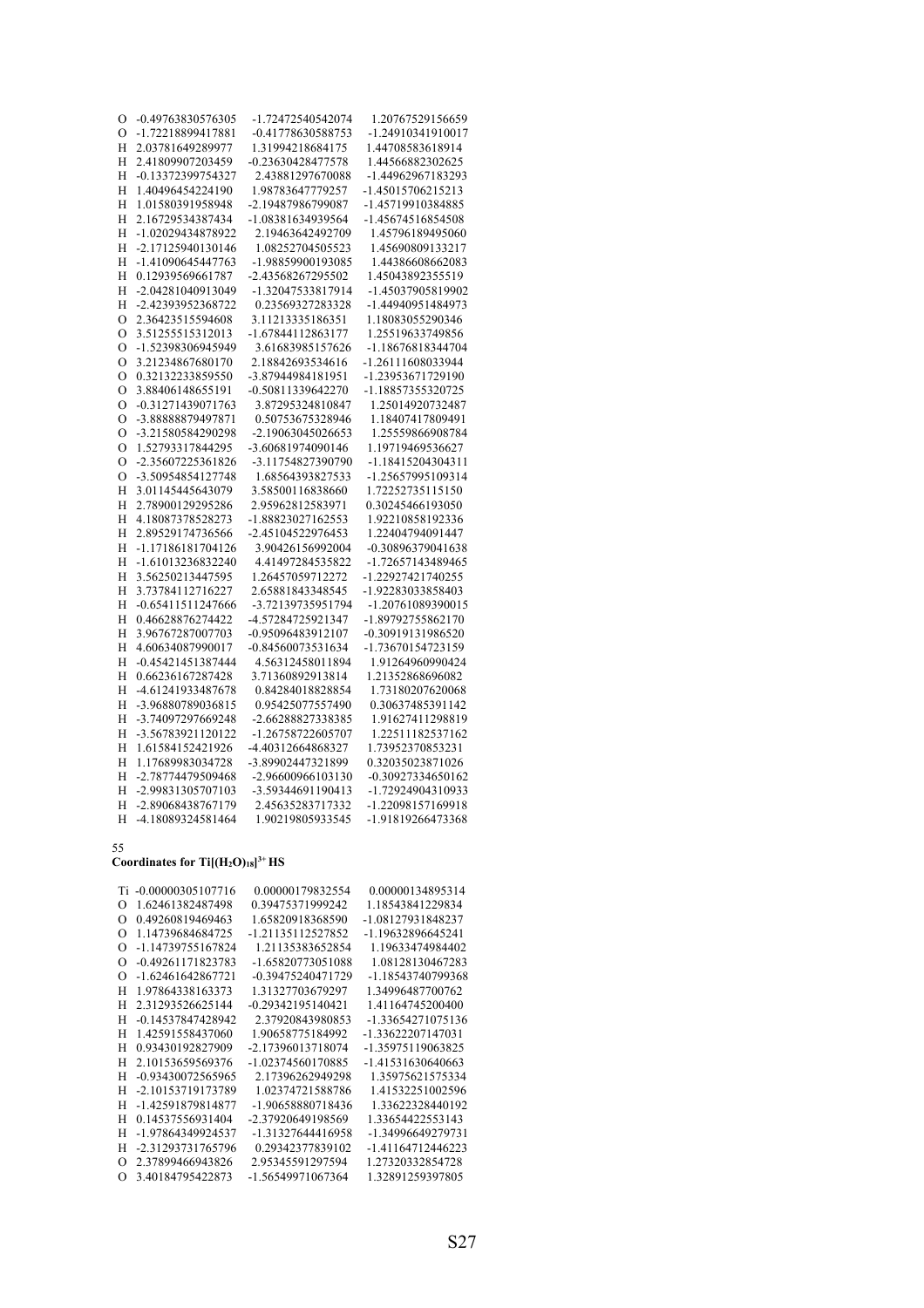| $\Omega$ | -1.38646711531869   | 3.54051475034576  | -1.29810979938408 |
|----------|---------------------|-------------------|-------------------|
| $\Omega$ | 3.08185931470342    | 2.18079632148018  | -1.33333034373586 |
| $\Omega$ | 0.36727409397281    | -3.75364414185032 | -1.31376442622822 |
| $\Omega$ | 3.73296148759716    | -0.57391406530925 | -1.29912991576273 |
| $\Omega$ | -0.36726959230502   | 3.75364513129757  | 1.31376650986304  |
| $\Omega$ | -3.73296077224805   | 0.57391427403545  | 1.29913359889797  |
| $\Omega$ | -3.08186188234734   | -2.18079907608402 | 1.33332537966782  |
| $\Omega$ | 1.38646736647334    | -3.54051320541521 | 1.29811273862379  |
| $\Omega$ | -2.37899182356243   | -2.95345632901727 | -1.27321040826706 |
| $\Omega$ | -3.40184852927246   | 1.56549860714573  | -1.32891537941903 |
| H        | 2.97683685884776    | 3.33750769325618  | 1.93417051249937  |
| H        | 2.85589954433503    | 2.97772198729865  | 0.41551641770296  |
| H        | 4.08329046338902    | -1.66654726453661 | 2.01188846963724  |
| H        | 2.87420834586392    | -2.39654737034506 | 1.33762101578823  |
| H        | -1.17661439744456   | 3.96970573531924  | -0.44074972310055 |
| H        | -1.42072676020909   | 4.24729880745075  | -1.96236670743183 |
| H        | 3.52385508365840    | 1.30186461011189  | -1.34669388612369 |
| H        | 3.50287196796897    | 2.71070907399630  | -2.02807454452562 |
| H        | $-0.61466344656570$ | -3.70254636219448 | -1.31362445892812 |
| H        | 0.60877889132419    | -4.38014174979897 | -2.01377719006309 |
| H        | 3.96310902055363    | -0.96978711229813 | -0.43027240652540 |
| H        | 4.38094615317975    | -0.91052787017823 | -1.93837495216853 |
| H        | -0.60877136972824   | 4.38014246800431  | 2.01378051494371  |
| H        | 0.61466793013212    | 3.70254618217943  | 1.31362330068690  |
| H        | -4.38094595895892   | 0.91052566063259  | 1.93837936323062  |
| H        | -3.96311050594228   | 0.96978623345748  | 0.43027634999207  |
| H        | -3.50287605442878   | -2.71071402428482 | 2.02806703192129  |
| H        | -3.52385650271313   | -1.30186702236521 | 1.34669119565211  |
| H        | 1.42072673887631    | -4.24729691251402 | 1.96237009977469  |
| H        | 1.17661621009987    | -3.96970467066193 | 0.44075265592517  |
| H        | -2.85589829044686   | -2.97772466029014 | -0.41552450785982 |
| H        | -2.97683172875450   | -3.33750831617718 | -1.93417956687529 |
| H        | -2.87421052056355   | 2.39654711288890  | -1.33762240786702 |
| H        | -4.08328927938311   | 1.66654460550258  | -2.01189324410439 |

### Coordinates for  $V[(H_2O)_{18}]^{2+}HS$

| V              | 0.00040939404661  | -0.00090153999836 | 0.00031517931924  |
|----------------|-------------------|-------------------|-------------------|
| $\Omega$       | -0.53031388809986 | -1.27279724748800 | 1.61949725913878  |
| $\Omega$       | -1.68658280646746 | 1.24053790878418  | 0.36034176474311  |
| $\overline{O}$ | 1.15697771376602  | 1.24596954295403  | 1.27917201689032  |
| $\overline{O}$ | -1.15753053821221 | -1.24026633135438 | -1.28290222298433 |
| $\Omega$       | 1.68303097915408  | -1.24873388408398 | -0.36406577638299 |
| $\Omega$       | 0.52759888237817  | 1.26924167335369  | -1.62144034710581 |
| H              | -1.45947797214412 | -1.44328822599941 | 1.87560483892508  |
| H              | 0.05817450018843  | -1.42678172445000 | 2.38695577623349  |
| H              | -2.36672934228358 | 1.43008583389898  | -0.31731992029249 |
| H              | -2.04236599393590 | 1.43032225658777  | 1.25243584000431  |
| H              | 2.11284188643901  | 1.41295265303464  | 1.14847374506967  |
| H              | 0.91017838429242  | 1.44393280537583  | 2.20519569941598  |
| H              | -2.10803997745872 | -1.42928263181306 | -1.14465847346104 |
| H              | -0.90889083466528 | -1.44531280690291 | -2.20673676942930 |
| H              | 2.04798322606663  | -1.41260355373047 | -1.25784159378368 |
| H              | 2.36435755305632  | -1.43840224513820 | 0.31229295264636  |
| H              | 1.45490416173982  | 1.45113736120541  | -1.87553003647803 |
| H              | -0.06161375416626 | 1.42210898238074  | -2.38865011971914 |
| $\Omega$       | -3.25887365237532 | -1.18911622734780 | 2.12030331139984  |
| $\Omega$       | 1.39570824644838  | -1.23954352054503 | 3.60563327842781  |
| $\Omega$       | -3.46621298714548 | 1.18965024066198  | -1.76065075671442 |
| $\Omega$       | -2.42198034842002 | 1.25121585042599  | 3.02531043980152  |
| $\Omega$       | 3.84104820724674  | 1.24158947411616  | 0.59592254697376  |
| $\Omega$       | 0.21096765854580  | 1.20571109719664  | 3.88283953559462  |
| $\Omega$       | -3.83917014622072 | -1.24865508594674 | -0.59124819617886 |
| $\Omega$       | -0.20732356342350 | -1.20804942347049 | -3.88487676185093 |
| $\Omega$       | 2.42589554697101  | -1.23470120780716 | -3.02815837880544 |
| $\Omega$       | 3.46315808212259  | -1.20077896954678 | 1.75965374312879  |
| $\Omega$       | 3.25989004983428  | 1.20444889018056  | -2.11668106903232 |
| $\Omega$       | -1.40031785766051 | 1.23189566523123  | -3.60575995022511 |
| H              | -3.75482239788511 | -1.74742974589886 | 2.73534357685805  |
| H              | -3.14849072147940 | -0.31190647130592 | 2.56084347419178  |
| H              | 1.54152614981784  | -1.91423089978187 | 4.28305999445167  |
| H              | 2.21129595057704  | -1.22138930210546 | 3.04683877631519  |
| H              | -3.79877043523462 | 0.31353457708273  | -1.44747088331541 |
| H              | -4.24240801411540 | 1.75299590103282  | -1.88729836277427 |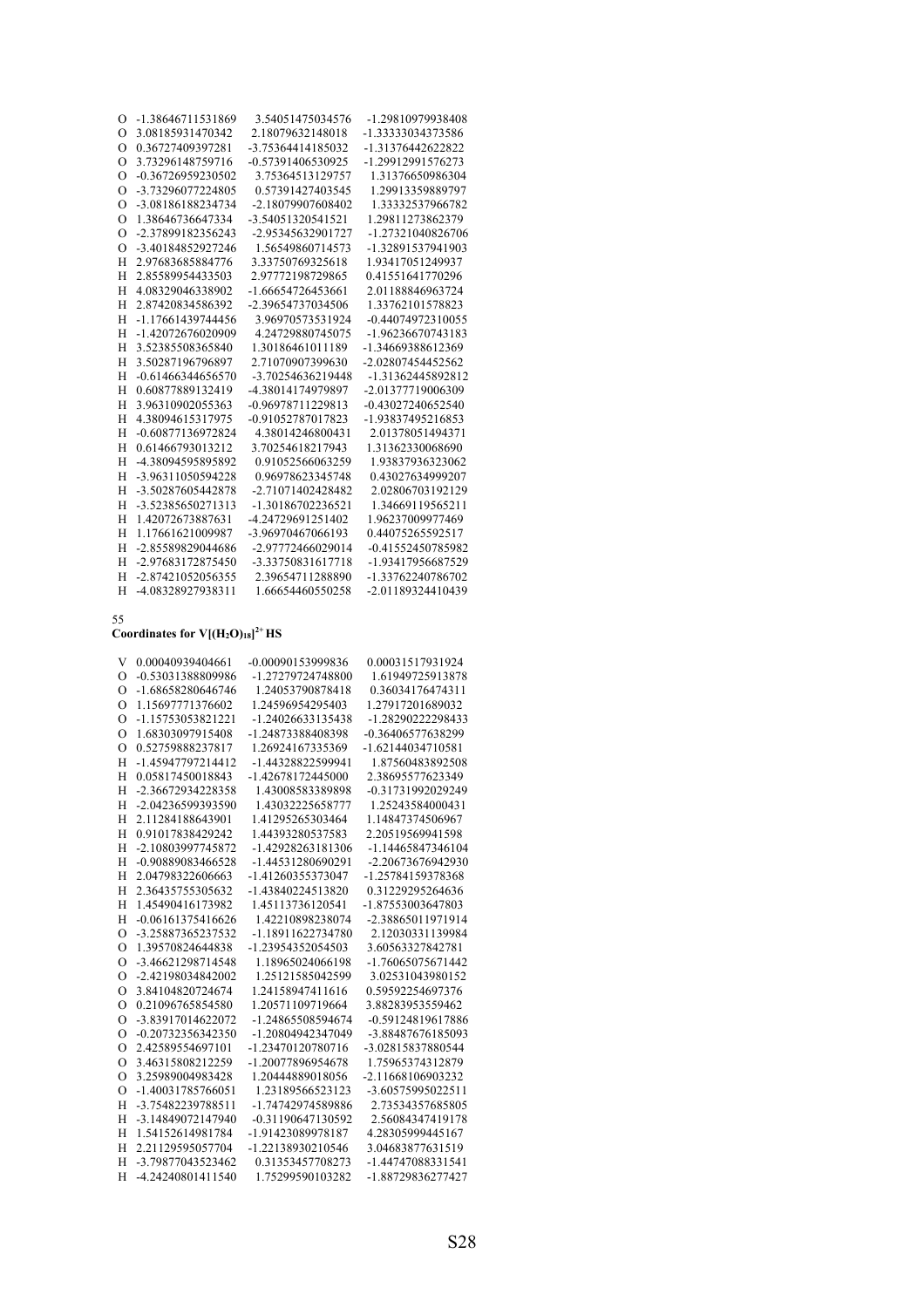| н | -1.53078289873829 | 1.22911041765921  | 3.45316528376499  |
|---|-------------------|-------------------|-------------------|
| Н | -2.93573092636443 | 1.92192256116690  | 3.49602748368762  |
| H | 3.76228985948723  | 1.22478834507803  | -0.38942363245228 |
| H | 4.50471495851312  | 1.91225439362534  | 0.80797590138677  |
| H | 0.64414514107697  | 0.32687563871352  | 4.00961505622514  |
| H | 0.49415814743374  | 1.76382121934624  | 4.62054217624278  |
| H | -4.50659015042524 | -1.91715890321591 | -0.79841229225993 |
| Н | -3.76238638510619 | -1.22311476654201 | 0.39418491673471  |
| Н | -0.48711719615946 | -1.76584572944736 | -4.62405170412898 |
| H | -0.64381588775603 | -0.33053090102708 | -4.00996180106721 |
| Н | 2.94182957040576  | -1.90611490462410 | -3.49539581454061 |
| Н | 1.53323242015682  | -1.22012117407470 | -3.45345315114900 |
| Н | 4.23728203559697  | -1.76718050880606 | 1.88561989832758  |
| H | 3.79963294201881  | -0.32545645447584 | 1.44929961233396  |
| Н | 3.15064420822816  | 0.32967023047971  | -2.56201744000092 |
| H | 3.75622992920658  | 1.76633458417220  | -2.72811891784986 |
| Н | -2.21560470515629 | 1.21238825834977  | -3.04623563785401 |
| H | -1.54816220371594 | 1.90519822483362  | -4.28410396839655 |

### **Coordinates for V[(H2O)18] 3+ HS**

| V           | $-0.00049127701621$ | 0.00005424365475  | 0.00097876394919  |
|-------------|---------------------|-------------------|-------------------|
| $\circ$     | 1.61157617220874    | 0.38206617597796  | 1.12793077949906  |
| O           | 0.47270886035618    | 1.57590875814902  | -1.14443173413525 |
| O           | 1.12832046555319    | -1.20504020411602 | -1.13633388155739 |
| O           | -1.12849789314040   | 1.20382518894321  | 1.13982104197371  |
| O           | -0.47397608998503   | -1.57708379395483 | 1.14396459743949  |
| $\mathbf O$ | -1.61234743443699   | -0.38160318884578 | -1.12640094286154 |
| H           | 1.93175147987473    | 1.30149293956537  | 1.34205243623094  |
| Η           | 2.32104679975968    | -0.29582618937235 | 1.32059870140579  |
| Н           | -0.15795134612966   | 2.32249867482420  | -1.34238043442903 |
| Η           | 1.41384416938173    | 1.84559924807821  | -1.34273431843065 |
| H           | 0.90043828445079    | -2.15918457482964 | -1.32849683562733 |
| Н           | 2.08547469990416    | -1.02096732854442 | -1.34605197814793 |
| Η           | -0.89837061021816   | 2.15558886051212  | 1.33841297401330  |
| Н           | -2.08657836992557   | 1.02110945442448  | 1.34664032549494  |
| Η           | -1.41546209641700   | -1.84742224927536 | 1.34051672424388  |
| H           | 0.15761464983957    | -2.32237607999669 | 1.34382524709789  |
| H           | -1.93145230971103   | -1.30127132995525 | -1.34179613847899 |
| Η           | -2.32098627073995   | 0.29631869232547  | -1.32146834238255 |
| O           | 2.35129170977292    | 2.94168334770931  | 1.30164963251164  |
| $\circ$     | 3.40325651518582    | -1.56378150273097 | 1.30140169756640  |
| O           | -1.35635925670565   | 3.51035069053390  | -1.29827067555128 |
| $\Omega$    | 3.05835472394082    | 2.17808241238498  | -1.30560399931302 |
| $\circ$     | 0.36711421151253    | -3.74256692383124 | -1.30896085680033 |
| O           | 3.71622834118580    | -0.57855606403101 | -1.30956608844152 |
| $\circ$     | -0.36381204137323   | 3.74228294604823  | 1.31319012673280  |
| O           | -3.71732189192602   | 0.57909743500302  | 1.30800558280958  |
| O           | -3.05928099999663   | -2.17716627847702 | 1.30151610813589  |
| $\circ$     | 1.35501722113422    | -3.51124028725302 | 1.30361562531736  |
| O           | -2.34901268961173   | -2.94089267081834 | -1.30599874144644 |
| $\circ$     | -3.40527716687936   | 1.56297584002184  | -1.30277595010519 |
| Н           | 2.95249285360170    | 3.31109307737247  | 1.96787588807273  |
| Η           | 2.82906974559525    | 2.97064575339881  | 0.44453376075689  |
| Η           | 4.07531995553955    | -1.64073078158948 | 1.99668250510319  |
| Н           | 2.86582376862908    | -2.38725466873316 | 1.34229948769785  |
| H           | -1.14164949965819   | 3.94457963952475  | -0.44425413218935 |
| Н           | -1.37527282988122   | 4.21048061770001  | -1.97012364263375 |
| Η           | 3.51050091582639    | 1.30504022007800  | -1.33985384783405 |
| Н           | 3.46571115274600    | 2.72406953745814  | -1.99619505466934 |
| H           | -0.61545161615780   | -3.70178460128894 | -1.34071967577184 |
| Η           | 0.63852126481098    | -4.36062508801473 | -2.00556014940148 |
| H           | 3.98109794122471    | -0.98500596631005 | -0.45632729581417 |
| Н           | 4.33021216906777    | -0.91592109737212 | -1.98111912698642 |
| Н           | -0.63214078198740   | 4.36622319333424  | 2.00562628572051  |
| Η           | 0.61884592007572    | 3.70138494897494  | 1.33969364714586  |
| Н           | -4.33257346946011   | 0.91691507642420  | 1.97817871312579  |
| Н           | -3.98149840913184   | 0.98414802242117  | 0.45385617474422  |
| Η           | -3.46647211746249   | -2.72402714911008 | 1.99152281626126  |
| H           | -3.51094316613308   | -1.30389837718635 | 1.33758396505301  |
| Η           | 1.37370120008082    | -4.20935530850016 | 1.97755705172957  |
| Н           | 1.14057714382726    | -3.94757739074444 | 0.45069920110600  |
| Н           | -2.82869432981823   | -2.97315922842599 | -0.45014799585602 |
| H           | -2.94898631121848   | -3.30724903892484 | -1.97503484655064 |
|             |                     |                   |                   |